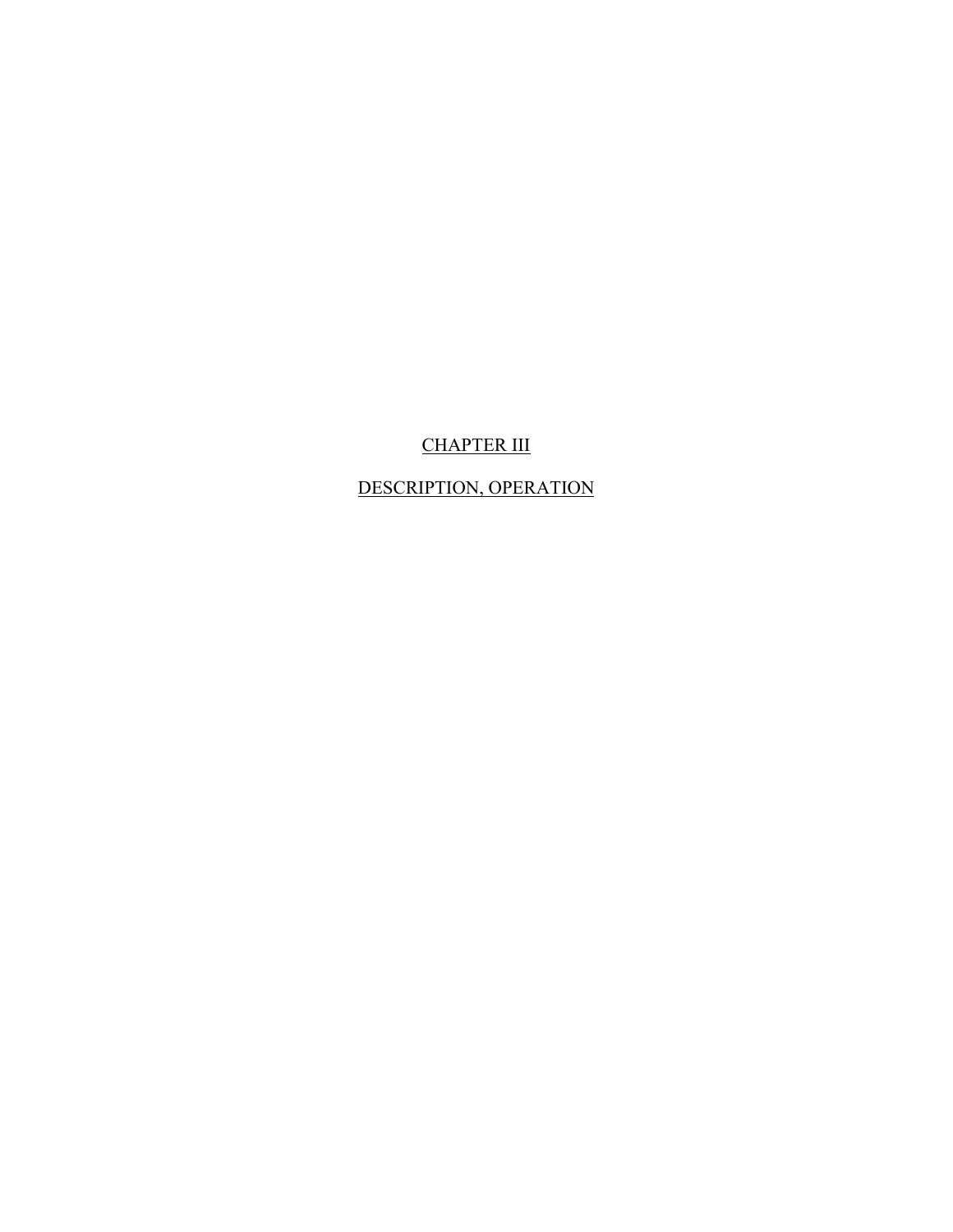#### CHAPTER III DESCRIPTION, OPERATION

The Description, Operation chapter of this Operation and Maintenance Manual must be considered a key element in the Manual. It is here that operating personnel find detailed descriptions of the unit operations and processes. Guidance on operating and controlling the wastewater treatment plant and its individual processes is outlined in this chapter. This chapter should be consulted when an emergency condition exists. New operating personnel will need to study this chapter to learn about the treatment system.

The purpose of this chapter is to assist the reader in understanding the Construction Drawings, the Specifications, the purpose and functions of the treatment plant, and to state the Design Engineers' concept of operation and control of the wastewater treatment plant processes.

#### A. RAW WATER

### 1. Description

The raw water for the wastewater treatment plant is located underground in an abandoned bituminous coal mine. The abandoned mine is producing sufficient water to cause the water to rise to such an elevation that it comes to the earths surface and relieves itself into Crooked Creek through three (3) bore holes. Raw water pumping at the plant is intended to be adequate to lower the water table below the bore hole elevations so that the water will not discharge untreated to the waters of the Commonwealth of Pennsylvania.

Six (6) holes were drilled and cased into an abandoned mine heading that goes under the wastewater treatment plant site. Raw water is lifted from the mine through these holes (via pumps) and discharged to the front end of the plant (influent). The plant processes begin on the second floor of the Control Building where the Raw Water Pumps discharge the mine water into a receiving trough. and parshall flume.

The mine water contaminants are principally the acidity, the high dissolved solids, the high iron content and the high sulfate content. Pilot plant studies have indicated that these contaminants (or pollutants) can be economically removed or reduced to satisfactory levels by lime neutralization and aeration. A waste residue (called sludge) will be produced as a plant by-product which is discussed under paragraph G of this chapter. Sulfates are partially removed by the formation of gypsum.

2. Major Components

a. Raw Water Pumps

Six (6) vertical turbine type raw water pumps are installed in the holes bored into the mine heading. Pumps are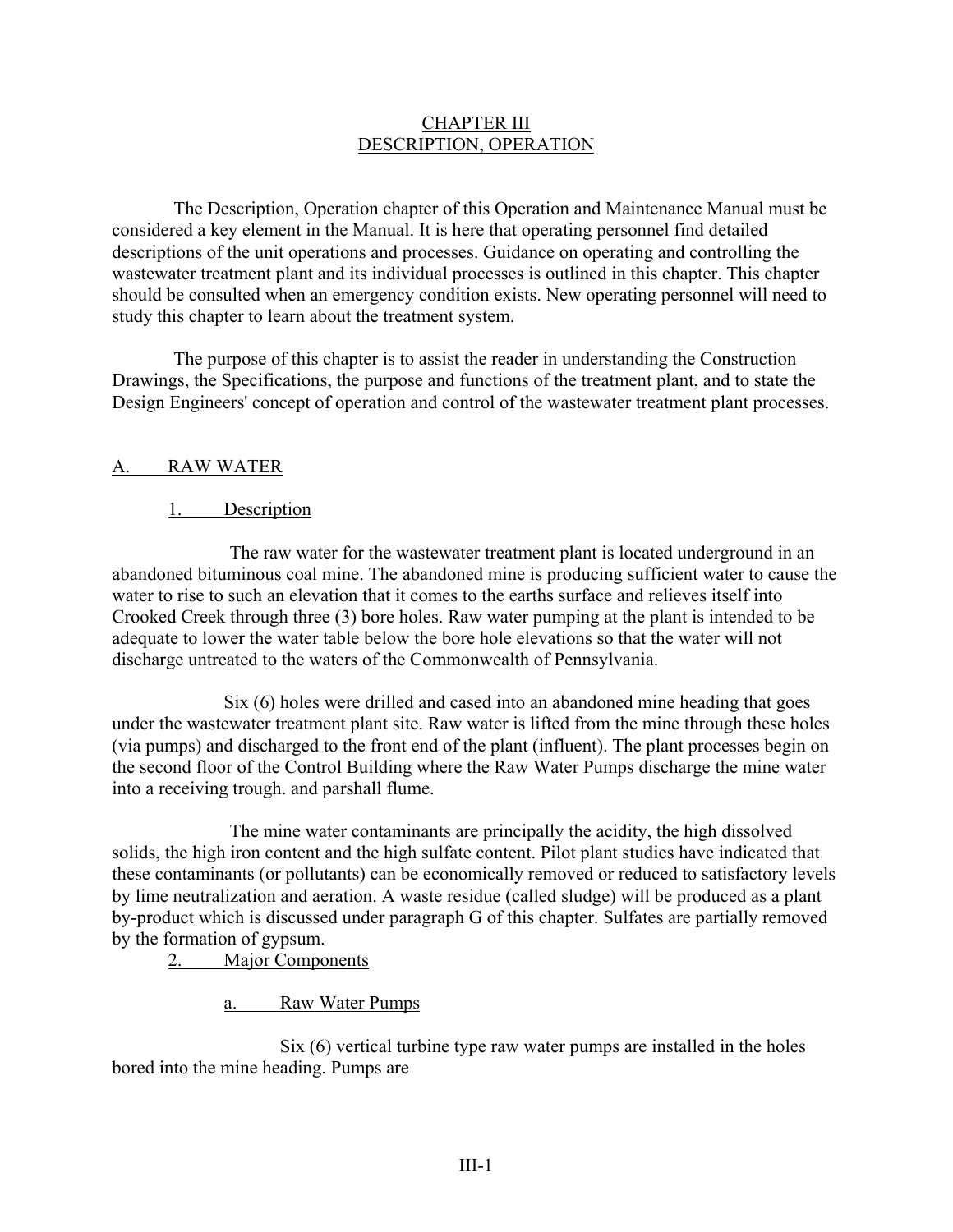manufactured of stainless steel with two-stage impellers inside an eight (8) inch column. Each pump has a rated capacity of 780 gallons per minute. The bore holes are cased with 16" diameter fiberglass reinforced plastic well casing. The pump motors are set on top of an underground concrete vault. The vault is provided to facilitate pump removal.

### b. Force Mains

Six (6) force mains lead from the raw water pumps underground to the control building; then up to the second floor of the building where they discharge into a receiving trough. The force mains are made of ten (10) inch fiberglass reinforced plastic with removable couplings. Each Raw Water Pump has its own force main. The force mains lie under the ground floor of the control building in a concrete trough filled with sand. The trough is covered with a concrete slab which may be removed if the force mains need exposed for any reason. Each main is fitted with a chain operated shut-off valve located in the control building.

#### c. Raw Water Troughs

Two (2) raw water troughs are located on the second floor of the control building. The troughs are made of concrete with fiberglass reinforced liners. One trough receives three (3) force mains and the other trough receives the other three (3) force mains. One trough discharges to flash mixer #1 and the other trough discharges to flash mixer #2. Slide gates are located in the troughs to divert flows. It is here where the flows can be directed into either half of the plant (the plant is split into two (2) halfs, either one which is independent of the other). The raw water troughs are connected to parshall flumes which are used to assist in, measuring the quantity of raw wastewater entering the plant. The flow rate is transmitted to the operating console via transmitters located at the flumes.

#### 3. Operation

#### a. Normal Operation

Of the six (6) raw water pumps only four (4) are required to furnish the capacity of the plant. The pumps are split into two (2) groups of three (3) pumps. Not more than two (2) pumps in any one group should operate at any one time.

Both raw water troughs should be in operation during normal conditions, each carrying one half (1/2) the total flow pumped. The raw water is to be split into two directions through the plant. During a low mine water level condition the plant operation should be reduced accordingly.

Operation of the raw water pumps is automatic with manual selection of the standby pump in each group. Pumps will automatically start as the water level rises to a predetermined level in the mine and automatically stop as the water level lowers in the mine to a predetermined level.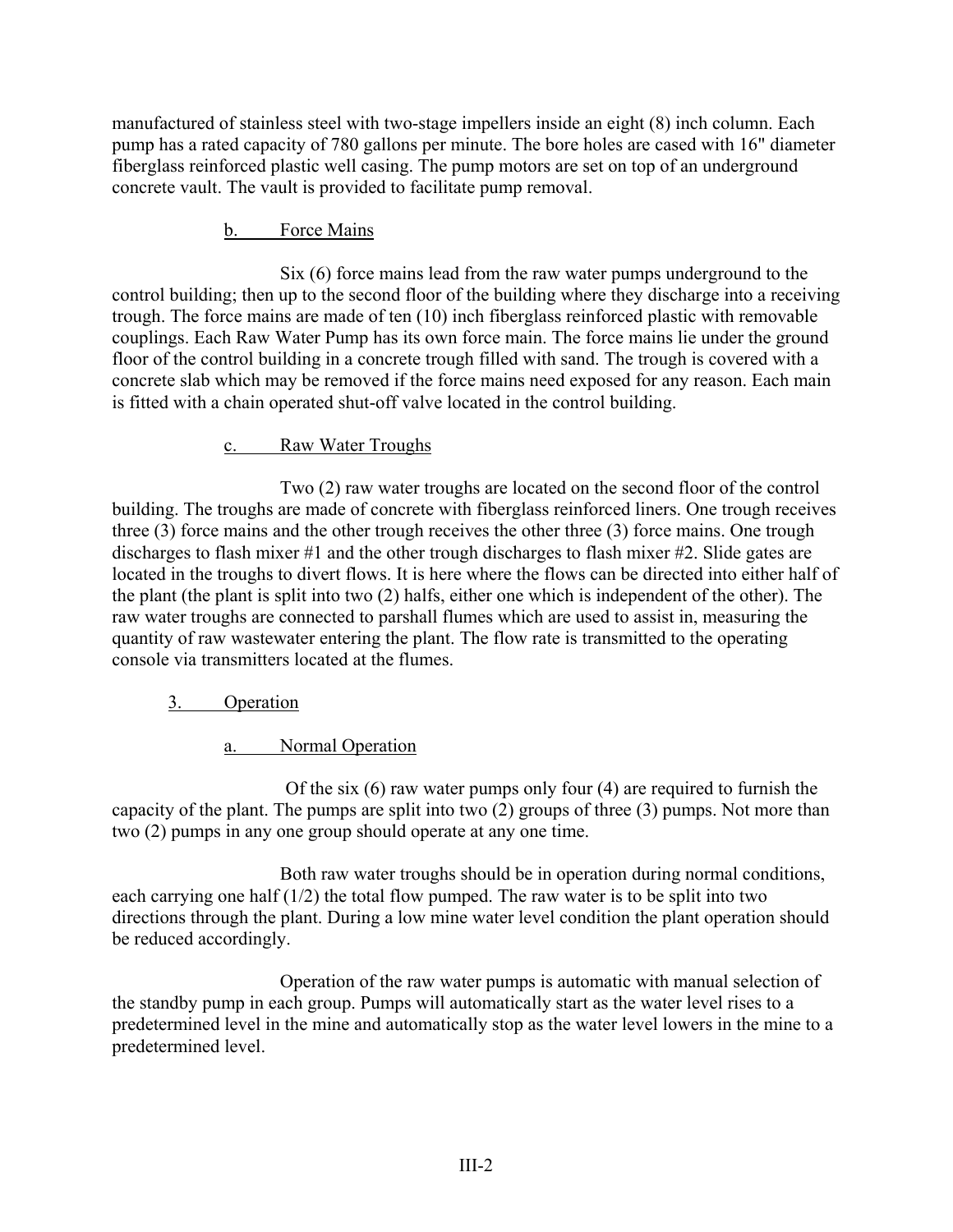b. Emergency Operation

A standby raw water pump is provided in each group; however, should two pumps in any group fail, that half of the plant can either be operated at partial capacity (using only one pump) or the stop gate separating the raw water troughs may be opened to allow design flows to proceed throughout the treatment plant.

If there is an electrical failure, pump control failure or force main rupture, the above paragraph also will apply.

If a high mine water level condition occurs (Elevation 1034 or higher) and four pumps operating will not lower the water level, the operator may start either or both the standby pumps in the "hand" position and use all six raw water pumps.

4. Controls a. Manual

The operator has the option of selecting the standby pump in each group of raw water pumps. This is done at the motor control center by the selection of the proper combination of "plug-in" leads.

Manual controls also consist of regulating the back-pressure on the pumps by throttling the force main plug valves (this should not be done unless necessary to prevent flooding of floor areas).

The slide gates in the raw water troughs are adjusted manually which selects the direction of raw water flow.

b. Electrical

Each group of raw water pumps is controlled by a primary bubbler type sensing device with electrical contacts to start and stop various pumps at different water levels in the mine.

The bubbler system senses the mine water level by releasing air out of the end of a submerged pipe. The pressure needed to release this air is proportional to the depth of pipe submergence (this pressure is called back-pressure). The back-pressure is then monitored by the pump motor control contacts in the motor control center. As the mine water level rises, more back-pressure is created which starts up the lead pump motor. If the mine water level continues to rise above another predetermined point (this point is set at another elevation - or back pressure reading) the second raw water pump will start. If both pumps are operating and the mine water level continues to rise, the third (or standby) pump will not come on. All pumps will stop operation at a predetermined low mine water level. A mine water level gauge in the operating console indicates the mine water level and is connected to the bubbler system.

It is suggested that the following start-stop schedule be performed. All adjustments are field accomplished and if made properly during plant start-up should not require any major revision.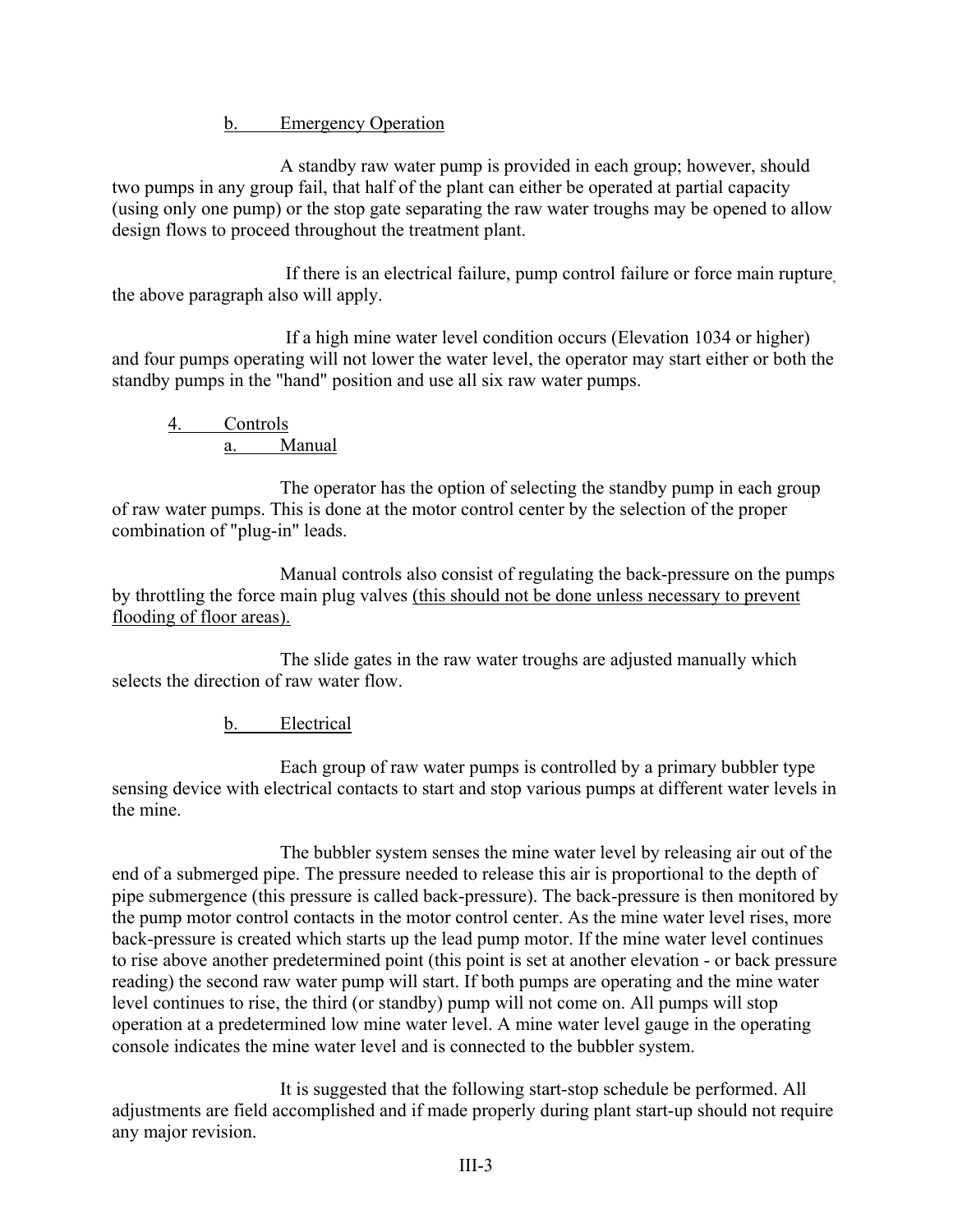#### START-STOP SCHEDULE

| (on rising water) |                               |                               |
|-------------------|-------------------------------|-------------------------------|
| Mine Water Level  | <b>Regular Pump Operation</b> | Alternate Pump Operation      |
| 1022.0            | Stop All Pumps                | Stop All Pumps                |
| 1022.5            | Start Pump No. 1 (or No. 3)   | Start Pump No. $4$ (or No. 6) |
| 1026.0            | Start Pump No. 2 (or No. 3)   | Start Pump No. $5$ (or No. 6) |
| 1034.0            | Sound High Water Alarm        | Sound High Water Alarm        |

In the above schedule pump No. 3 is the standby pump. In the alternate group of pumps, pump No. 6 is the standby pump.

Any one or all six pumps may be started and stopped either automatically or manually at the motor control center. The disconnect switch should not be used as a means to start and stop the pumps in that this type use may burn the contacts and make the equipment unusable.

Since the bubbler controls (automatic side) will only operate four pumps at any one time; if six pumps are to be operated, two must be placed in the manual mode.

c. Laboratory

There are no laboratory analyses that are used to control the raw water

process.

Observation of the raw water instrumentation equipment in the operating console will provide data regarding mine water level and raw water flow rates. This data will be used to anticipate plant process adjustments.

#### 5. Start-Up

The raw water pumps are started by manually turning the HOA switch to the "H" or "A" position. At the "H" position, the mine water level must be above elevation 1022 or the pump won't start. At the "A" position, the bubbler system must be in operation and conditions satisfactory for pump operation must exist.

Only one raw water pump should be started at a time. It's operation and liquid discharge should be monitored to assure satisfactory operation. The operator should observe such things as:

- i. Direction of rotation (initially)
- ii. Motor speed (visually)
- iii. Pump discharge volume
- iv. Unusual sounds
- v. Unusual smells
- vi. Motor temperature (by touching)
- vii. Lubrication system
- viii. Force main leakage

The manufacturer's operating instruction manual should be consulted for detailed raw water pump start-up procedures.

#### 6. Monitoring

The raw water pump operation can be monitored several ways. Each way may suggest a particular function or operation deficiency.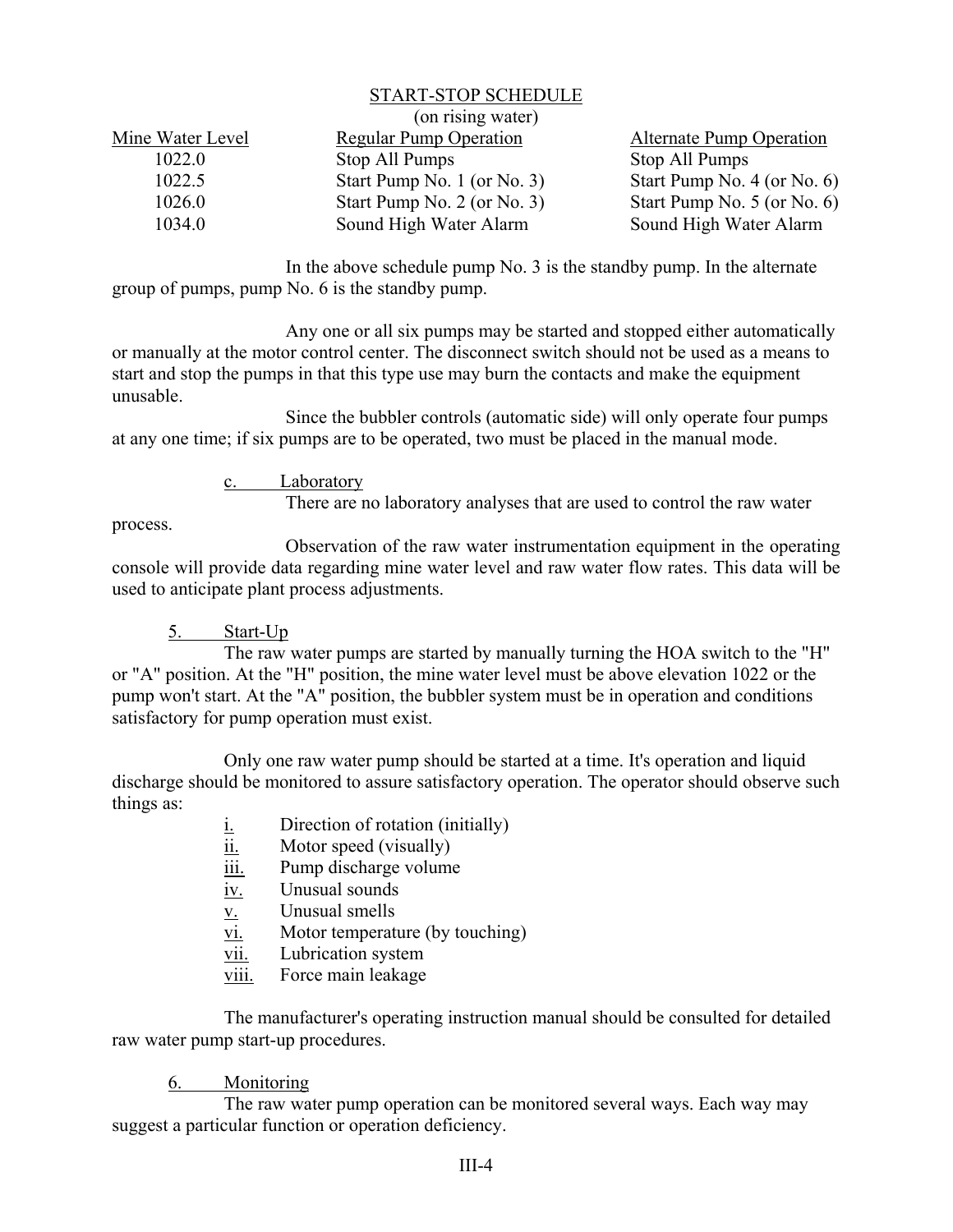a. Water Level Gauge

Should the mine water level gauge, located in the operating console, indicate that the mine water is rising or has risen appreciably over a period of time; this could be a signal that the raw water pumps are not pumping sufficient water, or that the bubbler system is malfunctioning.

## b. Raw Water Flow Instruments

The raw water flow instruments, located in the operating console, indicate, record, and totalize the raw water that passes through each of the two primary instruments (parshall flumes). A check on these instruments will enable the operator to monitor the raw water pumps output.

c. Indicator Lights

Running lights on the operating console permit a quick observation as to which pumps are running and which are not running. The operator is cautioned that a failure other than electrical control failure may permit the running light to burn but the pump may not be operating satisfactorily.

# d. Time Meters

Each raw water pump is equipped with an elapsed time meter which totalizes the running time of the pump. This compared with the raw water flow quantity will show whether the pumps are pumping at their design point.

# e. Alarm

A high water alarm will sound should the mine water level rise to elevation 1034 or a no-flow condition exist in the raw water flumes. This will activate the telephone dialing system if it is on.

# B. FLASH MIXING

#### 1. Description

Flash mixing is done in order to adequately provide a distribution of lime slurry throughout the flash mixer tank. It is here that the neutralizing agent (lime mixed with water) is combined with the raw water (and perhaps some recirculated sludge).

Each tank is fitted with a mechanical mixer to stir the tank contents and keep the settleable material in suspension. Provisions have been made to recirculate settled sludge from the settling tanks to the flash mixers. This feature should accelerate the settleability of the solids as well as provide for a reduction in lime usage.

Two (2) flash mixer processes are provided. Each are independent of one another. The plant design is such that both processes will be used simultaneously by splitting the raw water flow in half. Should the raw water flow through the plant fall to 2.25 MGD or below, one flash mixer should be taken out of service and the total flows passed through the other half of the plant, except during adverse weather conditions, etc.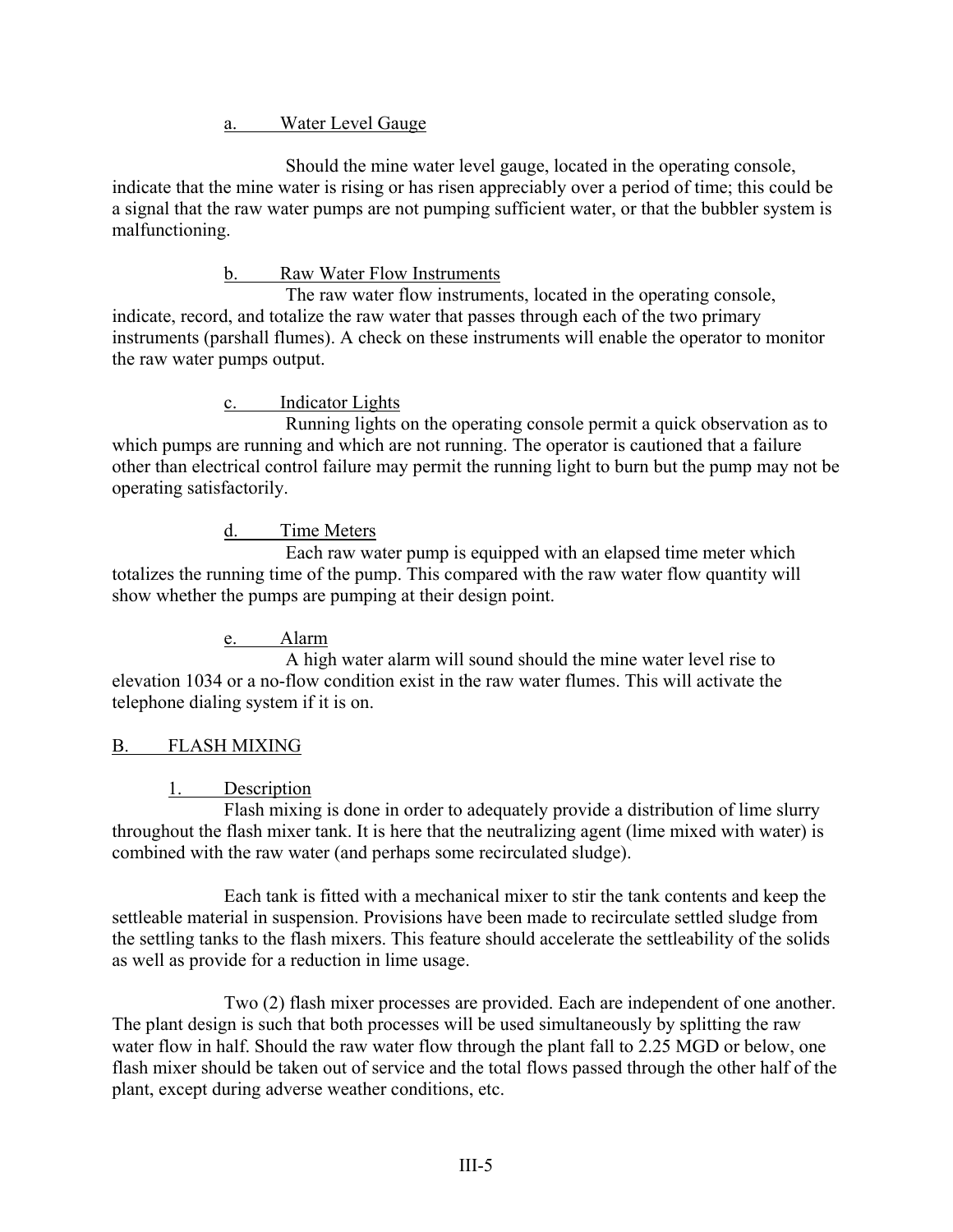The flash mixer tanks are also used as a discharge point for the control building sump pumps.

# 2. Major Components

a. Flash Mixing Tanks

Two (2) reinforced concrete circular tanks have been provided. The tanks are coated with a chemical resistant paint to prevent deterioration of the concrete. The inlet is across the tank from the outlet to prevent short circuiting. The slurry enters near the tank inlet. Any recirculated sludge enters near the inlet.

Tanks are equipped with a weir outlet system. The weirs may be adjusted by cutting off or raising at a later date if desired; however, this will decrease or increase the detention time. The outlet system provides for pH monitoring.

Each tank has an overflow opening into its outlet box which will prevent the tank from overfilling and spilling onto the control building floor. The tanks are covered with a one quadrant fiberglass walkway.

## b. Mixers

Each tank is provided with one (1) center mounted vertical mixer. The mixer is a heavy duty unit equipped with a right-angle spiral-bevel-gear speed reducer designed for continuous (24 hrs/day) operation. The mixers are intended to agitate and stir the tank contents to provide for thorough mixing. The rate of agitation is such to prevent settling yet not too much to destroy any floc which begins to form.

3. Operation

a. Normal Operation

Both flash mixers are to be operated simultaneously and continuously. Feed and discharge is gravity with a detention time of approximately 10 minutes at design flow (without regard to recirculation).

Mixing equipment is to be operated continuously. Lime slurry is to be fed with automatic feed rate adjustment based upon outlet pH. Mechanical equipment should be placed in the "automatic" position for normal operation.

b. Emergency Operation

Should the mechanical mixer fail or the flash mixing tank be out of service for cleaning, painting, etc. the flash mixing operation must be taken out of operation. There are two (2) flash mixing processes but each has capacity to only meet the demands of onehalf plant design flow. Therefore, when a mixer is down, only one half the plant can be operated and consequently the raw water flow must not exceed 2.25 MGD.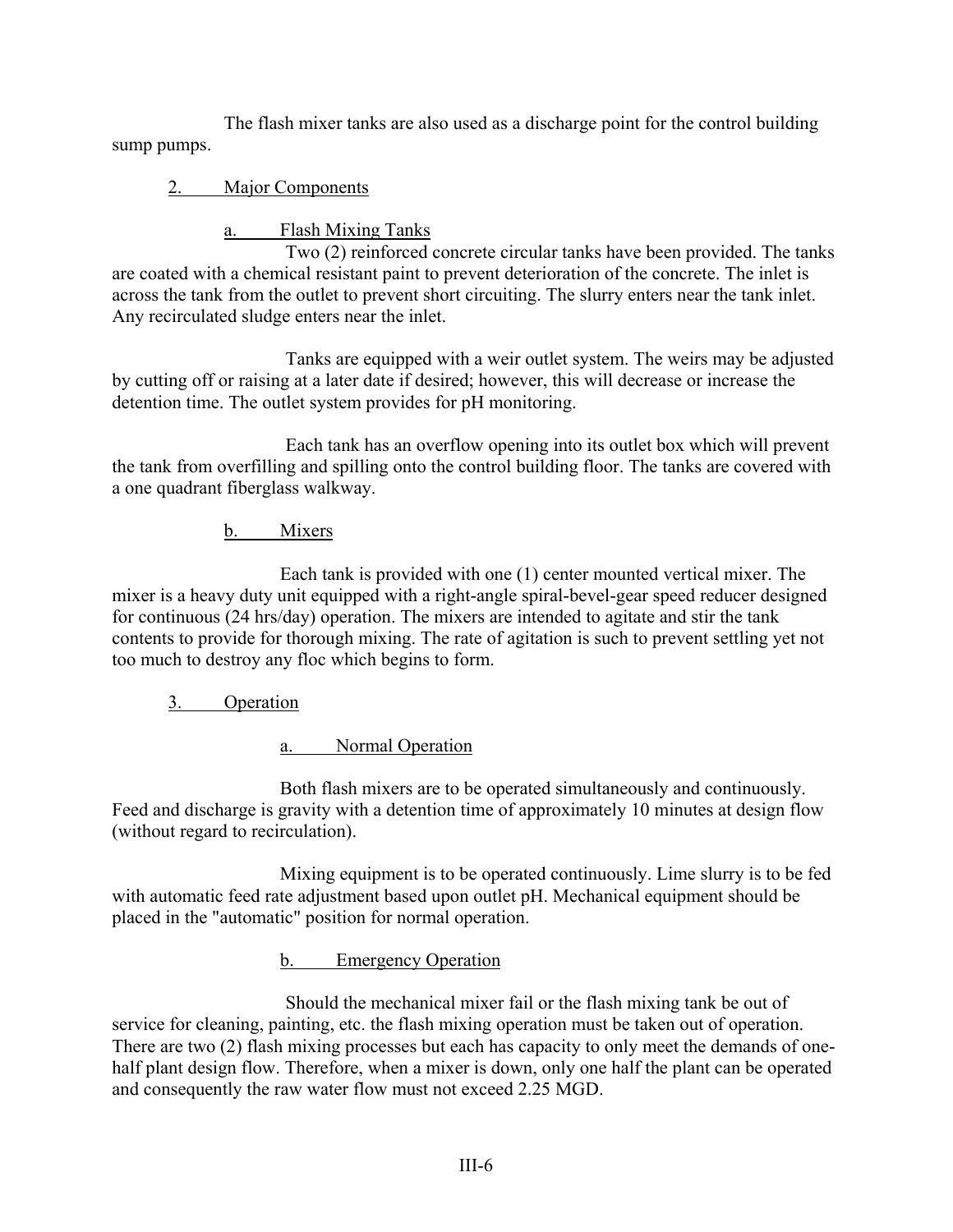The mixers operate from the emergency generator power in the case of a utility power outage.

# 4. Controls

# a. Manual

Manual operation of the mixer may be accomplished by moving the HOA switch on the operating console to the "H" position. This will permit starting and stopping of mixer from the console (remote) or with the push button station near the mixer.

# b. Electrical

Each mixer is electrically operated. A gear type speed reducer is provided between the motor and impeller but this speed reducer cannot be changed to speed up or slow down the mixer.

# 5. Start-Up

To start-up the flash mixing process, merely fill the flash mixing tank with raw water or recirculated sludge and begin the operation of the mixer. The operator should observe the mixer operation and particularly watch for:

- $i.$  Direction of rotation (initially)
- ii. Motor speed (visually)
- iii. Unusual sounds
- iv. Unusual smells
- v. Motor temperature (by touching)
- vi. Lubrication system (grease; oil in gear box)

The manufacturer's operating instructions manual should be consulted for detailed mixer start-up procedures.

# 6. Monitoring

Flash mixer monitoring can be accomplished by several methods which have been built into the plant. Each monitoring system may suggest a particular function or operation deficiency.

# a. Visual Check

Mixing can be viewed by standing above the mixing tank and observing the agitation of tank contents. After some experience in what this action should look like, the operator may be able to determine a malfunction of equipment operation prior to a complete stoppage.

# b. Indicator Lights

Running lights on the operating console permit a quick observation as to whether the mixer is to be running. The operator should not rely totally on this since a running light bulb failure may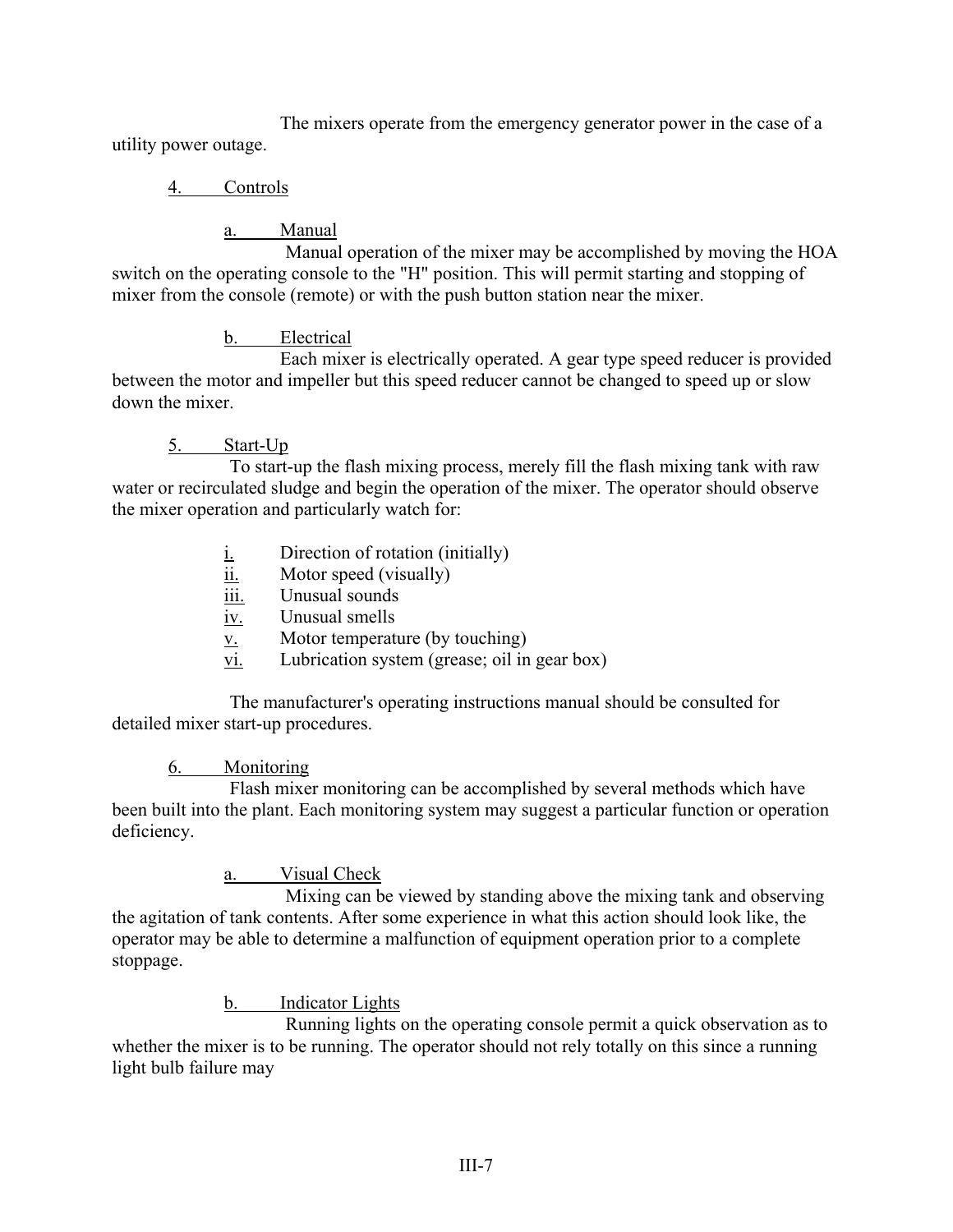show a malfunction that doesn't exist. Conversely a mechanical malfunction may occur but the mixer control circuit may still be indicating unit operation.

c. Time Meters

Each mixer is equipped with an elapsed time meter which totalizes the running time of the mixer. Recording of this reading will assist in determining running time and breakdown time.

# d. Laboratory

Analyses of the tank contents in the laboratory will provide valuable data as to the functioning of the flash mixer process. Analysis comparison is perhaps the best method to spot a deficiency; therefore, past records should be consulted frequently.

e. pH

Each flash mixer process is continuously monitored for pH at the tank outlet. More detailed information is given on this under instrumention, paragraph H, of this chapter of the Operation and Maintenance Manual.

f. Alarm

An alarm system is tied in with the pH instrumentation. The telephone dialer is activated on either high or low pH of the flash mixer outlet liquid.

#### C. AERATION

# 1. Description

Aeration is done in order to adequately provide a distribution of oxygen throughout the liquid which will principally convert ferrous iron to ferric iron. The ferric iron under quiescent conditions (Settling Tanks) will settle out of solution. It is in the aeration tanks that air is added to the wastewater.

Each tank is fitted with a mechanical aerator (mixing unit), a fixed sparger aerator at the tank bottom and removable air diffusers along the tank perimeter. Provisions have been made to recirculate settled sludge from the settling tanks to the aeration tanks. This feature should accelerate the creation of floc and assist in the settleability of the liquid once it gets to the settling tank. Baffles are provided along the tank walls to prevent the tank contents from revolving.

Two (2) aeration processes are provided. Each are independent of one another. The plant design is such that both processes will be used simultaneously by splitting the raw water flow in half.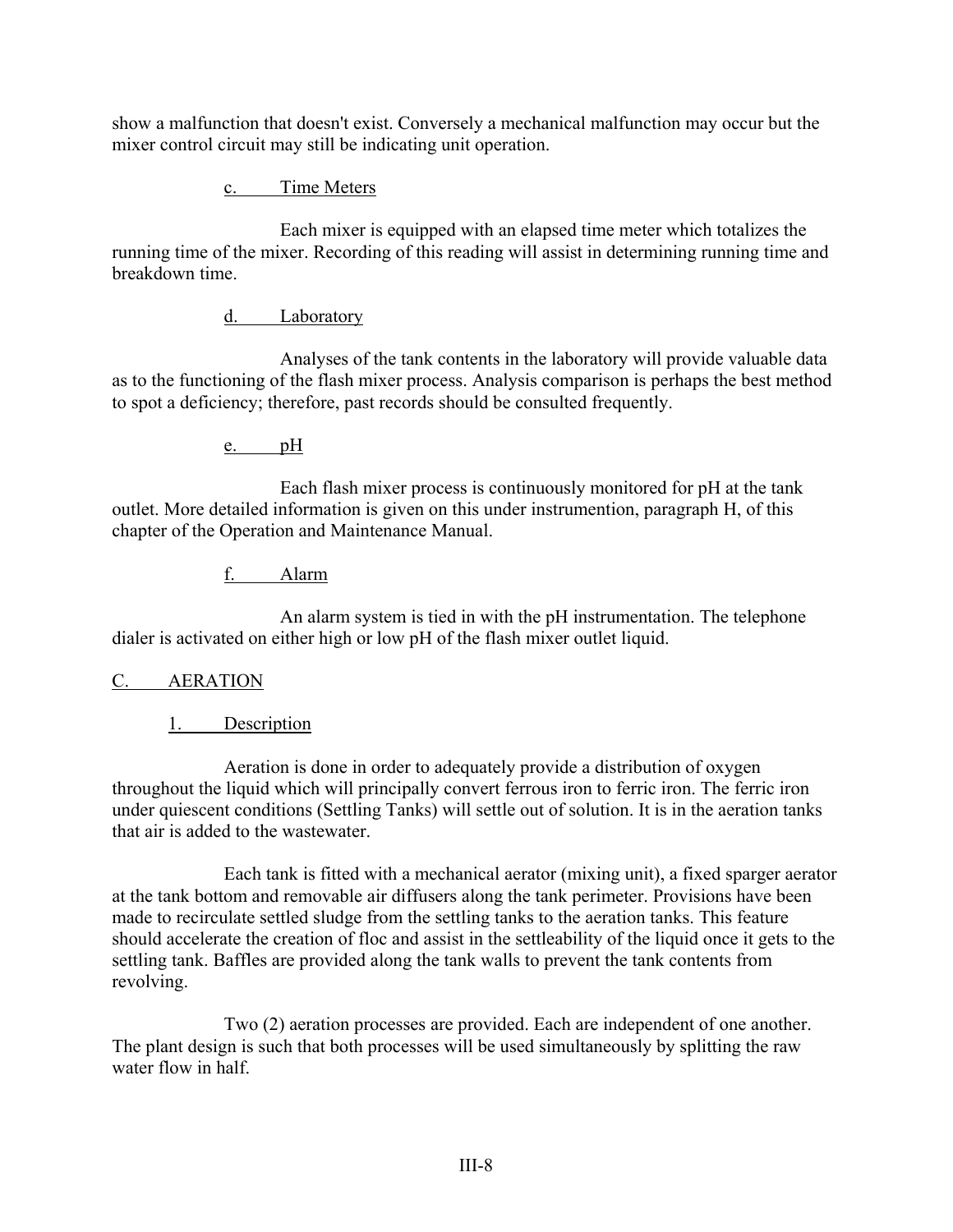Should the raw water flow through the plant fall to 2.25 MGD or below, one aerator should be taken out of service and the total flows passed through the other half of the plant. One blower will provide enough air for two (2) aeration processes; the other unit is a standby unit.

# 2. Major Components

# a. Aeration Tanks

Two (2) reinforced concrete circular tanks have been provided. Each tank has one inlet via a fiberglass trough. Each tank has two (2) outlets fitted with overflow weirs. Each outlet goes to a different settling tank. Therefore, one (1) aeration tank serves two (2) settling tanks. The tanks are exterior of the control building due to the aeration effect and the affect it would have on a building interior - too much humidity. Flows to a settling tank can be stopped by removing the opposite outlet weir.

# b. Aerators

Each tank is provided with one (1) center mounted vertical mechanical aerator-mixer. The function of the aerator is to stir the tank contents by both agitation (impeller mixing) and aeration (impeller gas dispersing). The aerator is a heavy duty unit equipped with a right-angle spiral-level-gear speed reducer designed for continuous (24 hrs/day) operation. The rate of aeration and/or mixing (speed) cannot be changed.

# c. Blowers

Located on the second floor of the control building are two (2) positive displacement type air compressors normally called "blowers". These units are designed that only one unit is to operate at a time; the other unit is a standby unit. The blowers are piped to both the sparge ring and the air diffuser units in the aeration tanks.

Air volume to each aeration tank is measured and recorded.

The blowers are mounted on shock absorbent pads, a concrete inertia block and fitted with inlet and discharge filters, silencers and snubbers. These features reduce vibration and noise transmission throughout the control building which would be extremely irritating to workmen inside the building

# d. Sparge Ring

A sparge ring is permanently mounted to each aeration tank bottom at the center of the tank. This equipment is a perforated piece of pipe which emits air directly under the mechanical mixing device.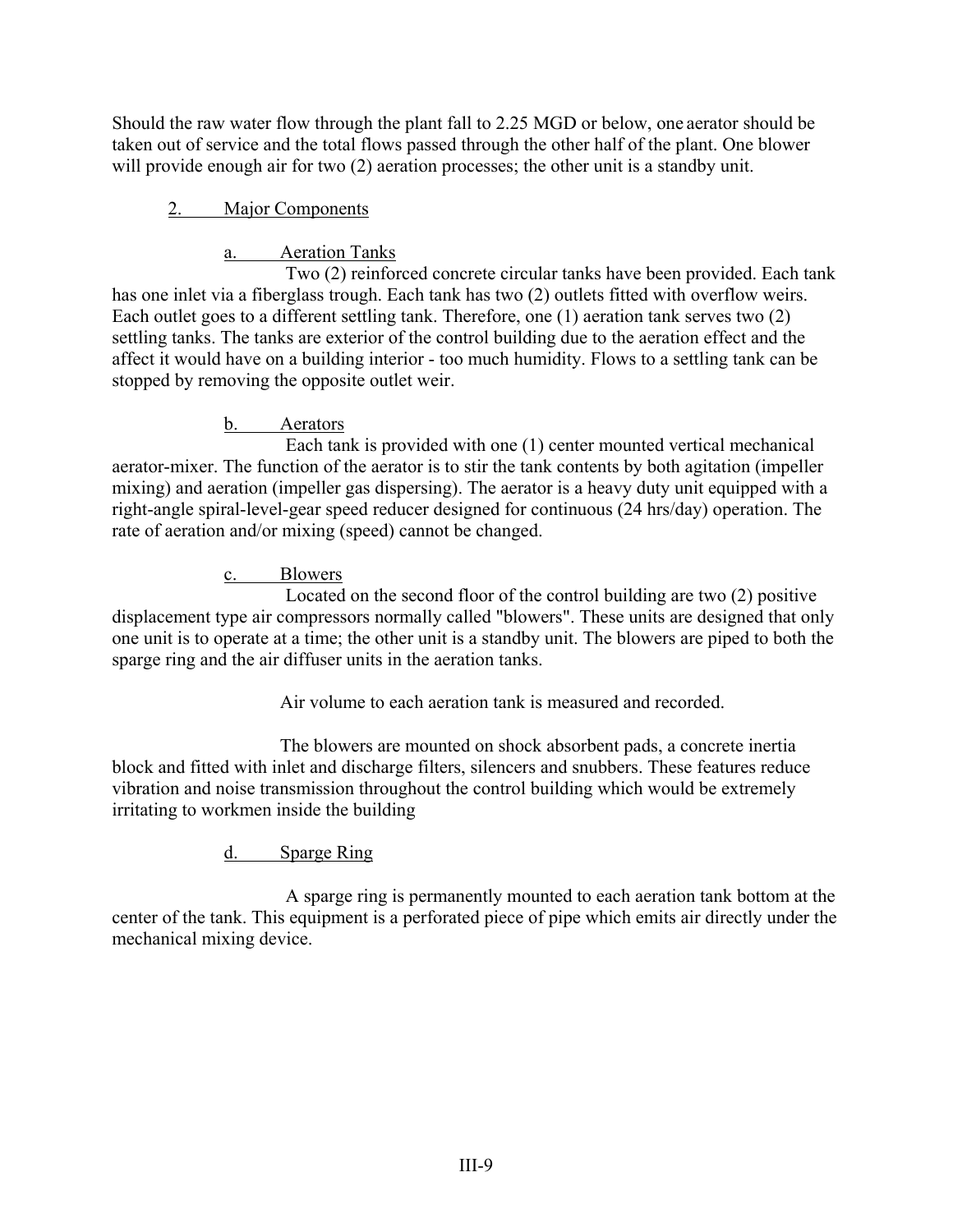## e. Air Diffusers

Along the perimeter of each aeration tank is an air pipeline from which drop pipes are taken. The drop pipes are then connected to a perforated horizontal pipe two (2) feet above the tank floor. Compressed air through these perforated pipes (diffusers) will be released through the holes in the pipes and rise in the tank in the form of fine bubbles. These fine bubbles mix with the tank liquid causing a chemical reaction (oxidation). The smaller the bubble the more surface area in contact with liquid and consequently more oxidation takes place.

The diffusers are made of polyvinylchloride (PVC) plastic materials which are light in weight and can be readily removed for aperture cleaning. Each unit has a shut-off valve and union for disconnection and removal.

# f. Baffles

Vertical baffles along the inside of the tank wall prevents short circuiting and revolving of tank contents. Baffles are made of fiberglass and anchored to the walls. With the baffles one should be able to observe not only a revolving of tank contents but also a rolling in a vertical plane - motion. The combination of these two  $(2)$  operations will provide for the most effective mixing and oxidation possible.

# 3. Operation

# a. Normal Operation

Both aeration units are to be operated simultaneously and continuously. Feed and discharge is gravity with a detention time of approximately 40 minutes at design flow (without regard to recirculation). The Aerators are to be placed in the "automatic" operating position.

Only one blower is required. It is to be placed in the "automatic" operating position. Blowers should be alternated weekly to keep both units operable and to maintain equal running time for both units.

All air diffusers and sparge rings are to be supplied with air and kept in operating condition.

# b. Emergency Operation

Failure of the sparge ring and one or two air diffuser units should not appreciably affect the aeration process. Even failure of the mechanical aerator will not warrant taking the process out of operation since aeration and agitation is also accomplished by the diffusers. During a malfunction period closer monitoring will be required to assure at least enough treatment to meet discharge requirements.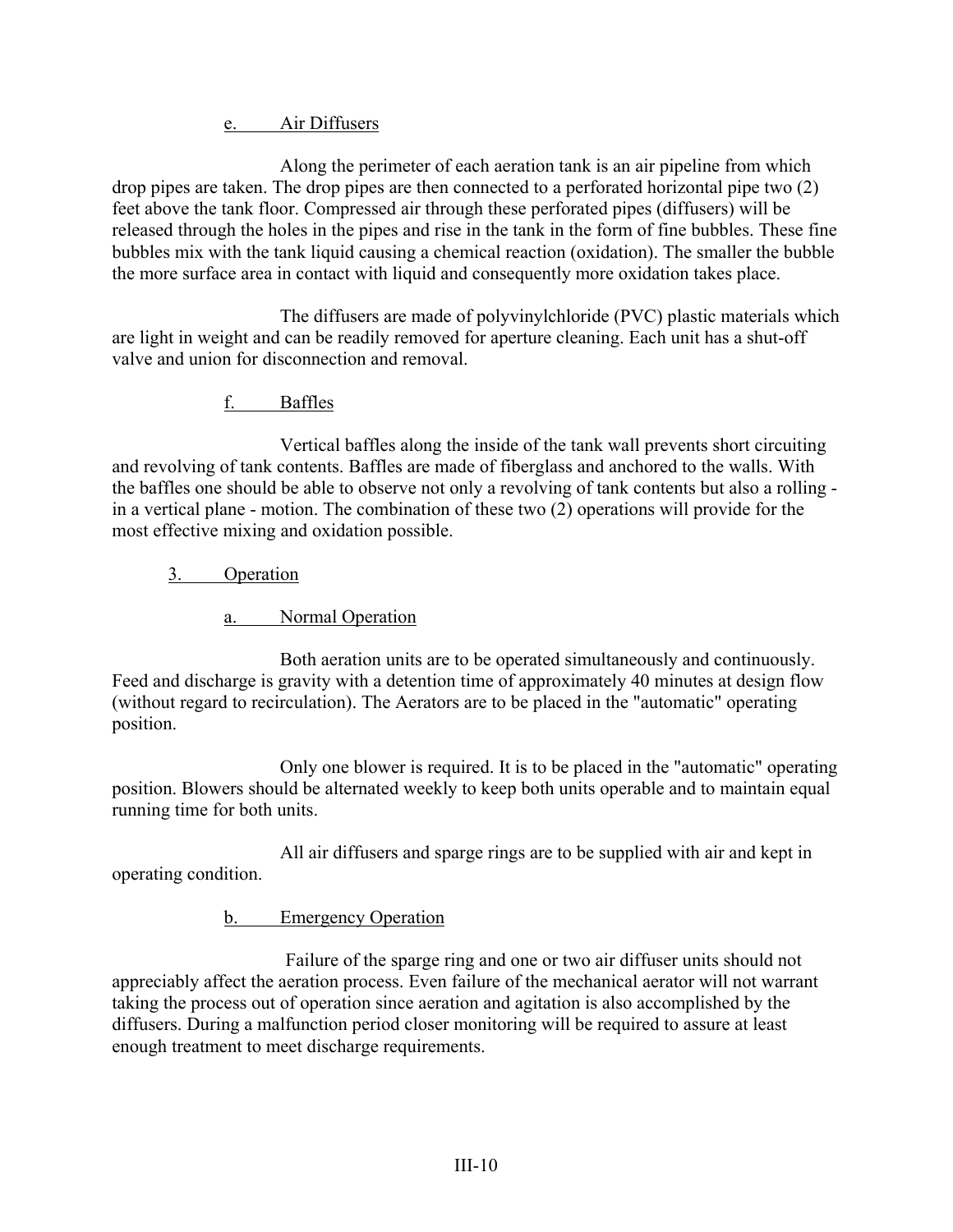If the one process is out of service for cleaning, painting, etc. the process must be taken off line. There are two (2) aeration processes but each has capacity to only meet the demands of one-half plant design flow. Therefore, only a peak flow of 2.25 MGD should be put through one aeration tank, except for emergencies.

The aerators and blowers operate from the emergency generator power in the case of a utility power outage.

# 4. Controls

a. Manual

Manual operation of the aerators and/or blowers may be accomplished by moving the HOA switches on the operating console to the "H" position. This will permit starting and stopping of aerators or blowers from the console (remote) or with the push button station near the equipment. Manual regulation of valve openings to the sparge ring and air diffusers will regulate air quantity to the aeration tank.

## b. Electrical

The Aerators and Blowers are electrically operated. The equipment has only an "on" and "off" electrical control. The operator may (through the instrumentation on the console) observe blower speed with blower output air and compare with raw water flows. A determination of air requirements will be made from past records of raw water flow vs. air flow vs. settleability of liquid vs. plant efficiency.

# c. Laboratory

Laboratory analyses and records of plant performance will play a major role in controlling the quantity of air to be introduced into the wastewater. The best parameters for controlling aeration will be taken from laboratory analyses. Therefore it is recommended that good, accurate records be kept and cross-references made from time to time. The list of analyses affecting how much air to apply is as follows:

- i. Temperature affects quantity of oxygen in air
- ii. Dissolved oxygen indicates available oxygen in process
- $\overline{\text{iii}}$ . pH affects both chemical and physical processes
- iv. Settleable Solids gives results of pretreatment effectiveness
- v. Iron provides results of oxidation efficiency
- vi. Flow gives data regarding process adjustments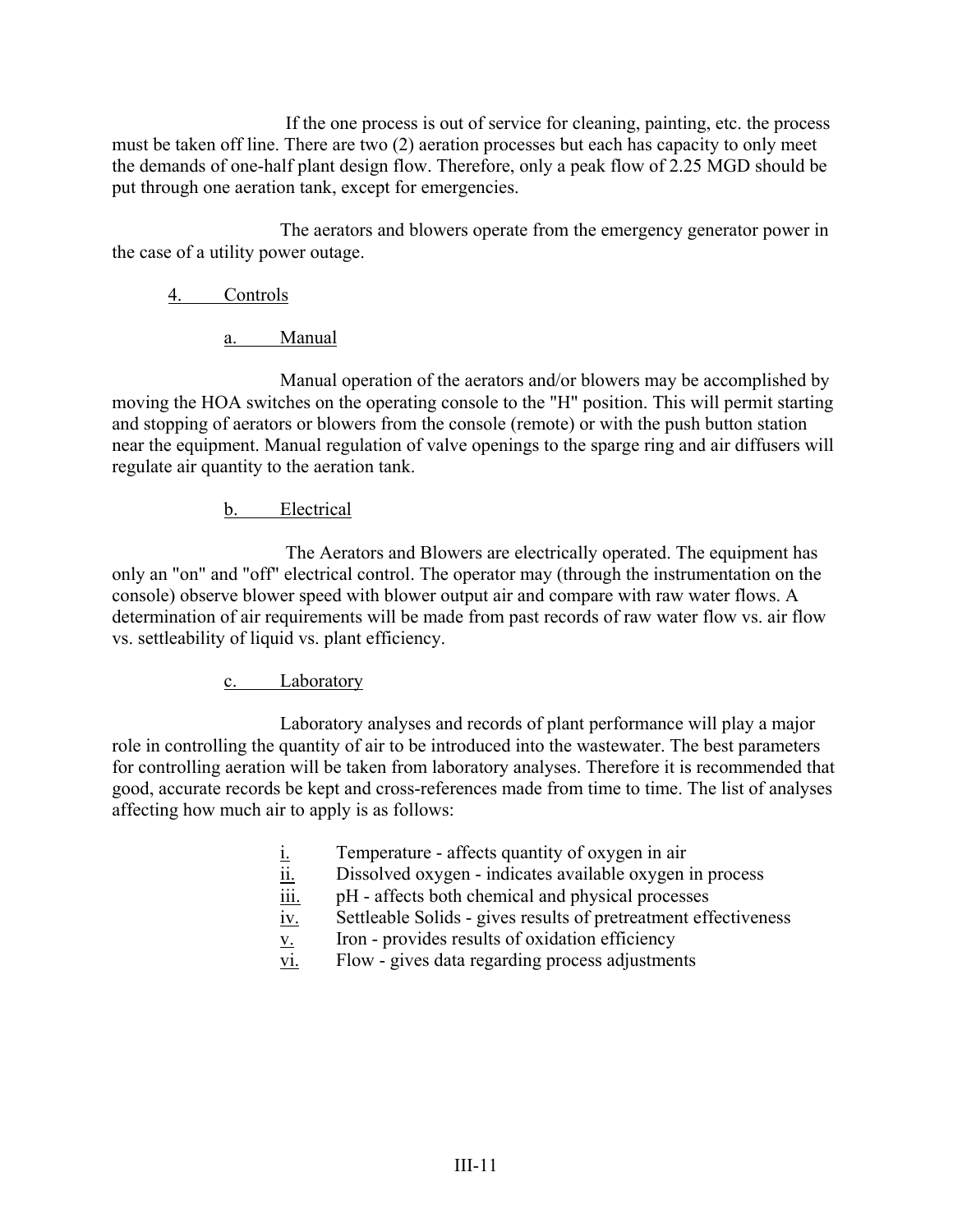#### 5. Start-Up

To start-up the aeration process, the aeration tank must first be filled with liquid. The aerator can then be started by activating the electrical power to the unit. The sparge ring and air diffusers are started by opening the valves on their respective pipe feeder lines. The blower can be started by activating the electrical power to the unit.

The operator should observe the aerator and blower operation and particularly watch for:

| <u>i.</u>                             | Direction of rotation (initially)       |
|---------------------------------------|-----------------------------------------|
| $\overline{\overline{\mathbf{ii}}}$ . | Motor speed (visually)                  |
| $\overline{111}$ .                    | Unusual sounds                          |
| iv.                                   | Unusual smells                          |
| <u>V.</u>                             | Motor temperature (by touch)            |
| vi.                                   | Lubrication system (pressure $&$ leaks) |
| vii.                                  | Blower temperature (increase)           |
|                                       |                                         |

viii. Blower oil pressure (decrease)

The manufacturer's operating instructions manual should be consulted for detailed aerator and blower start-up procedures.

#### 6. Monitoring

Aeration tank monitoring can be accomplished by several methods which have been built into the plant. Each monitoring system may suggest a particular function or operation deficiency.

#### a. Visual Check

The contents of the aeration tank can be viewed from the walkway that spans over the top of the tank. Clogging of diffusers can be recognized by lack of air bubbles or mixing in certain areas. Experience in knowing what to look for will play an important part in visual monitoring and determining malfunctions.

b. Indicator Lights

Running lights on the operating console permit a quick observation as to whether the aerator and/or blower is to be running. However, an indicating light is not a foolproof monitoring system and should not be relied upon totally.

c. Time Meters

Electrically operated equipment is equipped with elapsed time meters located on the operating console. These time meters totalize the running time of the equipment. Recording these readings will assist in determining running time and down time.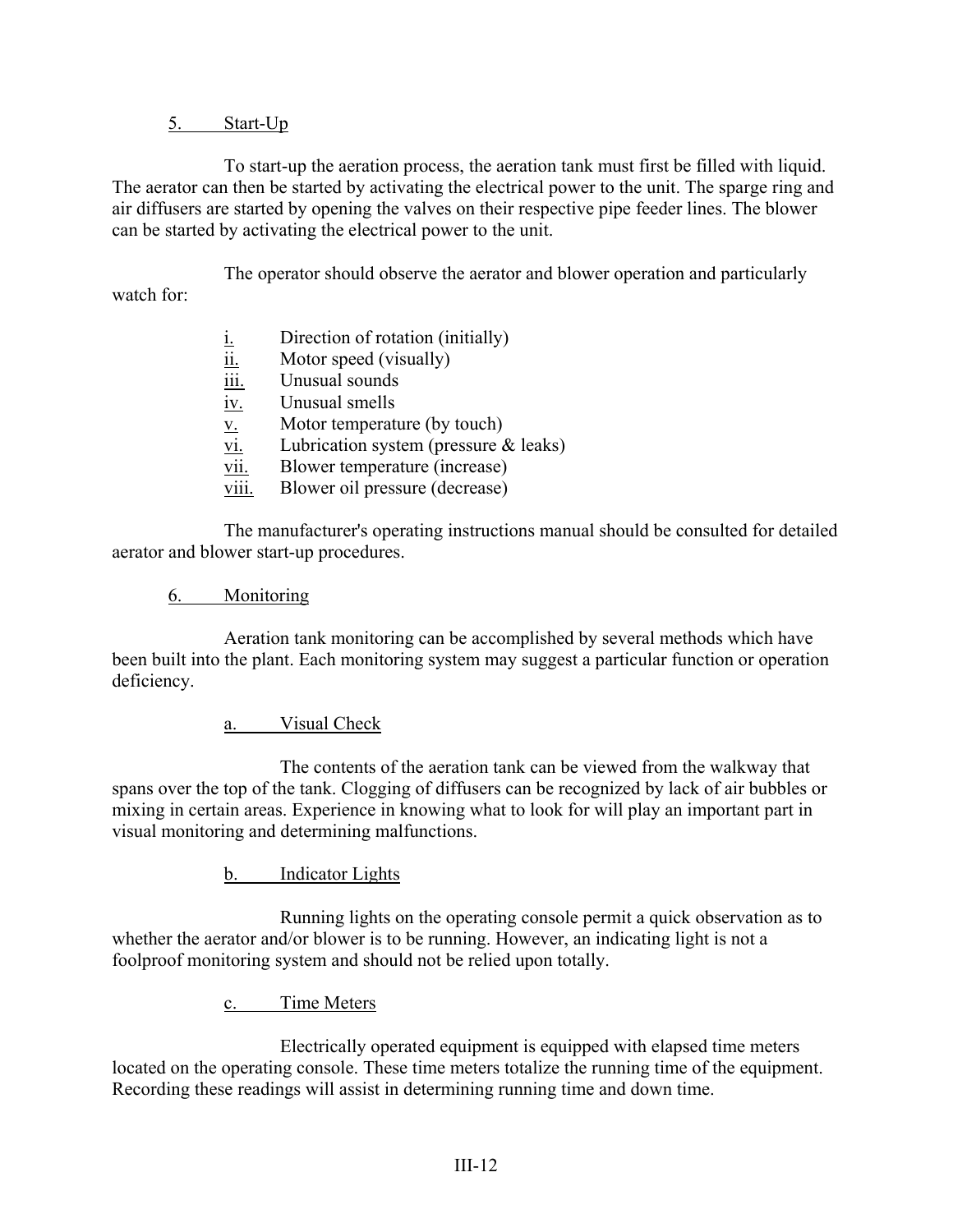d. Laboratory

Most of the laboratory monitoring is discussed under item 4c-Controls, Laboratory. The results of laboratory tests of liquid contents and flow quantities provide valuable data as to the operation of the aeration process and how other parts of the process are affected.

Possibly the best test for determining whether the proper aeration is being done is the iron concentration in the waste sludge. When no ferrous iron is present, adequate aeration is being accomplished. If the ferric iron content of wasted sludge is low, then the plant aeration process is inadequate and either the aeration needs to be increased or the detention time increased.

#### e. Alarm

The telephone dialer will be activated during times of no air flow from the blower unless that alarm system is shut-off by the operator.

#### D. SETTLING

## 1. Description

Settling is done in order to remove the settleable materials from the wastewater prior to discharging to the receiving stream. It is in this process that the results of all previous processes are precipitated. Any malfunction in a previous process will affect the settling process. Here all such things as iron, sulfates, etc. are to be removed. It is important to keep the water velocities low and equally distributed so that proper settling (clarification of the liquid) will occur.

Each tank is fitted with an inlet trough, center feedwell, radial overflow weirs and effluent troughs and a bottom scraper. Pretreated wastewater enters the feedwell where it must flow in a downward direction to get out of this area. Immediately under the feedwell, in the tank bottom, is a sludge pit that receives all the settled material (even the material that is scraped from the tank floor). As the wastewater then flows upward to the outlet troughs, the heavier materials drop out of the current and end up on the tank bottom. A scraper mechanism, driven by a motor on the walkway over the tank, then moves the settled material in a circular pattern to the center of the tank bottom (sludge pit). From this point the settled material (called sludge) is transferred by gravity through a 12 inch diameter fiberglass reinforced pipe to a sludge box. This procedure clarifies the tank contents and hence the term clarifier has frequently been assigned the settling tank.

Each settling tank is provided with a waste sludge box made of reinforced concrete and attached to the settling tank perimeter wall. The waste sludge box is slightly deeper (2'-0") than the lowest elevation of the settling tank, including the sludge pit, so that sludge will flow into the box by gravity. Sludge is wasted from the box up through a pipe to a trough leading to the waste sludge well. The head of water in the settling tank forces the sludge to be wasted up the pipe. An electrically operated plug valve on the pipe discharge regulates the quantity of the sludge wasted.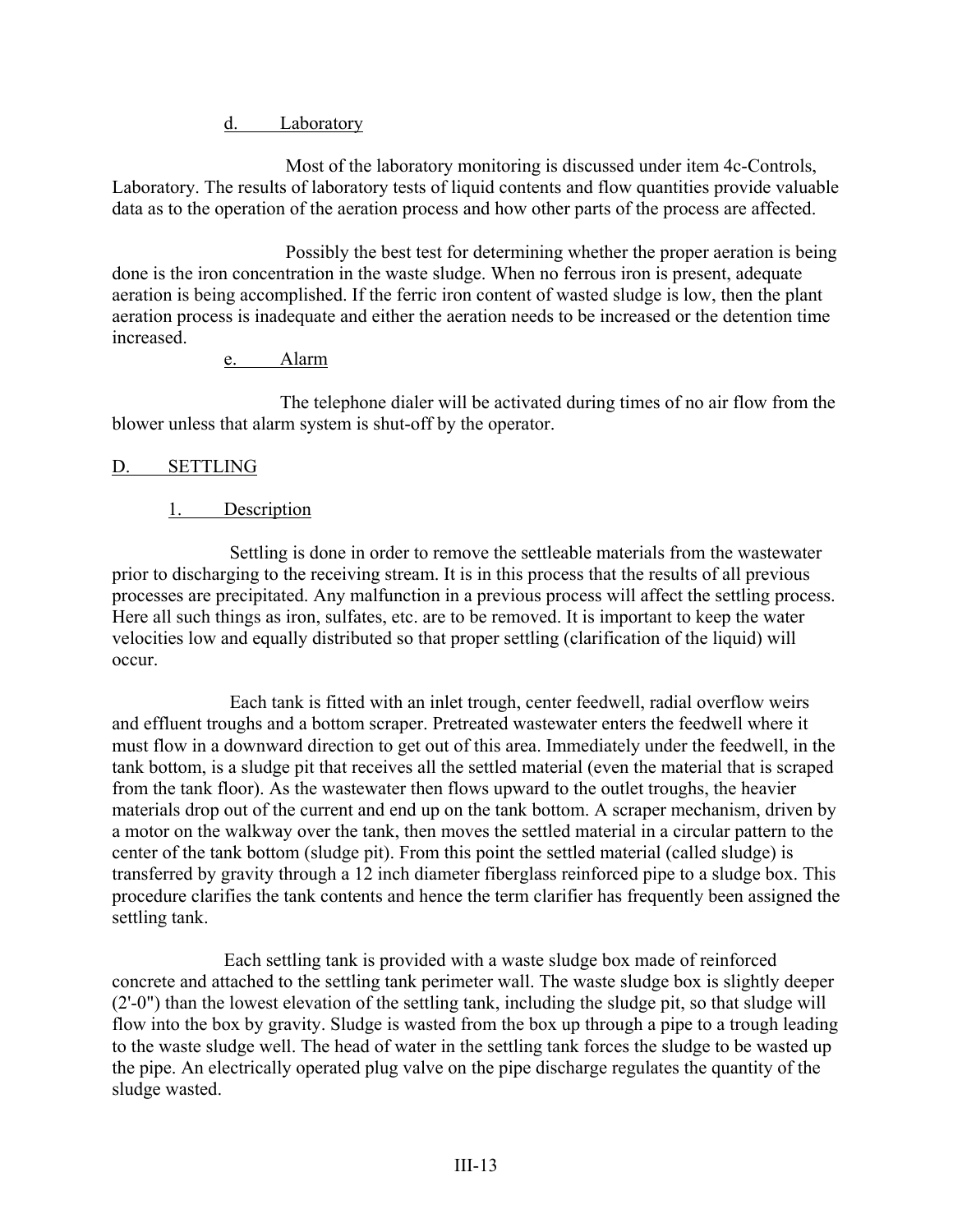An effluent (outlet) box is attached to each settling tank to provide a point to take samples, observe the effluent quality and quantity and give means for cleaning the effluent pipeline.

# 2. Major Components

a. Settling Tanks

Four (4) reinforced concrete circular tanks have been provided. Each tank has one inlet and one outlet. Inlet flows come from one of the aeration tanks. Tanks are 66' diameter and are designed with an upflow rate of 0.25 gallons per minute per square foot. Detention time at 4.5 MGD and all tanks in operation is approximately 7.2 hours.

#### b. Effluent Launders

Each tank is fitted with eight (8) effluent launders (outlet troughs). These are radial to the tank center with flow over both sides of each trough. Troughs are made of fiberglass and fitted with adjustable "V" notch fiberglass weir plates. The physical location of the launders provide for a relatively equal distribution of the tank outlet.

## c. Scraper

Each tank is provided with an electrically driven scraper mechanism. The scraper moves slowly to prevent agitation of tank liquid. The scraper moves settled material (sludge) to the center of the tank for further removal. Scraper cage and support truss mechanism is covered with rubber for long life and to facilitate sludge removal. Scraper arms have an automatic raise feature to lift the arms (max 12") in case of torque increase.

# 3. Operation

a. Normal Operation

All four (4) settling tanks are to be operated simultaneously and are required when the wastewater flow is 4.5 MGD. When the wastewater flow is at 3.375 MGD one tank can be removed from service if the wastewater is distributed equally among the remaining three (3) settling tanks. The operator must assure that the settling tanks do not become hydraulically overloaded as this affects the settling rates in the tanks.

The sludge scrapers must be in operation at all times the settling tanks are in service. The sludge scraper electrical controls should be placed in the "automatic" position.

b. Emergency Operation

A build-up of sludge on the settling tank floor will cause an extra drag (torque) on the scraper mechanism. This could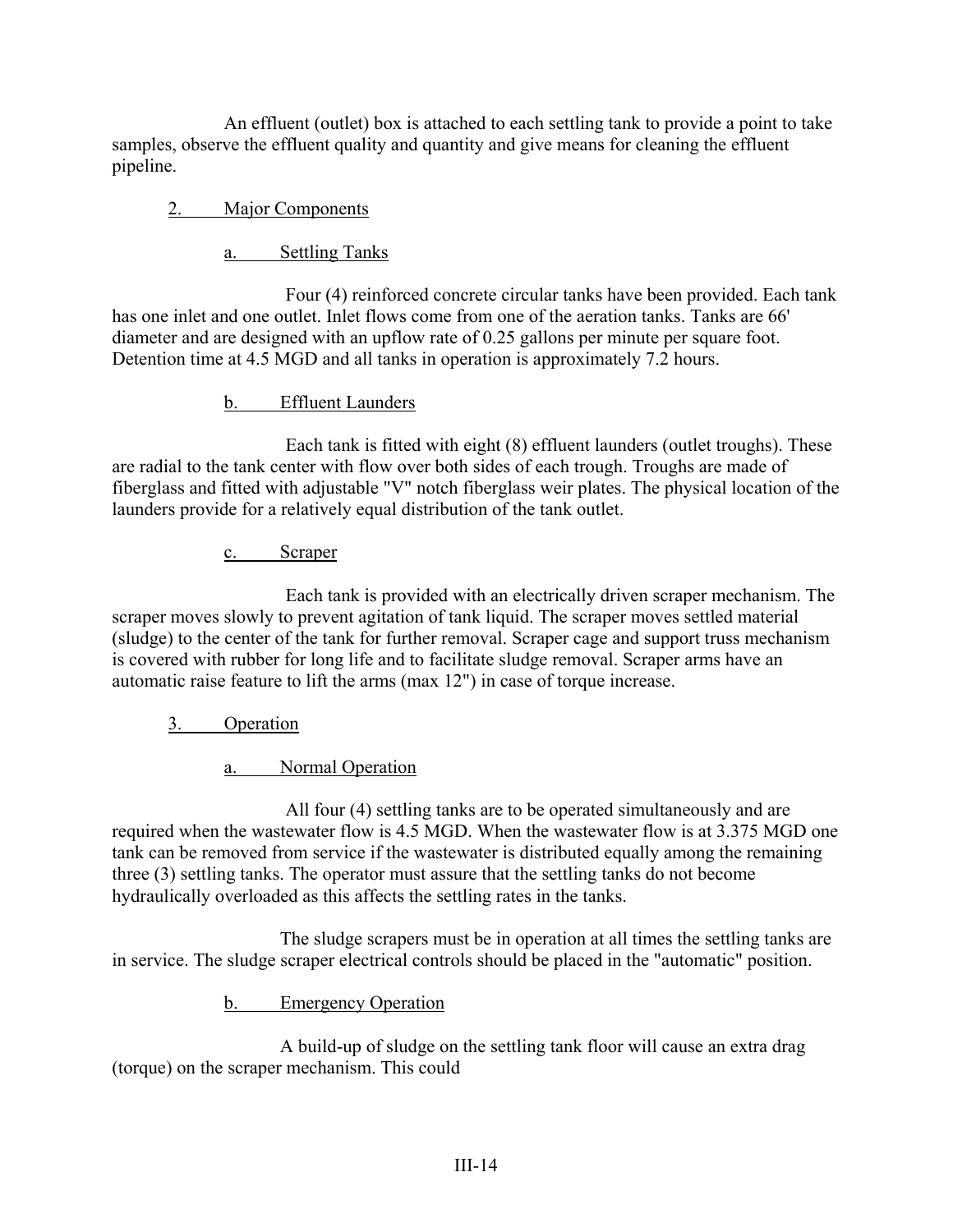either raise the scraper or shear the torque pin. The settling tanks must not be operated without their scrapers operating. An automatic raise system is provided which riases the scraper when extra torque is encountered. This feature provides limited amount of protection. Excessive torque on the scraper will shear the torque pin. When this happens, the settling tank must be taken out of service. An alarm system is connected to the torque measuring equipment.

The scraper mechanisms operate from the emergency generator power in the case of a utility power outage.

# 4. Controls

a. Manual

Manual operation of the settling tank scrapers may be accomplished by moving the HOA switches on the operating console to the "H" position. This will permit starting and stopping of scrapers from the console (remote) or with the push button near the scraper drive motor. The scraper speed cannot be changed since it is factory set through a gear reduction assembly.

Flows to the settling tank are stopped and started manually with the weirs in the aeration tank outlet box. Weir plate heights are manually adjusted for leveling the effluent launders.

The settling tank scrapers can be manually lifted from the tank bottom via a manual lifting device on the walkway over the tanks. This could be desirable when operating in the hand position and the sludge is thick enough to cause an excessive torque on the scrapers.

# b. Electrical

The settling tank sludge scrapers are electrically operated. The scrapers are equipped with a torque monitoring device which, when activated with excessive torque, will automatically raise the scrapers while they are moving. The scraper mechanism is driven with a gear reduction unit attached to the drive motor. The speed of the scraper is fixed and cannot be changed by the operator.

The lift motor, which is independent of the scraper drive mechanism, can be operated manually with a local push button.

# c. Laboratory

Laboratory analyses and records of the operation of the settling tanks are indicative of the proper or improper pretreatment processes. The results of these analyses will provide valuable information regarding adjustments upstream of the settling tanks.

# 5. Start-Up

To start-up the settling process one must merely permit pretreated wastewater to enter the tanks. As soon as the tank bottom is covered with liquid, before the tank is full, the settling tank scrapers must be placed in operation. Shortly thereafter sludge withdrawal should be initiated or else the high torque control will stop the scraper. Sludge withdrawal should go to recirculation or waste as determined by the sludge chemical content.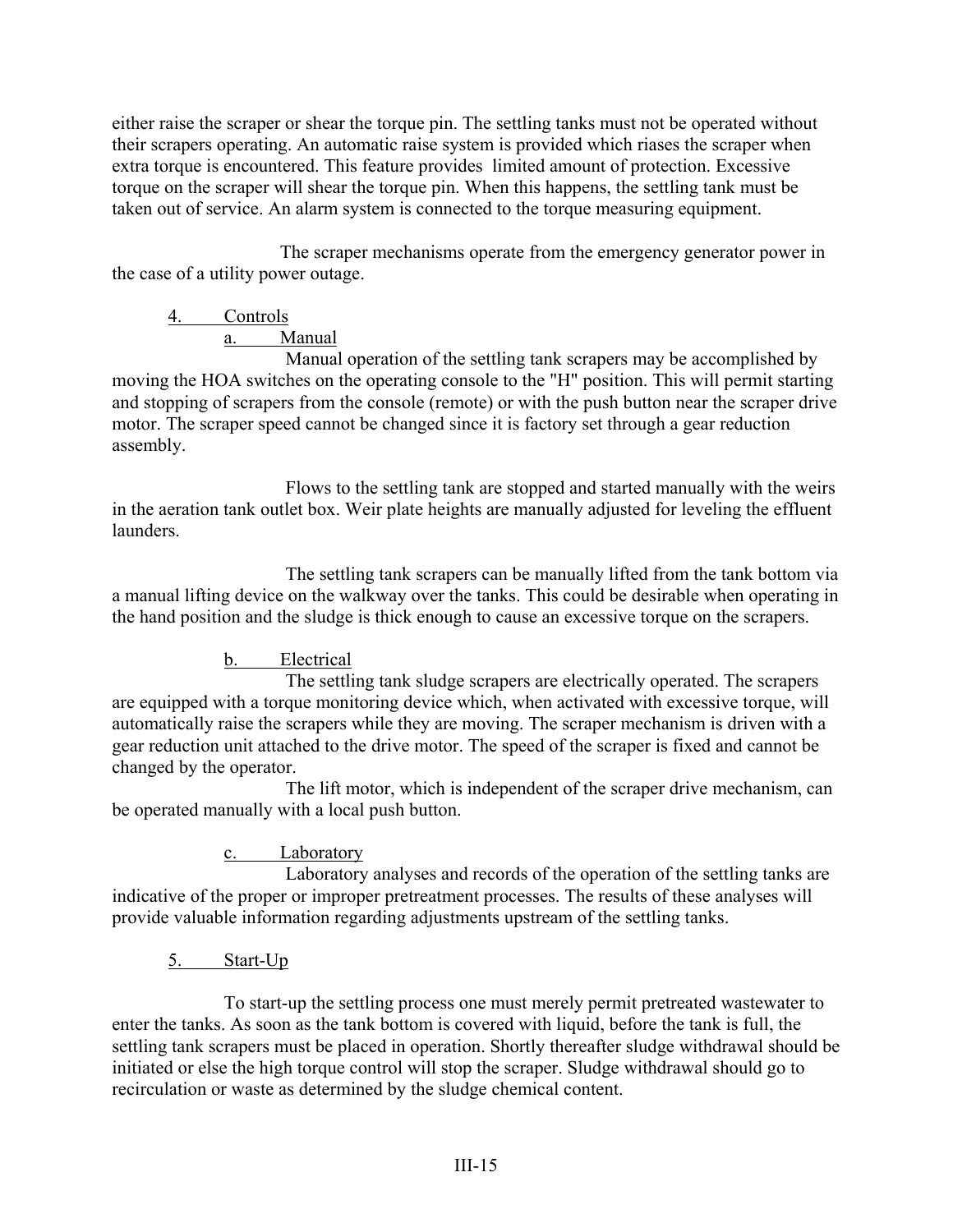The settling tank scraper is perferably started by first turning the HOA selector switch on the operating console to "H". After the scraper appears to be operating satisfactorily, the selector switch should be turned to "A".

The operator should observe the scraper operation and particularly watch for:

- i. Direction of rotation (visually)
- ii. Equipment speed
- iii. Unusual sounds
- iv. Unusual smells
- v. Motor temperature (increase)
- vi. Lubrication system (leaks)
- vii. Torque position

The manufacturer's operating instructions manual should be consulted for detailed settling tank scraper start-up procedures.

## 6. Monitoring

Some settling tank monitoring can be accomplished by equipment that has been built into the plant. Other monitoring is done as desired by the plant operator.

## a. Visual Check

The tank contents can be viewed from the walkway above the tank. After some experience in what the tank liquid should look like, the operator may be able to tell of a plant malfunction or deficiency in the settling tank or a pretreatment process simply by looking at the liquid in the tank.

The tank should be reasonably clear outside the feedwell ring for a depth of about twelve (12) inches. Wastewater overflowing the weirs on the effluent launders must not contain any visible solids.

A visual check of the torque indicator position will provide an assumption of the amount and/or quality of sludge in the bottom of the tank.

# b. Indicator Lights

Running lights on the operating console permit a quick observation as to which scraper is to be running. However, this system is not foolproof, for example; if a mechanical failure occurs, the light may be on indicating satisfactory operation, since the light is part of the electronic control circuit, but the equipment is not operating properly.

# c. Time

Each settling tank scraper is equipped with an elapsed time meter which to the running time of the scraper mechanism. This meter will not information regarding the running time of the "lift" motor.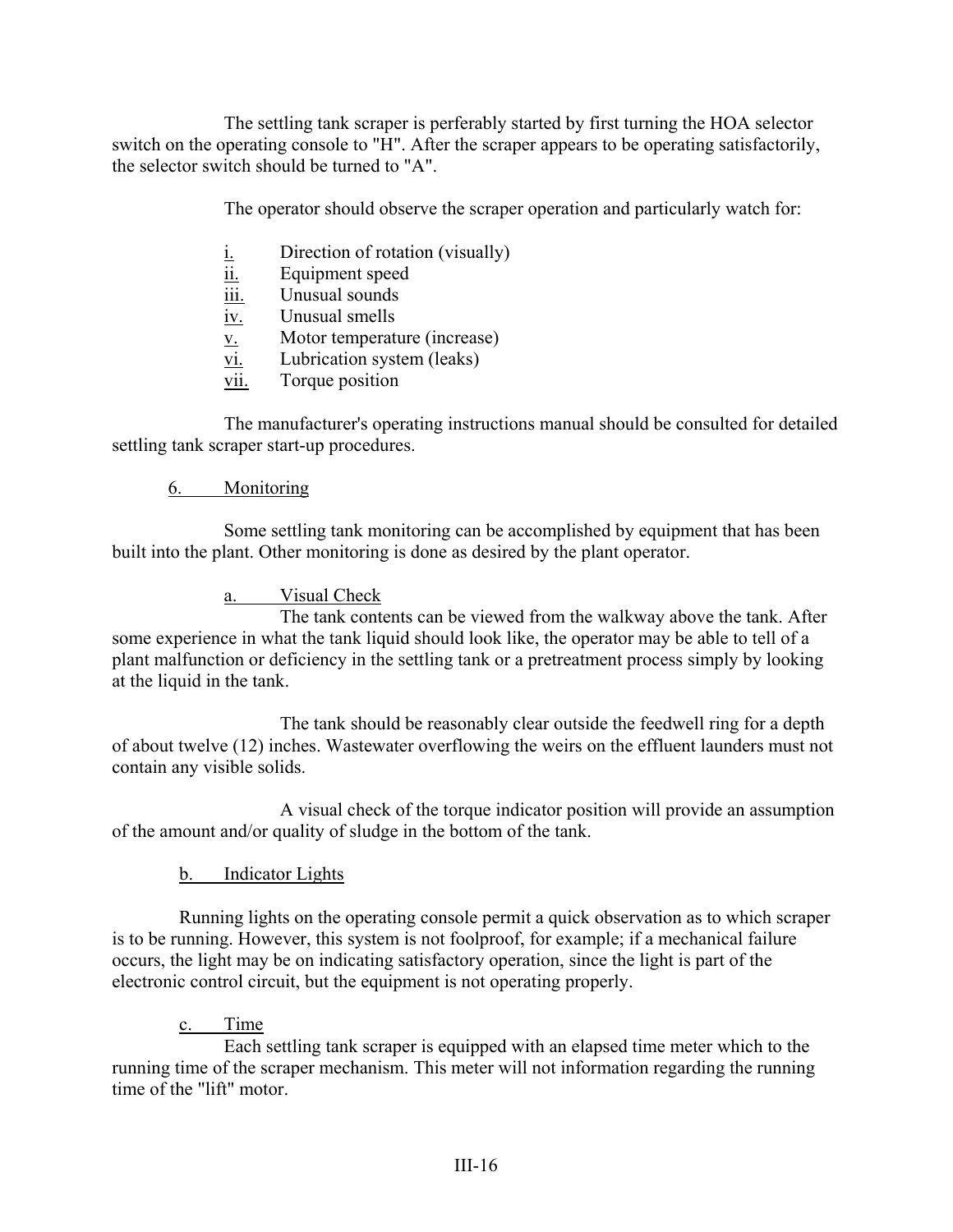d. Laboratory

Laboratory tests must be made of the tank contents and effluent; however, the results of these tests will not provide information relative to the settling tank operation, but rather to the prior treatment of wastewater before it enters the settling tank. Even tests of the effluent may not be indicative of the operation of the settling tank, but possibly the pretreatment.

## e. Alarm

An alarm is tied in with the torque measuring apparatus. The telephone dialer is activated on high torque in any one of the settling tanks. A higher torque will shut down the scraper mechanism.

# E. LIME HANDLING

# 1. Description

The lime handling operation begins at the point of delivery and ends in the lime slaker. There are several types and characteristics of lime. Since the Commonwealth of Pennsylvania will probably be bidding the lime purchase one does not now know which type and what characteristics will be involved. The plant design is based upon the use of quicklime (CaO) which is available and should be purchased in pebble form The recommendation is to use pebble lime which has a white-grey color, weighs 55 to 75 pounds per cubic foot, has a specific gravity of 3.2 to 3.4 and is 70% to 96% CaO. One pound of this quality lime will produce 1.16-1.32 lb. of  $Ca(OH)_2$  with 2-12% grit, (depending upon purity).

Lime will be transported to the treatment plant site in trucks. The trucks must be equipped with unloading equipment that will force the lime to the height of the top of the chemical storage bins. Lime is stored in the bins until ready to be used. Lime stored for periods longer than 60 days may become moisture laden and delivery from the bin will be difficult.

Lime from the chemical storage bin will flow by gravity (except the third lime feeder will receive lime via a conveyor from the bin) to the lime feeder located directly under the bin. The feeder then will discharge the lime into the lime slaker which will make the lime slurry.

The lime slaker will require water for making up the slurry. Provisions are made to use either wastewater treatment plant effluent water or potable city water for this operation. The slaker will also remove impurities from the lime and discharge them to a container which will require removal to a landfill disposal area. These impurities are called grit. Slurry is discharged to a slurry vat which is further described later in this chapter under the next heading (Lime Slurry Handling).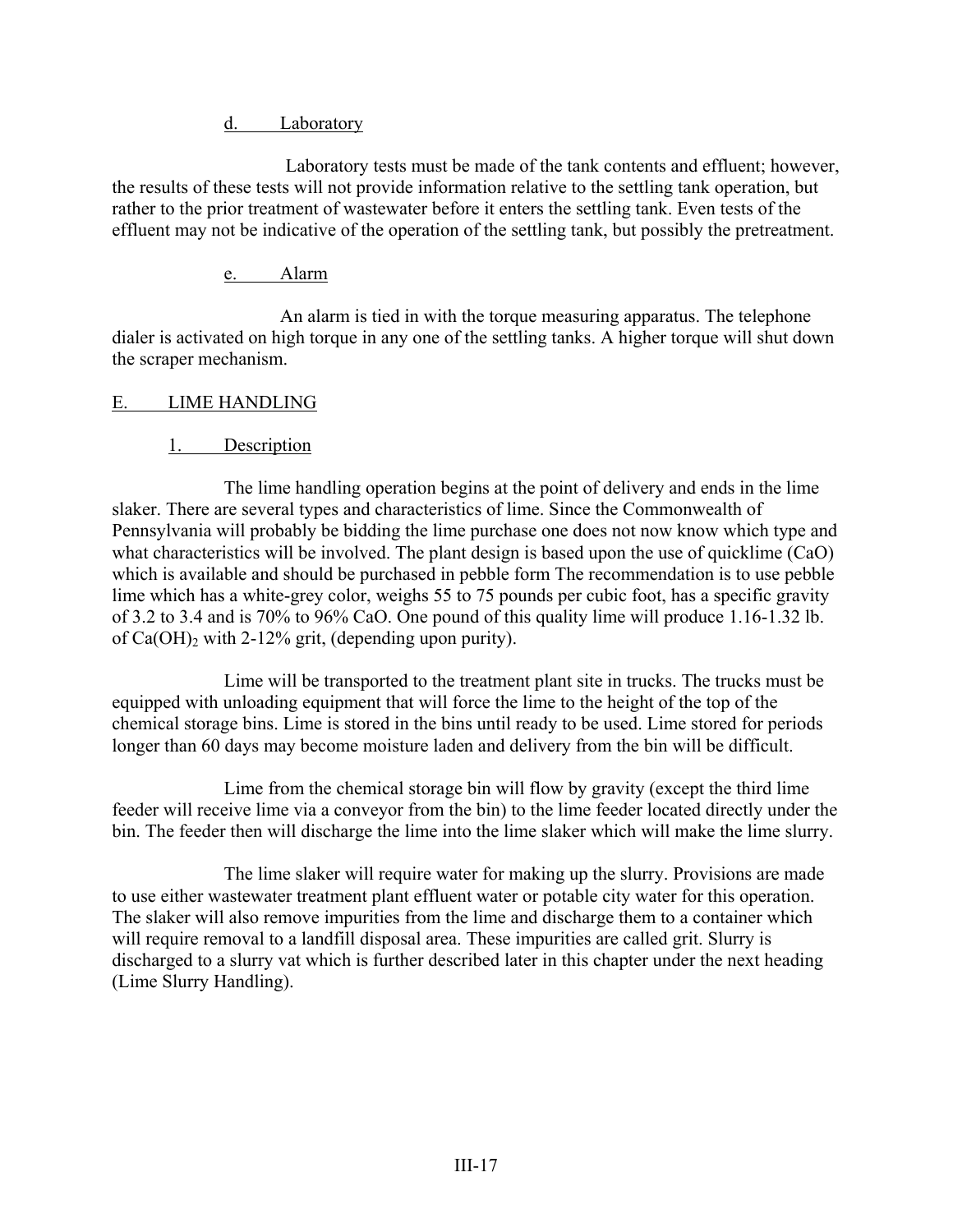## 2. Major Components

#### a. Transfer Equipment

Permanently mounted pipelines (one to each storage bin) have been installed from the control building loading dock area to the top of the chemical storage bins. The lime delivery vehicle must connect to one of these pipelines (at ground level) before beginning the truck unloading process. The lime will then be pumped (pneumatically) to the top of the chemical storage bin with the vehicle unloading unit.

#### b. Chemical Storage Bins

Two (2) chemical storage bins are located in the control building. The bins are twelve (12) feet in diameter and forty (40) feet high, including the hopper bottom with a capacity of approximately 3,800 cubic feet per bin. It is expected that 1-1/2 weeks of lime storage is available which means that lime deliveries should be expected to be once per week.

On the top of the chemical storage bins are dust collectors, lime entry fittings, a pressure-vacuum relief valve, ventilator and a manhole to permit personnel entry. The bins are accessable from the control building roof, via a ladder assembly attached to the top portion of each bin. The dust collectors are air cleaned and receive their air from the plant blowers located in the blower room on the control building second floor. See manufacturer's instructions for operation of equipment.

The bottom of the bins are hoppered to facilitate chemical removal at one point and to prevent lime from hanging up on the bottom. The hoppers are equipped with air pads that receive their air from the Butler blowers located in the compressor room. The air pads assist the lime in sliding down the bin hopper to the outlet opening.

c. Lime Feeders

Three (3) lime feeders have been provided; one under each chemical storage bin and a third (or standby unit) under an additional small lime storage hopper. Feeders are volumetric type which receive lime from the bin through the feeder top and discharge out the feeder side to a lime slaker located underneath. At plant design flow of 4.5 MGD it is estimated that about 31 cubic feet per hour of lime is required (15.5 Cu Ft/Feeder).

Each lime feeder is equipped with an SCR drive built into the lime feeder. The rate of lime discharge from the feeder is done by manually selecting a position on the speed control knob. The lime feeder must be paced with the lime slaker lime usage.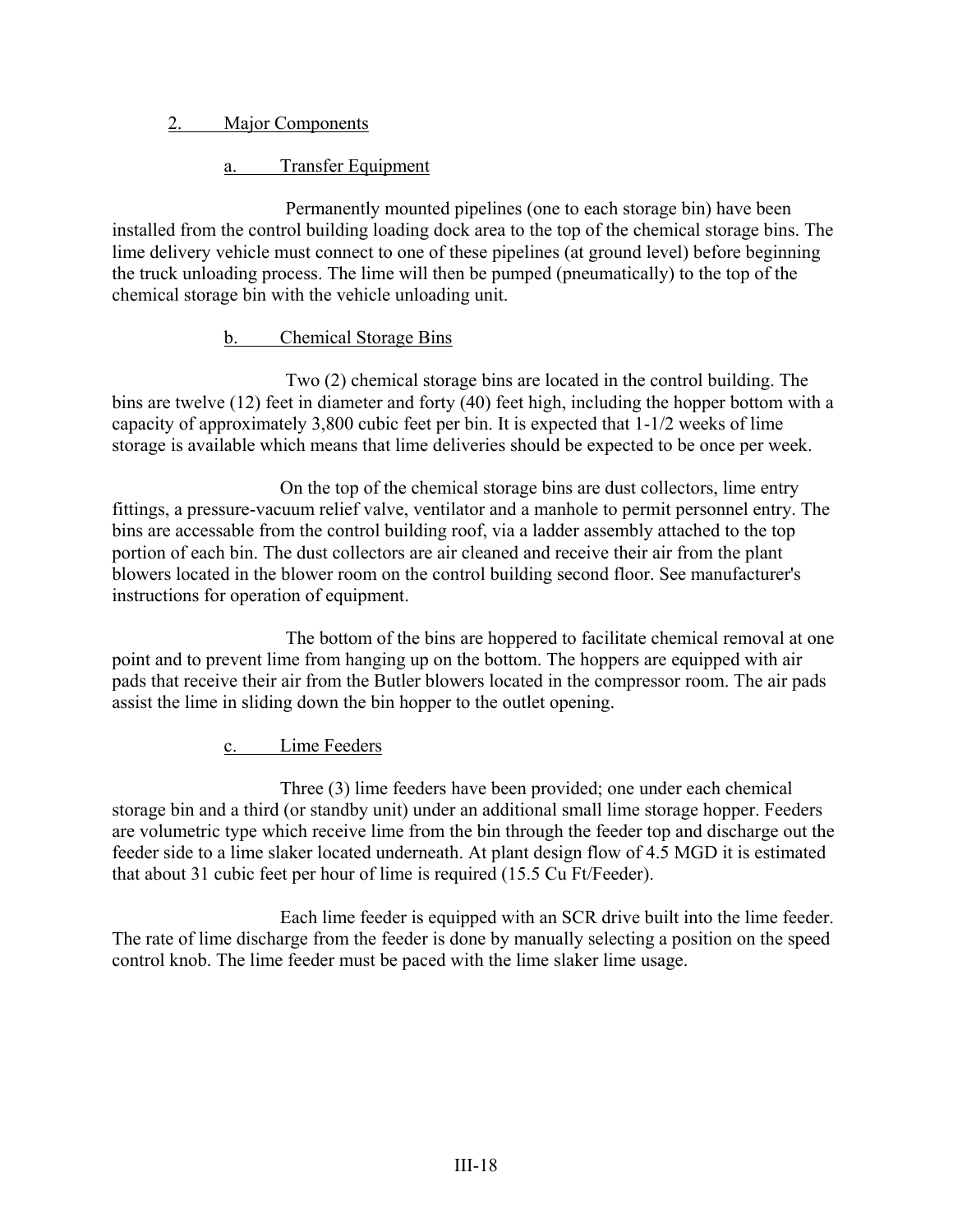d. Lime Slakers

Three (3) lime slakers have been provided; one under each lime feeder. The third slaker is to be used as a standby unit. Lime slakers and feeders have capacity to use only one unit if desired. The slakers receive lime from the lime feeders, mix the lime with water and produce a lime slurry which is highly soluble in water. The slakers, in the process of making lime slurry, remove impurities from the lime (grit) and discharge these to a receiving container (garbage cans).

A water supply is required to each lime slaker. The plant plumbing is such that either plant effluent or city water may be used for making lime slurry. The city water supply may not be adequate at times to provide sufficient quantity of water; therefore, even though the use of this water will be more maintenance free, it should not be depended upon completely. The plant effluent (utility water) is the best source as far as quantity is concerned; however, during periods of poor effluent quality, plating of chemical compounds inside the slaker may occur.

The lime slaker is electrically operated but the lime and water feed rates are manually adjusted. The operator needs to regulate these feed rates each time the lime and water quality changes.

The lime slaking operation generates considerable heat. Some of this heat is utilized, by means of heat exchangers, to increase the slaking efficiency since lime is more soluable in hot water than in cold water. Should the slaker become overheated, a high temperature shut-down will occur. Slaking temperature should be within the 190°F to 210°F range for best results.

#### 3. Operation

#### a. Normal Operation

The dust collector is utilized only during lime delivery truck unloading. The proper unit is activated by a switch located at the loading dock entrance to the control building. The chemical storage bins are fitted with indicators at their quarter full elevations to provide the operator with the amount of lime in each bin (indicator lights are on the console graphic). Chemical storage bin outlet gate is to be open at all times lime is desired since a limit switch on this gate stops the lime handling process when the gate is not fully open. The ventilating is shut down during lime delivery.

The lime feeders are to run continuously and be paced to feed lime at the proper quantity required by the lime slaker.

The lime slakers should be operated continuously, since starting and stopping causes the contents to cool and the process efficiency is affected. When stopping the slaker, unspent lime may solidify in the slaker. Grit may settle out and become difficult to remove and chemical coating of the slaker liner plates may become a serious problem. Therefore, to reduce maintenance, keep the slaker in operation. If necessary, slow the slaking process down to a point where the same amount of lime slurry is produced that is required in other plant processes.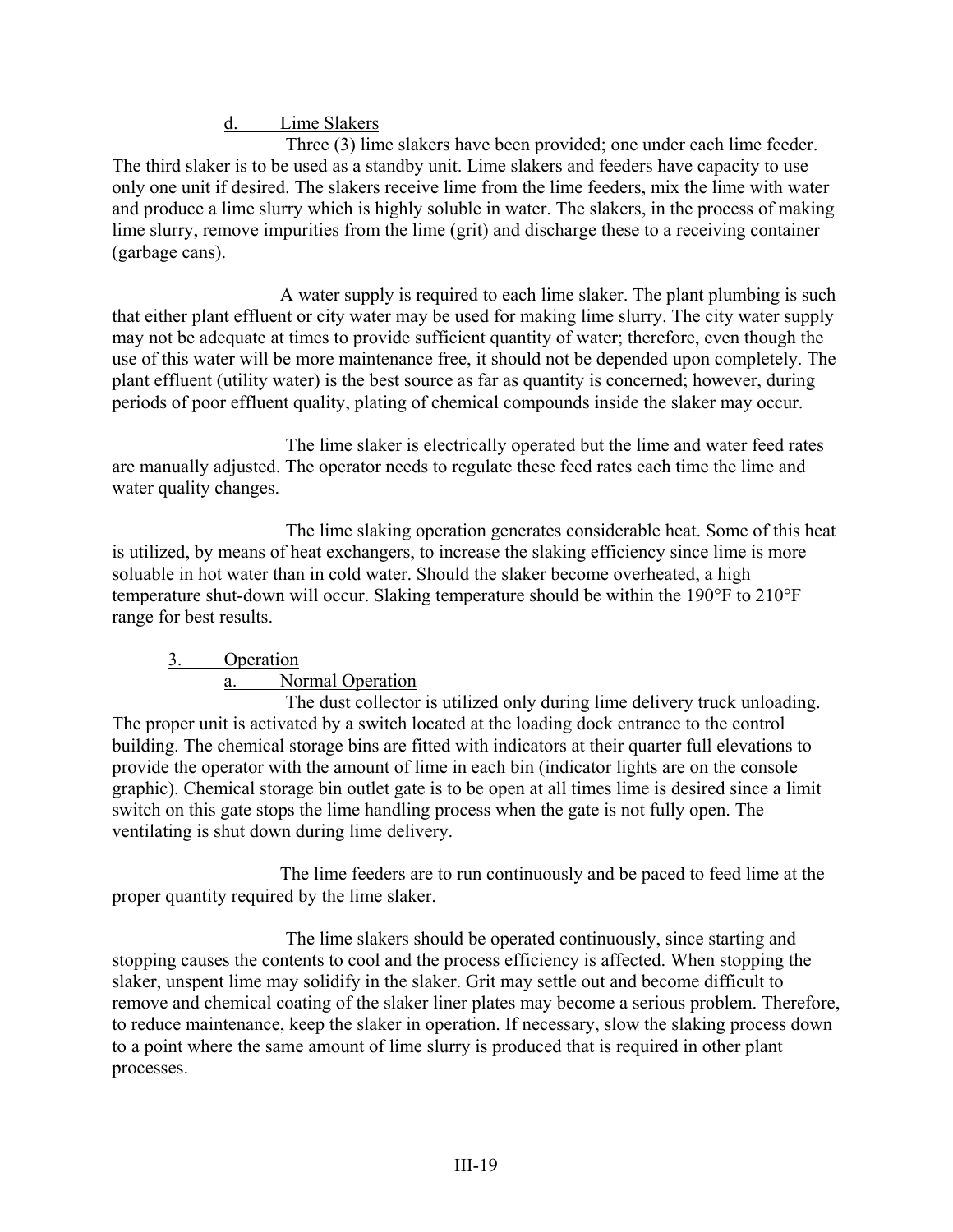As the lime slaker starts and stops a solenoid valve on the water line to the slaker automatically opens and closes to assure water and non-overflow of unit. Water quantity must be manually regulated by a throttling valve on the water line.

### b. Emergency Operation

During the failure of one of the lime handling process equipment units, the standby unit may be utilized. Either chemical storage bin may be used. During the down-time of a chemical storage bin, one bin may be used and the standby feeder and slaker placed in operation with lime transfer via a conveyor from the bin to a small hopper over the third feeder.

If slurry cannot be produced the plant may have to be shut-down completely. If shutting the plant down will cause problems, lime may be placed into the flash mixer directly. This will require a lot of additional work, cause maintenance problems with equipment and lower the plant overall treatment capability. Therefore this procedure is recommended only during adverse weather, high mine pool level, etc.

Lime handling equipment operates from the emergency generator in the case of a utility power outage.

# 4. Controls a. Manual

Hook-up of truck unloading pipes or hoses is manual. Lime bin gate opening is manual and the rate of lime feed is manually set on the lime feeder. Water supply rate to the slaker is set manually. The lime feed and slaking equipment may be manually started and stopped via a small console near the units.

# b. Electrical

Lime transfer from truck delivery must be activated manually but will operate automatically once activated. This includes the dust collectors, vent equipment, etc. on the top of the chemical storage bins. Dust control equipment must be operating during truck unloading

Chemical storage bin level indicators are electrical and should always be

in operation.

The lime bin gate (rotary gate at the chemical storage bin hopper bottom) is equipped with a limit switch that prevents operation of the lime feeders and slakers unless the gate is fully open.

Lime feeders are operated electrically but manually adjusted.

Lime slakers are operated electrically in conjunction with the lime feeders. Starting and stopping lime feeders will automatically start and stop the slakers respectively.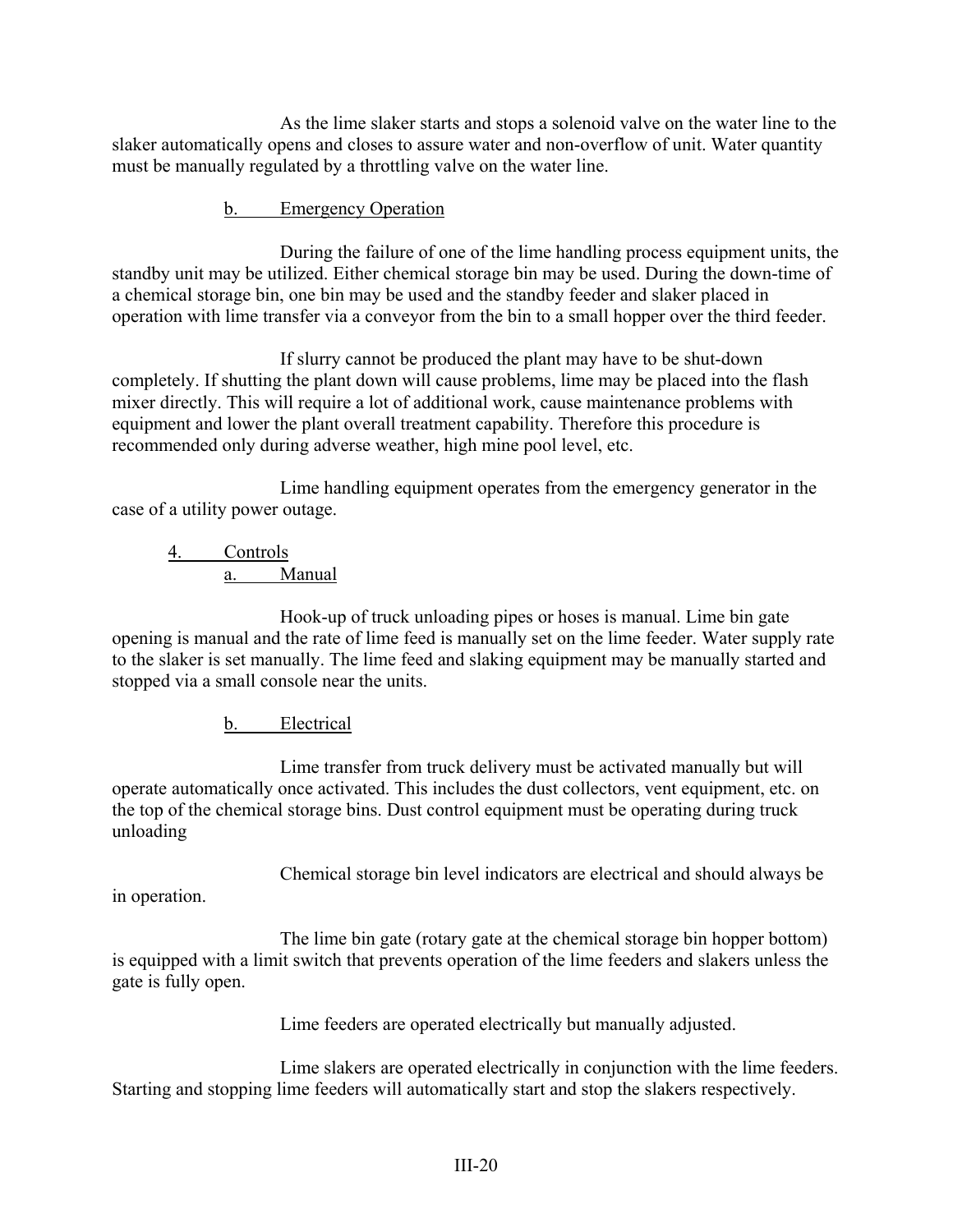A high water level in the lime slurry vat will automatically stop the feeder and slaker associated with it.

## 5. Start-Up

To start the lime transfer portion of this process, simply turn on the switch at the loading dock door. Assure that all equipment is operating properly before introducing lime. Be sure the lime bin gate is closed and the chemical storage bin is empty, clean and dry. Lime pumping will be done by the lime delivery truck operator; however, the plant operator must assure that the plant equipment is functioning properly to receive lime before allowing unloading of truck.

The lime feeder and lime slaker work together as a unit during normal operation. Each should be placed through a "dry run" manually to assure electrical controls and mechanical features operate properly. The slaker should be operated with only water before introducing lime.

Fill the slaker about three fourths with water, adjust the water inlet throttling valve to slow down the water. Turn on the lime feeder and slaker manually. Open the bin gate and switch feeder and slaker to automatic mode. To prevent grit dumping on the floor place a garbage can under the discharge opening. Observe lime slurry consistency and readjust water supply to get proper mixture.

The manufacturer's operating instruction manual should be consulted for detailed start-up procedures of the lime slakers.

# 6. Monitoring

Lime handling is monitored in such a manner that the effective operation of the equipment is dependent upon adjustment of equipment in accordance with the results of monitoring.

#### a. Visual Check

The only visual checks are the lime being discharged from the lime feeder and the slurry being discharged from the lime slaker. After some experience in what to expect at each observation point, a quick frequent visual check should indicate something of the operation of the process.

b. Indicator Lights

Running lights on the operating console permit a quick method of determining whether the equipment is running. Chemical storage bin level lights are also displayed on the operating console graphic to give a visual observation of the lime level in the bins. A running light is burning whenever its respective item of equipment is operating. The chemical storage bin level lights are on continuously whenever the bin material is at an elevation to cover the sensing element.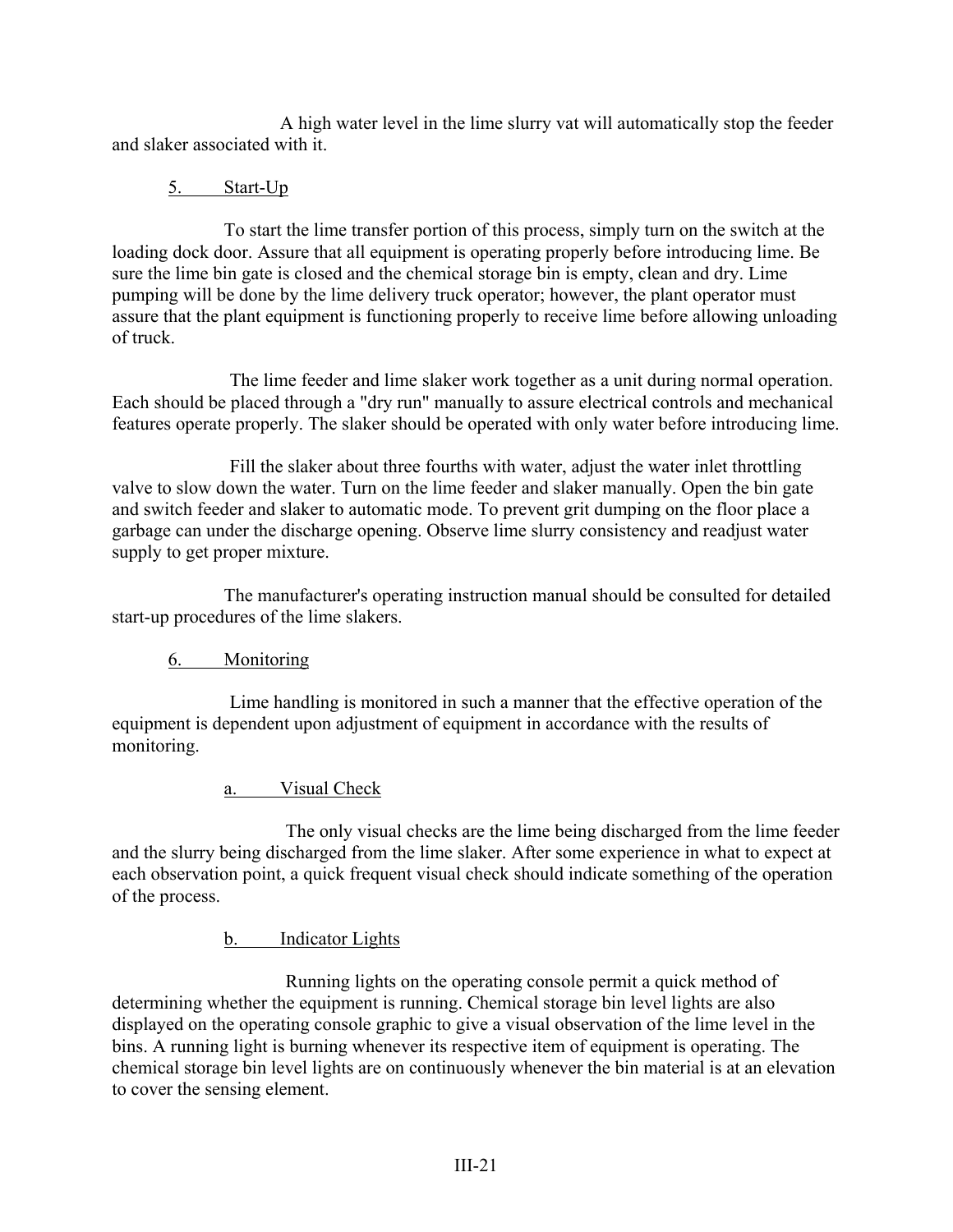#### F. LIME SLURRY HANDLING

#### 1. Description

The lime slurry handling is a process of receiving the lime slurry from the lime slaker (equipment that makes the lime slurry) and ultimately discharges into the flash mixing tanks. The process is necessary in order to keep the lime in solution, have it available when and where needed and to get it from the point of origin to point of discharge.

Lime slurry is a product that is difficult to handle, therefore special pumping and feeding equipment is necessary. The slurry will settle lime out of the solution if not adequately agitated, mixed or kept moving. Pipelines handling lime slurry are subject to being coated with lime particularly at low velocities of slurry through the pipeline. Tanks, vats, containers, etc. must contain mixers to keep the lime in solution.

The lime slurry at this wastewater treatment plant is made on the control room floor (ground floor) of the control building. It must then be lifted to the operating room floor (second floor) where it is then fed in the proper proportion to the raw wastewater. This last step is done via lime slurry feeders into the flash mixing tanks.

#### 2. Major Components

a. Lime Slurry Vats

Three (3) lime slurry vats, located on the floor of the control building first floor, receive the lime slurry from the lime slaker associated with the lime slurry vat. In the lime slurry vats the contents are agitated with mixers. The vats are made of steel with capacity of 200 gallons each and coated with a chemical resistant paint. Vats are fitted with a drain, overflow and a pump suction opening. Vats also contain a bubble type level controller which is discussed later in this section.

## b. Lime Slurry Pumps

Three (3) lime slurry pumps, one attached to each lime slurry vat, have been provided. The lime slurry pumps are the progressing cavity type with chemical resistant materials that touch the lime slurry. The pumps discharge through polyvinylchloride piping to the lime slurry tanks which are located on the second floor of the control building.

The lime slurry pumps are equipped with a manually adjustable rate of speed drive. The pump will discharge more slurry than is required for use so that the velocity of lime slurry in the pipeline is high to reduce and/or eliminate settling deposits in the lines. The excess lime slurry is discharged back into the lime slurry vat.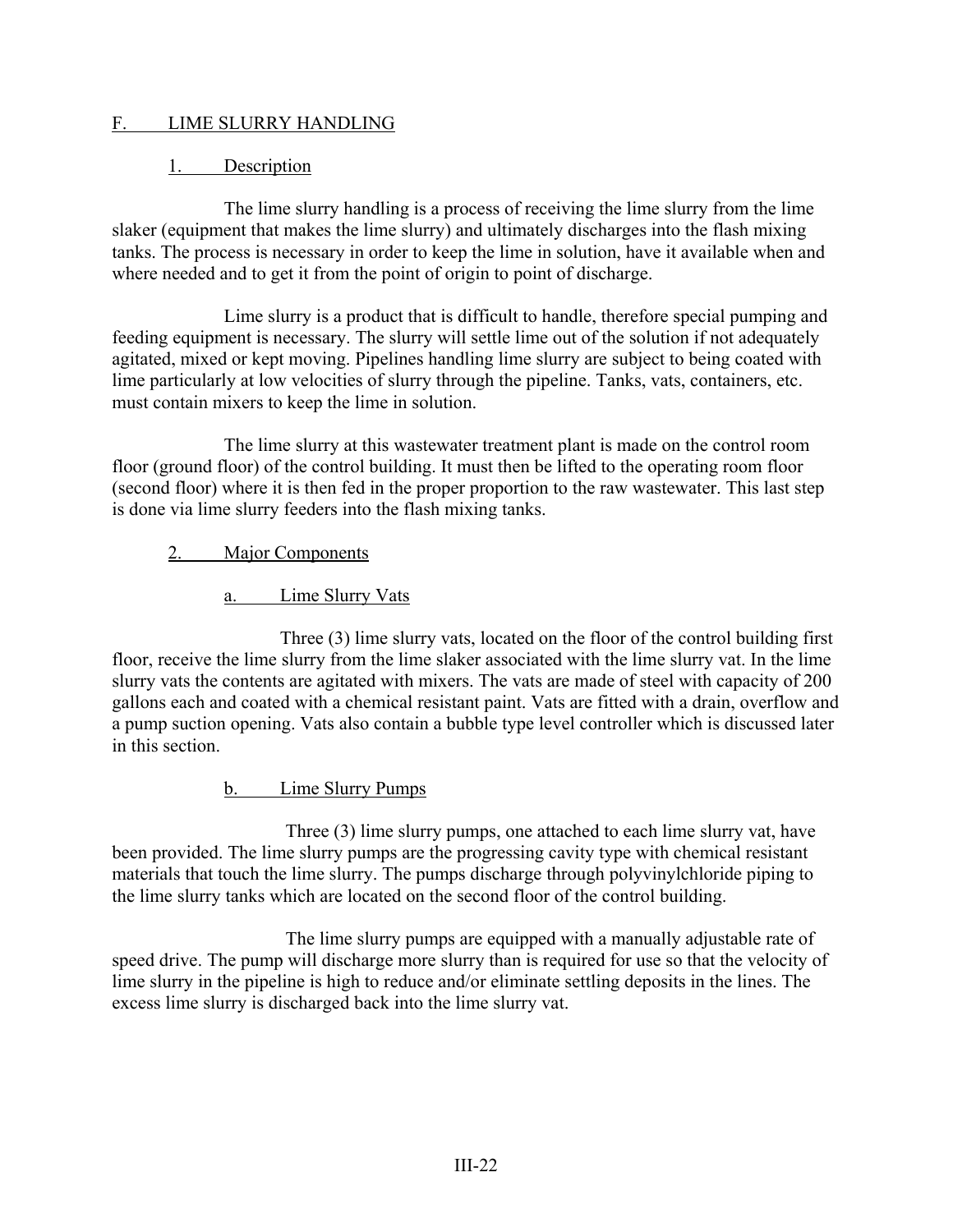c. Lime Slurry Tanks

Two (2) lime slurry tanks, located on the second floor of the control building, receive lime slurry from the lime slurry pumps. In the lime slurry tanks the contents are agitated with mixers. The tanks are made of steel, with about 2,000 gallons capacity each, and coated with a chemical resistant paint. Tanks are fitted with a drain, overflow and a gravity outlet to the lime slurry feeders, (Roto-dips) Tanks also contain a bubbler level controller discussed later in this section. Overflow is to the flash mixer.

# d. Lime Slurry Feeders

Three (3) lime slurry feeders, located near the lime slurry tanks receive lime slurry, by gravity, from the lime slurry tanks and discharge the proper amount of lime slurry, via a pipeline, into the flash mixers. One (1) feeder is a standby unit. The other two (2) are used, one (1) for each flash mixer.

The lime slurry feeders are equipped with a manually adjustable rate of speed drive. This drive is also paced automatically with the pH meters on the flash mixer outlets as the primary sensing elements.

# 3. Operation

a. Normal Operation

The lime slurry handling equipment is designed such that two (2) lime slurry vats, two (2) lime slurry pumps, both lime slurry tanks and two (2) lime slurry feeders are operating continuously. All equipment rate of speed is to be adjusted so that continuous operation is effected. Although there are controls for stopping and starting pumps, etc. fine tuning of the related equipment should prevent these controls from runctioning any oftener than necessary.

Normal operation is performed by placing all equipment in the "automatic" position. Hand operation should only be required for initial start-up or for testing equipment.

# b. Emergency Operation

Should any item of equipment fail, an emergency plan of operation must be utilized. Standby equipment is available to perform this operation. Since only two (2) lime slurry tanks are available; if one (1) is required to be taken from service, the other tank may be used alone. By opening and closing inlet and outlet valves in the piping system, the operator has numerous combinations of equipment available for use under emergency conditions.

Lime slurry handling equipment operates from the emergency generator in the case of a utility power outage.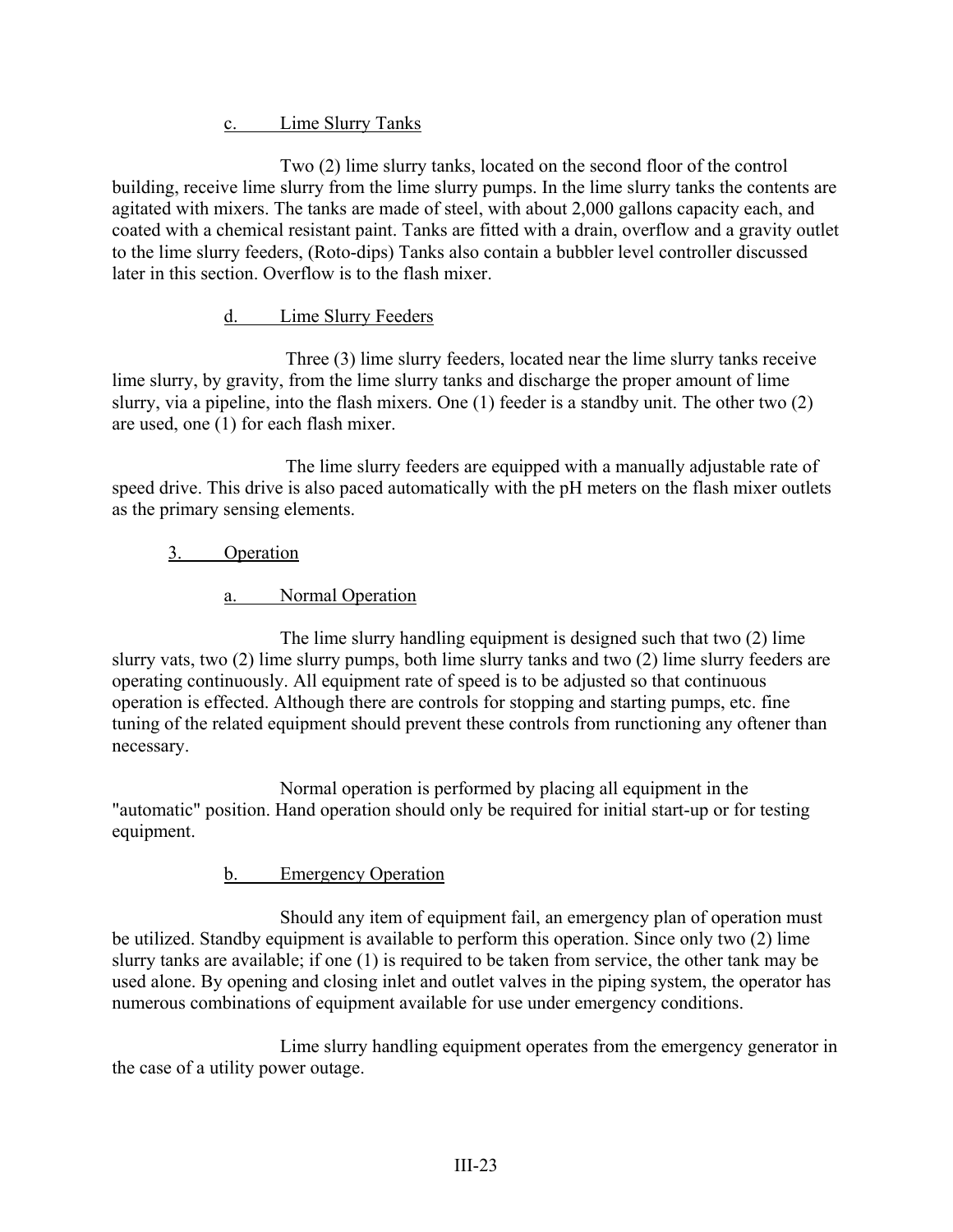#### 4. Controls

a. Manual

Each item of equipment may be operated manually for start-up, testing or emergency operation. The rate of pumping of the lime slurry pumps is manually adjusted by changing the pump speed via the variable speed adjustment dial. The volume of lime slurry discharged to the lime slurry tanks is manually controlled with the throttling valve on the tank fill pipeline (the excess lime slurry is returned to the lime slurry vat).

#### b. Electrical

When the lime slurry vat is full (or at a pre-set high liquid level) the bubbler system will automatically activate and start the lime slurry pump. Should the lime slurry pump empty the lime slurry vat, the pump will stop pumping automatically via a low liquid level on the lime slurry vat bubbler. Thus the rate of speed of the lime slurry pump should be set (manually) to pump out of the vat at the same rate of volume of lime slurry that the slaker discharges to the vat.

A bubbler system senses the liquid level in the lime slurry tanks. Electrical contacts on this system will also provide for automatic control of the lime slurry pumps. At a present high liquid level in the lime slurry tanks, the lime slurry pumps will automatically stop. Any liquid level under this high point will permit the lime slurry pumps to be operated.

The lime slurry feeders are paced by the pH requirement of the liquid discharging from the flash mixers. A further description of the Instrumentation is given under Section H of this chapter. The feeders will speed up and slow down automatically based upon a signal received from the PH instruments. This control system begins at the pH sensors, goes to the motor control center to the operating console then to the lime slurry feeder. A set-point on the pH analyzer governs the signal sent to the feeder. A float control in each lime slurry feeder prevents flooding of the machine.

# 5. Start-Up

Start-up of electrically operated equipment should be made in the "hand" position until a check is made to ascertain that the equipment is operating properly. After switchover to the "automatic" position all emergency and failsafe features should be assimilated to assure all systems function as expected.

The lime slurry handling process starts with the filling of the lime slurry vat from the lime slaker. NOTE: It is suggested that the lime slurry handling process be trial run with water before lime slurry is added to the process. After the lime slurry vat is full, the lime slurry pump is to be started at its lowest speed. Adjust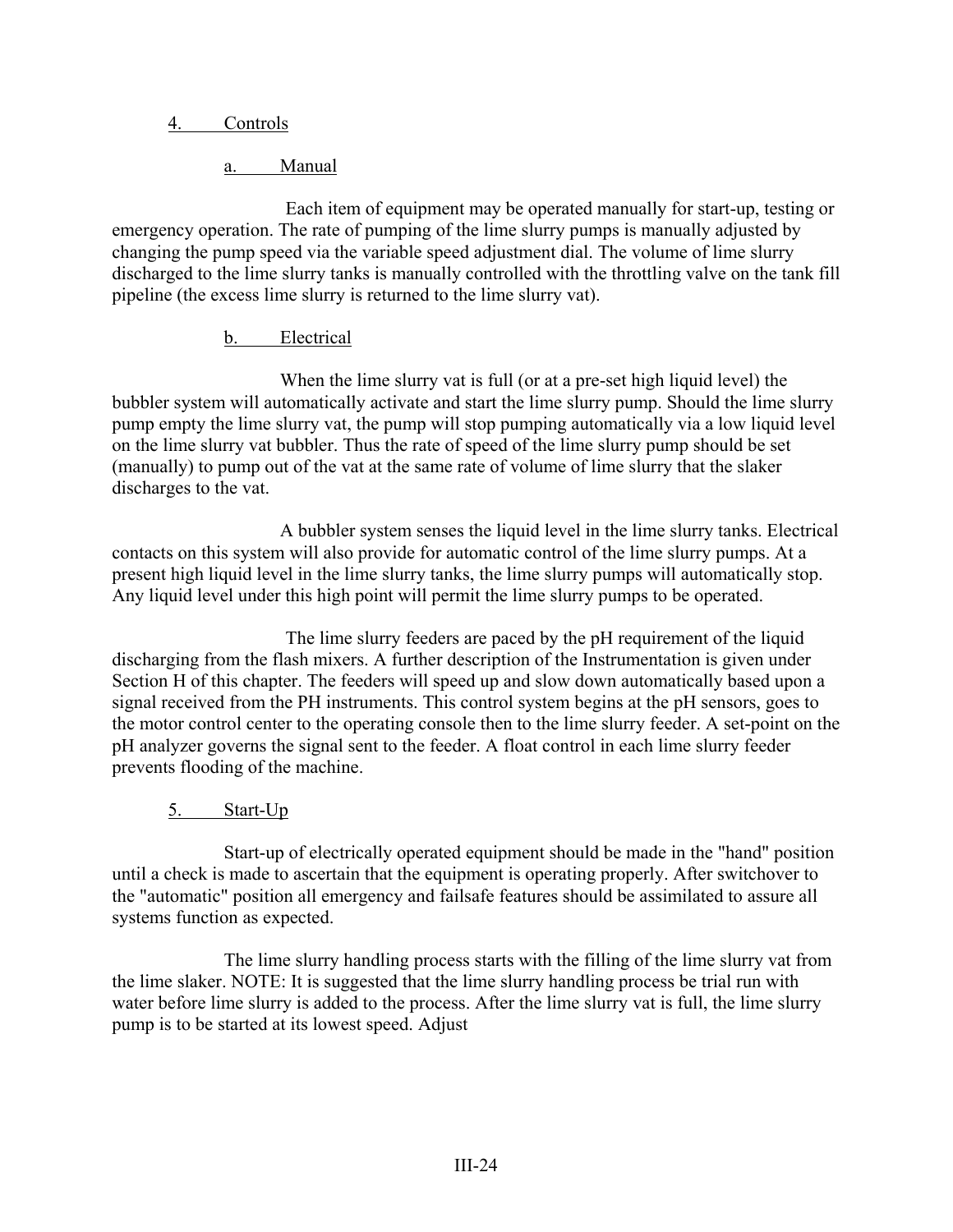speed to assure discharge into the lime slurry tank. Next adjust rate of lime slurry return to vat with throttling valves in pipelines. Place lime slurry tank bubbler system in operation. Start lime slurry feeder at lowest speed and slowly increase speed manually to about one-half feeder capacity. After instrumentation is in operation, lime slurry feeder can be placed in "automatic" position.

After all systems that can be placed in "automatic" are placed in "automatic" operation, retrace the start-up procedure and make manual adjustments as necessary. NOTE: This process cannot be placed in operation until the lime handling process is in operation because lime slurry is needed for this process.

The manufacturer's operating instruction manual should be consulted for detailed start-up procedures of lime slurry pumps and lime slurry feeders.

# 6. Monitoring

Lime slurry monitoring will provide information that is important to the fullfillment of the process; which is necessary for proper operation of the wastewater treatment plant.

# a. Visual Check

A sight check of the lime slurry vat, lime slurry tank and discharge of the lime slurry feeder is one method to assure a satisfactory operation of the process. The vats and tanks should be well mixed and have normal liquid levels (above one-half full). The lime slurry feed to the flash mixers should be of the same consistancy as that in the tank. A visual check of pipelines periodically is advisable to prevent buildup which could lead to plugging.

b. Indicator Lights

Running lights on the operating console permit a quick means whereby the equipment is in operation or not. The lime slurry mixers, pumps and feeders all have running lights on the console.

# c. Time Meters

Elapsed time meters on the operating console provide valuable data regarding running time of equipment. The logging of this information will provide a method of monitoring time of operation of equipment.

d. Counter

The revolution counter on the operating console provides valuable data regarding running time of equipment. The logging of this information will provide a method of monitoring time of operation of equipment.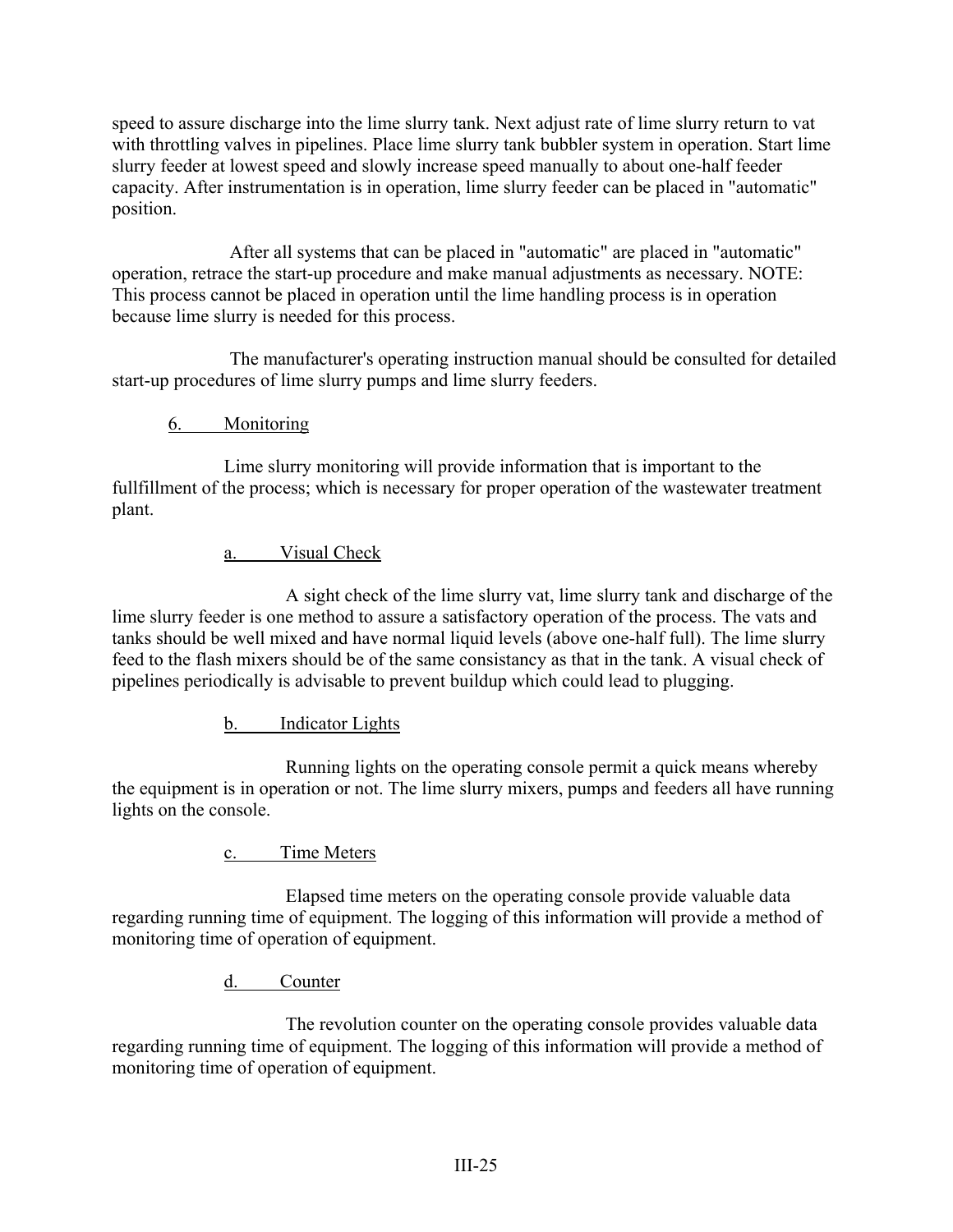### e. Alarms

The following alarm systems are connected to activate the telephone

dialing system:

 $i.$  Flash Mixers - both high and low pH

ii. Lime Slurry Vats - high liquid level

iii. Lime Slurry Tanks - low liquid level

# G. SLUDGE HANDLING

1. Description

Sludge handling may be divided into two categories: (1) sludge recirculation and (2) sludge waste. Sludge recirculation is the process of taking settled solids (sludge) from the bottom of the settling tanks and pumping it to one of three places (portions may be distributed to all three places): (1) Flash Mixer Influent, (2) Aeration Tank Influent, and (3) Settling Tank Influent. Sludge wasting is the process of taking the excess settled solids (sludge) from the bottom of the settling tanks and pumping it to the point of sludge disposal (back into the underground mine).

Sludge recirculation provides several benefits to the wastewater treatment system. Maximum benefit can only be ascertained by close monitoring of treatment processes and plant efficiency under various circumstances and degrees of sludge recirculation. Major benifits of sludge recirculation are:

- $i.$  Re-use of unspent lime resulting in a chemical purchase cost reduction.<br>ii. Mixing of flocculated materials with raw or pretreated wastewater
- Mixing of flocculated materials with raw or pretreated wastewater enhances flocculation.
- iii. Mixing of settled material assists in preventing shock loadings to the flash mixer, aeration tank and settling tank.

Sludge wasting is required to prevent build-up of excessive amounts of settled material in the various treatment processes. The quantity of sludge to be wasted will be dependent upon the efficiency of the wastewater treatment plant and its several processes under various loading conditions. Wasting is to the abandoned mine in a different area from which the raw water is taken.

- 2. Major Components
	- a. Sludge Boxes

One (1) sludge box is attached to each settling tank. The sludge box is made of reinforced concrete and covered with grating. The box is connected to the sludge center well in the center of the settling tank bottom with a twelve (12) inch fiberglass reinforced transfer pipe. The transfer pipe is fitted with a knife valve to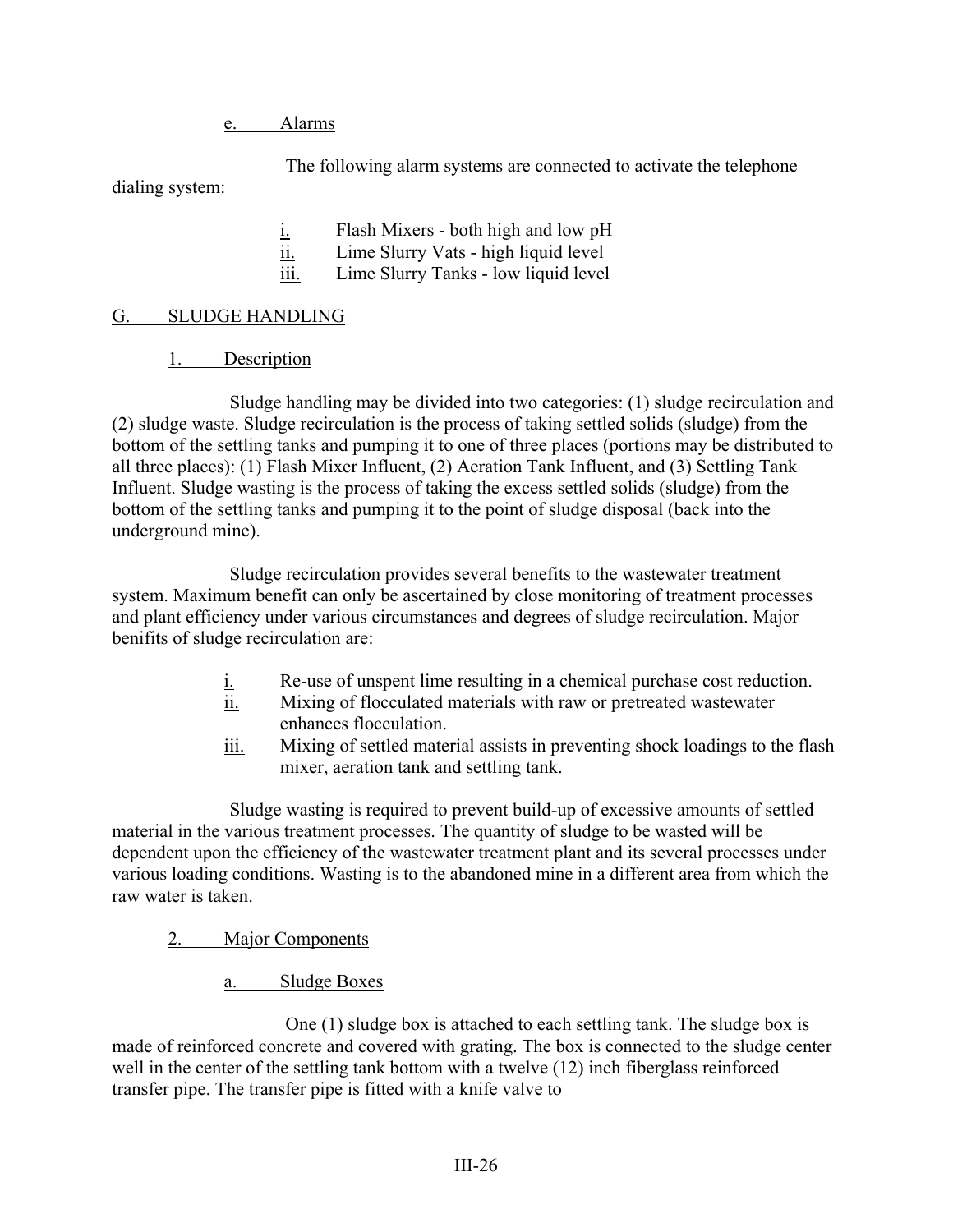permit dewatering of either the settling tank or the sludge box without dewatering the other unit. The sludge box serves as a place for mounting the sludge recirculation pump and for draining off sludge to be wasted.

#### b. Sludge Recirculation Pumps

A total of six (6) sludge recirculation pumps are provided. One (1) pump is mounted in the sludge box attached to each settling tank. Two (2) additional pumps have been provided which are standby units. These standby units have the same characteristics as those mounted in the sludge boxes and are available as replacement units. The pumps are submersible type and connected in such a way as to be removable without dewatering the sludge box.

# c. Sludge Recirculation Force Mains

A four (4) inch fiberglass reinforced pipe force main is connected to each installed sludge recirculation pump. There are four (4) force mains. Tracing the route of pumped sludge, the sludge is lifted above the ground surface and enters a three (3) way plug valve under the steps between the aeration tank and settling tank. This plug valve permits sludge travel to the settling tank inlet (through a parshall flume) or to the concrete flume on the second floor of the control building. The flow may be split to cause a portion to travel each way at this three way plug valve. From the discharge point in the control building, flow is to the flash mixer (through a parshall flume) or to the flash mixer outlet box (to aeration tank by bypassing flash mixer). Direction of flow is regulated with slide gates to be adjusted by the operator.

# d. Electric Valves

At each sludge box is an electrically operated plug valve on the six (6) inch waste sludge piping. These valves are used to regulate the amount of sludge wasted from each settling tank. The valves are normally opened, closed and throttled from the operating console; but are also fitted with a hand wheel for manual operation.

# e. Sludge Troughs

From each settling tank sludge box a fiberglass sludge trough carries the sludge to be wasted to the sludge well. The troughs are open at the top to permit entry and are at ground level for easy access. At the sludge well end of the troughs is located a parshall flume which is used to measure the quantity of sludge transfered to waste.

# f. Sludge Wells

Two (2) reinforced concrete sludge wells have been provided. One well is located on each side of the control building with top of well covered with grating and located at ground level. The sludge wells have hoppered bottoms which assist the sludge in getting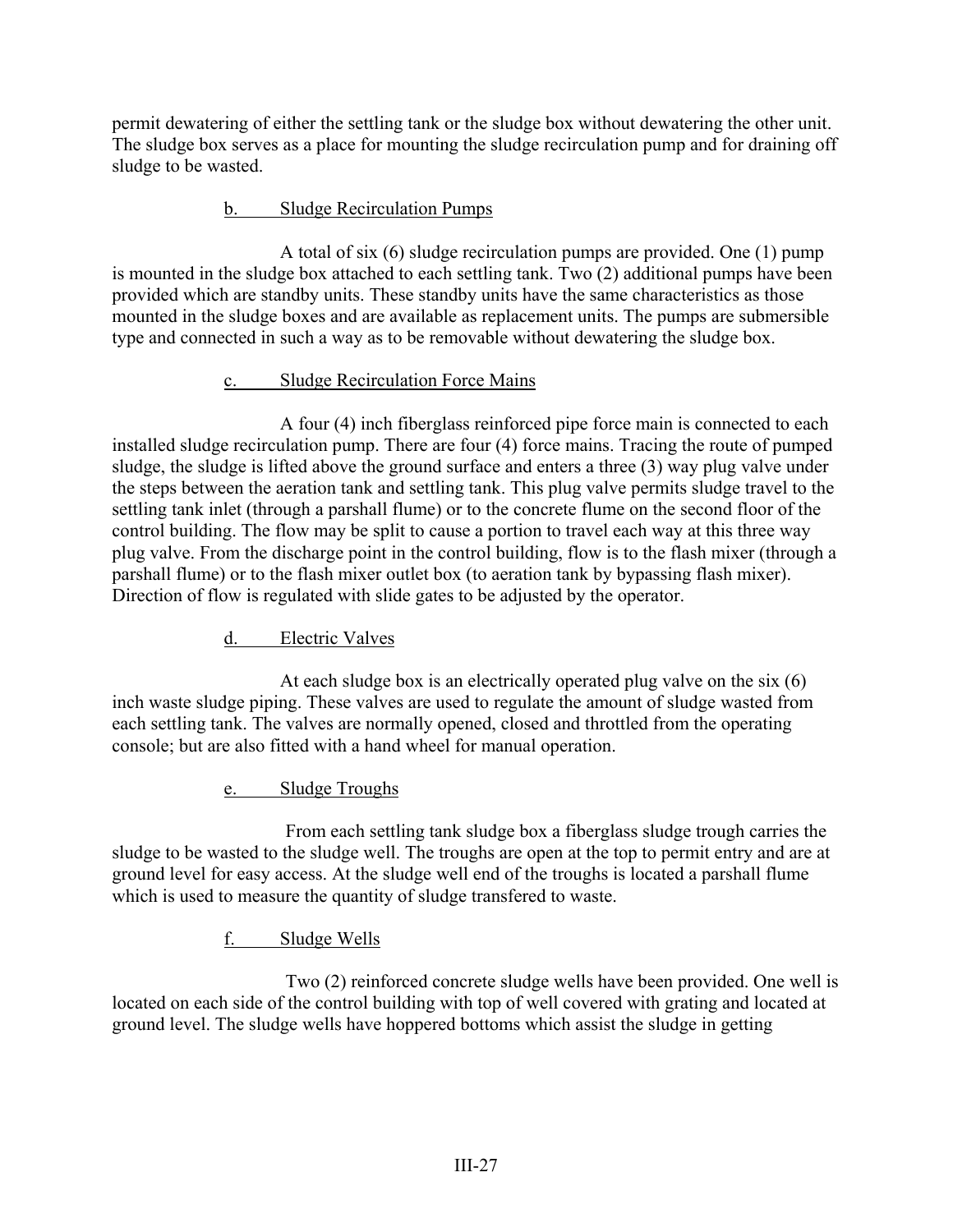to the sludge disposal pump suction. The sludge wells act as a holding tank for the sludge disposal pumps.

# g. Sludge Disposal Pumps

A total of four (4) sludge disposal pumps are provided. One (1) pump is mounted in each sludge well. Two (2) additional pumps have been provided which are standby units. These standby units have the same characteristics as those mounted in the sludge wells and are available as replacement units. The pumps are submersible type and connected in such a way as to be removable without dewatering the sludge well.

# h. Sludge Disposal Force Mains

Two (2) fiberglass reinforced six (6) inch pipelines are used for pumping sludge to the disposal pit. Each sludge well is fitted with one (1) force main. The force mains are underground and fitted with cleanout manholes at strategic points along the pipelines. The force mains are concrete encased under McKee Run and fitted with a blow-off near the stream bank. The force mains are cross connected with pipelines fitted with plug valves such that either or both mains may be used for sludge disposal.

# 3. Operation

# a. Normal Operation

The sludge transfer pipe between the settling tank hopper and sludge box is fully open. Sludge is recirculated continuously to a point selected by the operator by running the sludge recirculation pumps. Quantity of sludge recirculation is selected by the operator anywhere between 0 and 50% of raw water quantity. Sludge is also wasted continuously by a throttling of the electrically operated plug valves. Sludge disposal pumps run continuously operating automatically off the liquid level in the sludge well. Only one sludge disposal force main should be used with the other main available as a standby unit. Valves on pipelines need to be used monthly to assure operation and re-adjustment when necessary.

b. Emergency Operation

An emergency relating to sludge recirculation is not as serious as an emergency relating to sludge wasting. Sludge, recirculation does not have to be performed; however, the treatment process will be affected by not having sludge recirculated. Sludge wasting is important in order to maintain the proper sludge concentration in the treatment plant units and to assure that plugging of pipelines and equipment does not happen.

Should the sludge wasting operation from a settling tank be impaired, it may be necessary to take that settling tank out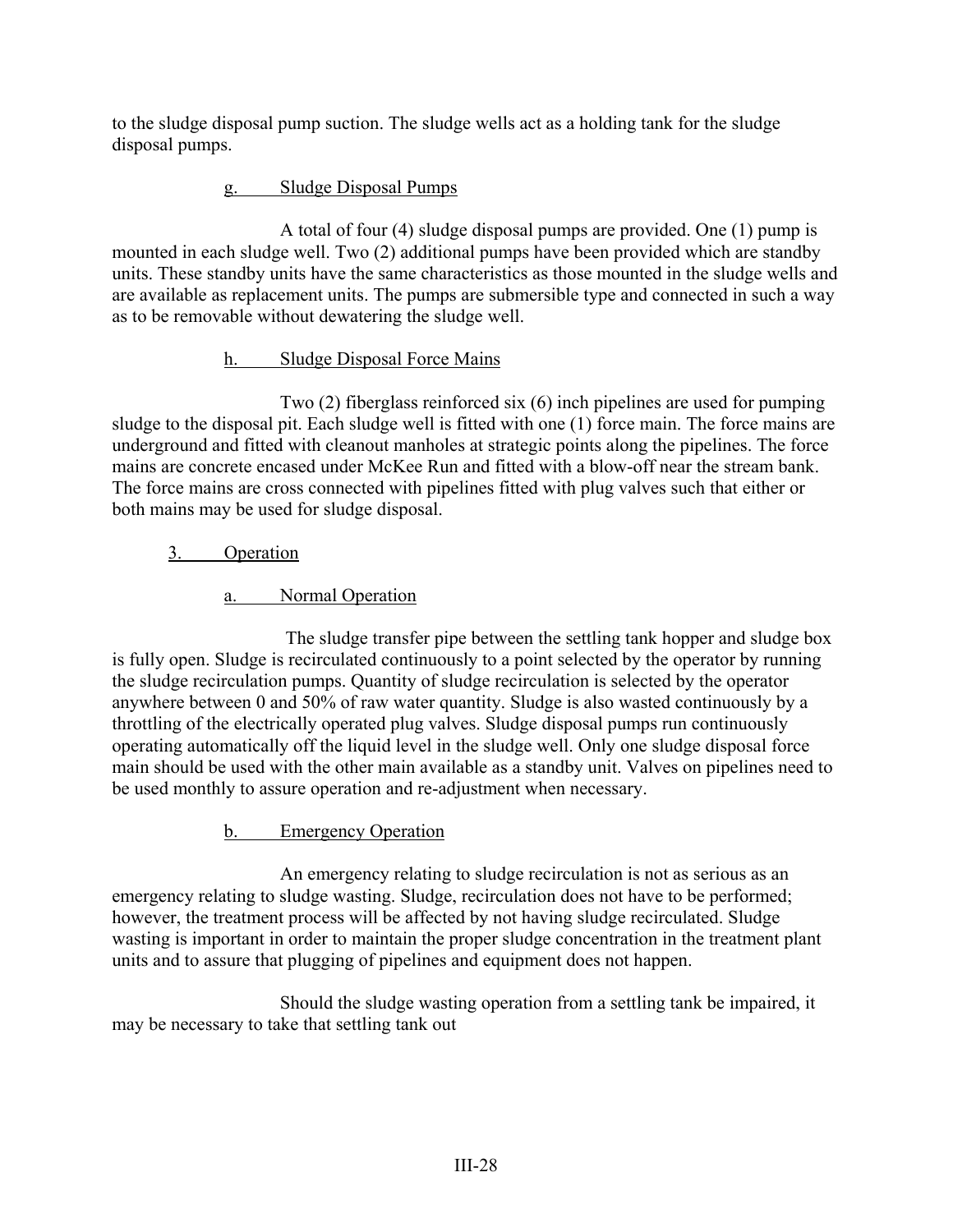of operation until all systems are functioning properly. The sludge valve (electrically operated plug valve) may be manually adjusted if an electrical failure occurs. The sludge disposal pumps may be operated manually if the "automatic" side malfunctions. Manual operation of the sludge disposal pumps may require frequent cleaning of sludge disposal force mains.

Instrumentation malfunctions will not seriously affect the treatment if the operator can "sight" the approximate waste sludge volume.

Electrically operated sludge handling equipment operates from the emergency generator in the case of a utility power outage.

4. Controls

a. Manual

The sludge transfer pipe valve is a manually operated unit (valve on pipeline between settling tank center hopper and sludge well).

The routing of recirculated sludge is done manually. In one instance its by rotating a plug valve and in another instance its by the operation of slide gates.

The routing of wasted sludge in the sludge disposal force main is done manually by the operation of the plug valves.

Hand controls are also furnished for the sludge recirculation pumps and the sludge disposal pumps. These manual controls are only used during start-up, testing or emergency operation. Normal operation of these pumps are in the "automatic" mode.

Cleaning of sludge troughs, etc. is manual. This may be required frequently as sludge accumulations appear. Sludge lines are fitted with removable couplings for sludge line checking and cleaning.

b. Electrical

The electrically operated plug valves on the waste sludge line are operated from the operating console. The valves may be opened and closed or partially opened and closed as required by manually pushing the "open-close" button on the console.

The pumping rate for sludge recirculation is variable (V.F.D.) and is controlled by the operator by selection of a speed or flow rate at the operating console. The volume of pumping from 0 to 400 gpm for each pump is manually selected and dialed in. The pump speed will increase and/or decrease as the speed selection dial is moved.

The sludge disposal pumps operate automatically from a bubbler type sensing device. The bubbler senses the liquid level in the sludge well and will automatically speed up or slow down the pumping rate of the sludge disposal pump in that particular well as the liquid level rises or lowers respectively. A low liquid level shut-down is also included to stop pumps in case a predetermined low liquid level is reached.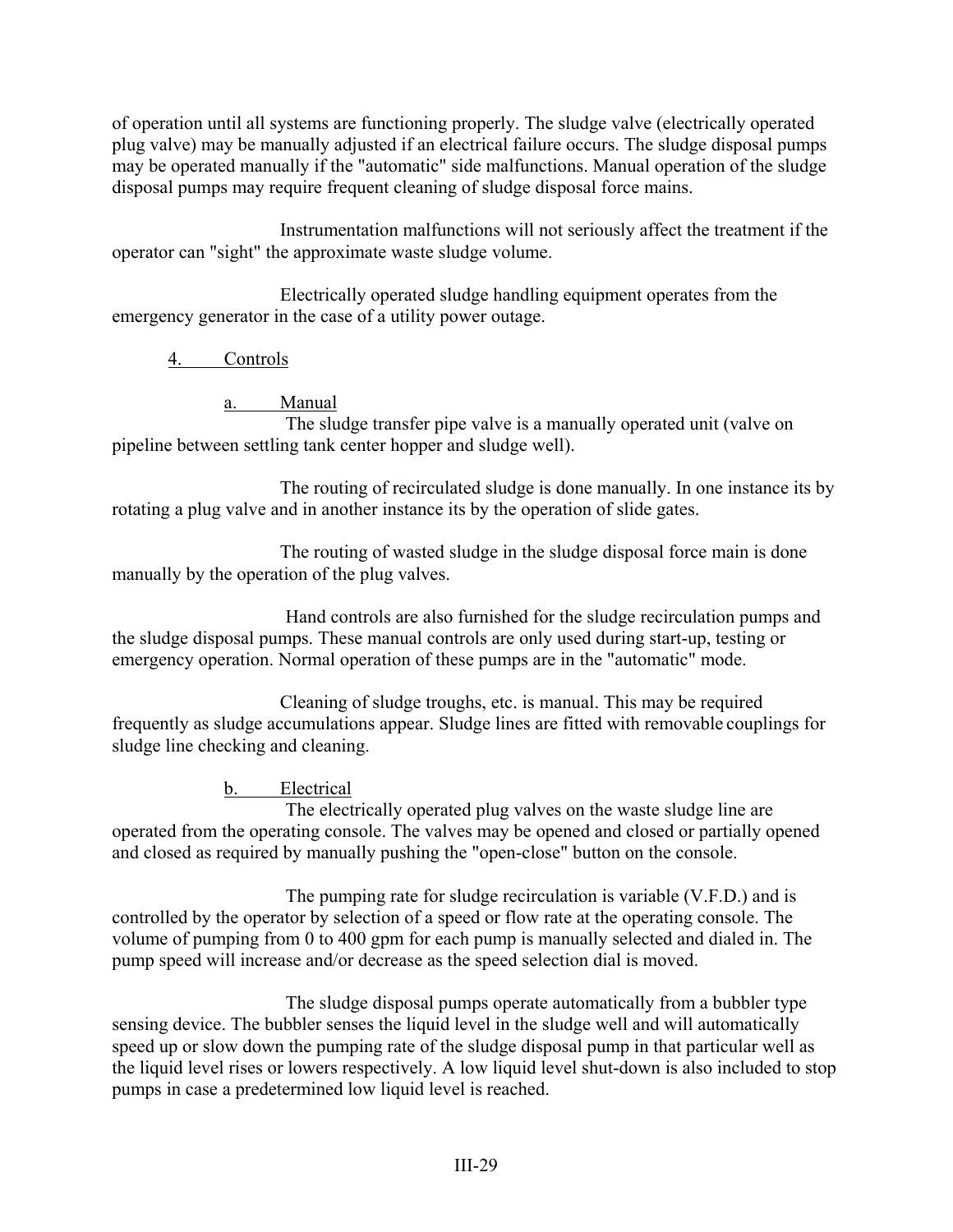#### 5. Start-Up

The sludge handling process should be started up by using water as the liquid to be pumped. The water may be city water or nearby creek water. If the operator starts up this process with sludge and there is an apparent immediate malfunction a large amount of cleanup and possible pipeline replacement may be required.

For sludge recirculation, the sludge recirculation pumps should be operated in the "hand" position until assurance of operation is evident. Pumping initially should be to the second floor of the Control Building with discharge to the flash mixer. The three-way plug valve should then be opened to permit a portion of sludge recirculation to the settling tank inlet trough. Recirculation to the Aeration Tank can be done anytime by regulating direction of flow with the slide gates. After placing electrical controls in "automatic" position, the rate of sludge recirculation needs to be adjusted by manually selecting a pump speed (this is done at the operating console). Pump speed selection will follow operation of the sludge flow instrumentation start-up.

For sludge disposal, the electrically operated valve on the settling tank must be partially opened. Again, it is suggested to use water as the liquid until satisfactory operation of all equipment is ascertained. The amount of sludge withdrawn by the electric valve will be governed by the laboratory analysis of the sludge, adjusted from the operating console and observed via the instrumentation provided on the operating console. Operate the sludge disposal pumps by "hand" until the system is operating properly, then switch to "automatic". Prior to automatic switchover, the bubbler system must be activated and adjusted for high and low water levels in the waste sludge well.

Observation for the following things must be done for each pump:

- $i.$  Direction of rotation (initially)
- ii. Motor speed (visually)
- iii. Pump discharge volume
- iv. Unusual sounds
- v. Unusual smells
- vi. Lubrication system
- vii. Force main leakage
- viii. Valve operation

The manufacturer's operating instruction manual should be consulted for detailed pump start-up procedures.

#### 6. Monitoring

The sludge handling process can be monitored several ways. Each way may suggest a particular function or operation deficiency.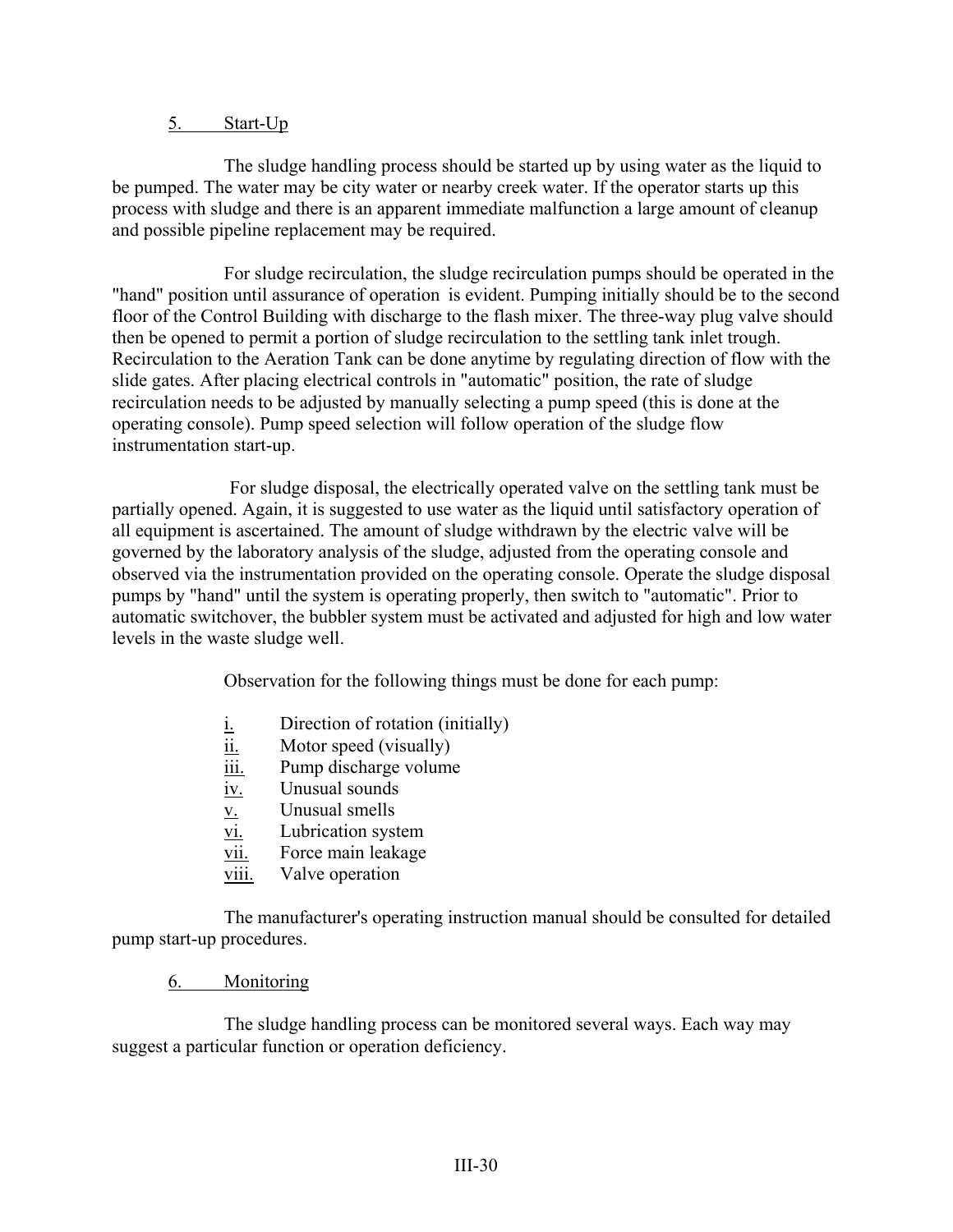a. Flow Instruments

Volumetric type flow instruments are provided for the sludge recirculation to the head end of the plant and for the wasted sludge. These instruments use parshall flumes as primary devices with the receivers located in the operating console. Recirculated sludge to the Aeration Tank must be measured manually in the rectangular channel. Recirculated sludge to the settling tank must be measured manually in the parshall flume.

# b. Visual Check

The operator can estimate sludge quantity and quality by visual observation of the sludge flowing in open channels. Provisions have been made for accessability to the channels whereby the operator may observe the sludge. The operator will require some experience in what to look for in these channels to make this type monitoring effective.

## c. Indicator Lights & Markers

Running lights on the operating console permit a quick observation as to which pumps are running and which are not running. A marker showing the position of the electrically operated waste sludge valve is also provided on the operating console. Observing this position marker with its respective flow instrument will provide the operator with information needed to properly adjust the quantity of wasted sludge.

## d. Time Meters

Each pump is equipped with an elapsed time meter. Daily readings logged of the pumps will spot down-time of pumps and provide data relative to maintenance requirements.

#### e. Laboratory

Perhaps the best monitoring device to use to regulate sludge recirculation and sludge disposal is the analyses of sludge samples. These analyses will be the parameters which will tell the operator the amount of sludge and to where it should be placed. Laboratory results coupled with other monitoring devices will provide for efficient, effective treatment plant operation.

# f. Alarms

The following sludge handling alarm systems are connected to activate the telephone dialing system:

- i. Sludge Well High Water Level (Both Wells)
- ii. Waste Sludge No Flow (All four settling tanks)
- iii. Sludge Recirculation No Flow (Flumes)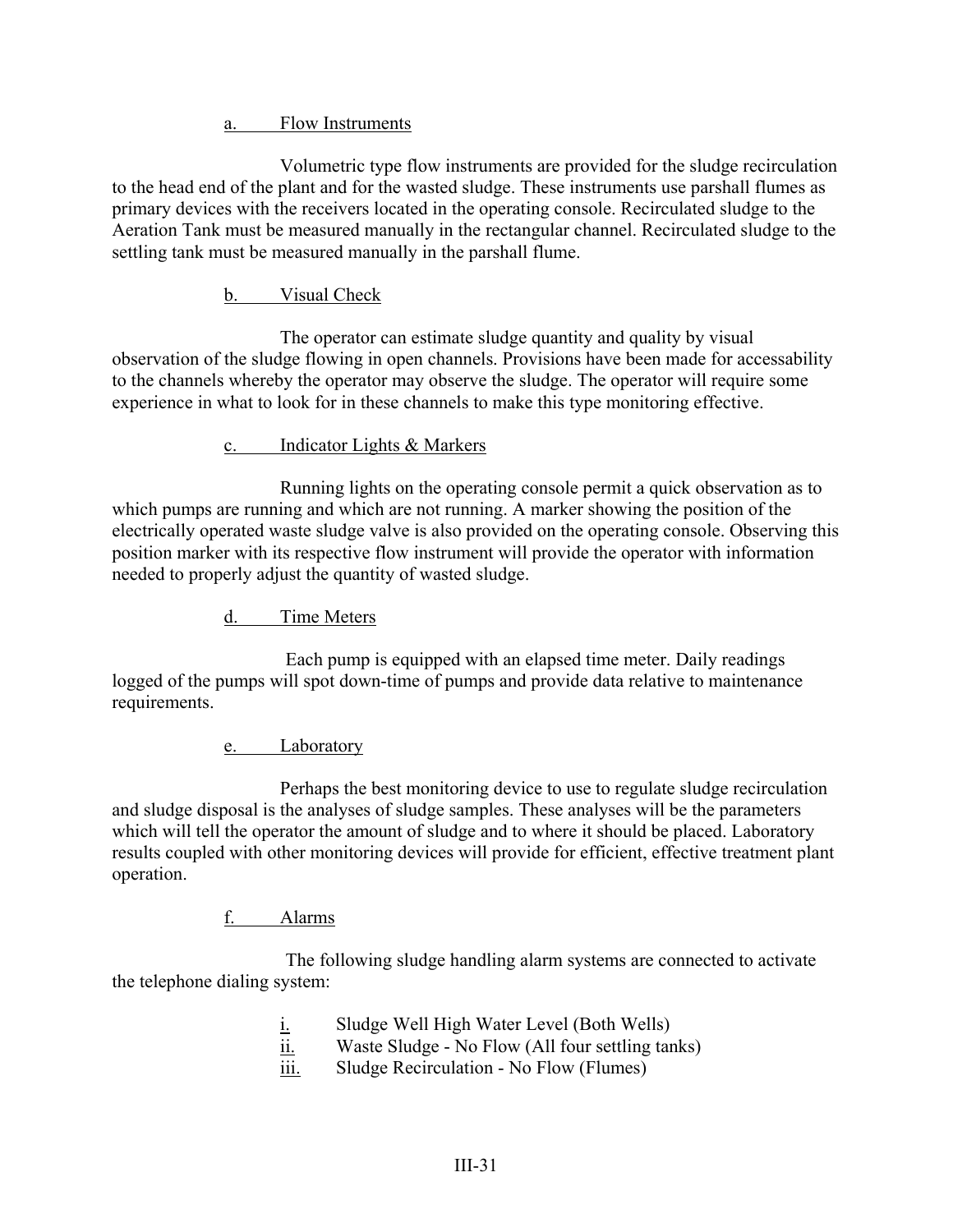#### H. INSTRUMENTATION

#### 1. Description

Instrumentation devices are provided in the wastewater treatment plant to monitor certain operations and to control certain operations. Instrumentation devices provide totalizing, indicating and recording depending on the instrument function and use.

Each instrument is provided with a primary element, a primary sensing and transmitting device and a receiving device. The primary devices are located at the point of monitoring. All receiving devices are located in the operating console. Instruments are electrically operated units with transmission over shielded cable between primary and secondary (receiver) units.

Instrumentation such as pressure gauges, tachometers, elapsed time meters, revolution counters, etc. are not included in this portion of this manual. The devices included herein are:

- i. Raw Water Flow
- ii. pH Instruments
- iii. Recirculated Sludge Flow
- iv. Waste Sludge Flow
- v. Air Flow
- vi. Mine Water Level Indicator

#### 2. Major Components

a. Raw Water Flow

The primary device is a fiberglass parshall flume with nine inch (9") wide throat. Flume is fitted with a stilling well which contains a float to sense the liquid level passing through the flume.

The float is connected to an electronic transmitter which sends a 4ma to 20 ma signal (4ma at 0 flow and 20 ma at maximum flow) to the receiver. The receiver converts the incoming signal via gears, dials, charts, etc to:

- i. Totalize on a counter the volume of raw water flow that has passed through the flume.
- ii. Indicate on a scale with a pointer the volume of raw water flow passing through the flume at that moment.
- iii. Record on a chart, in ink, the volume of raw water flow passing through the flume over a period of time (charts are good for 30 days).

The receivers (there are two of them) are located in the operating console.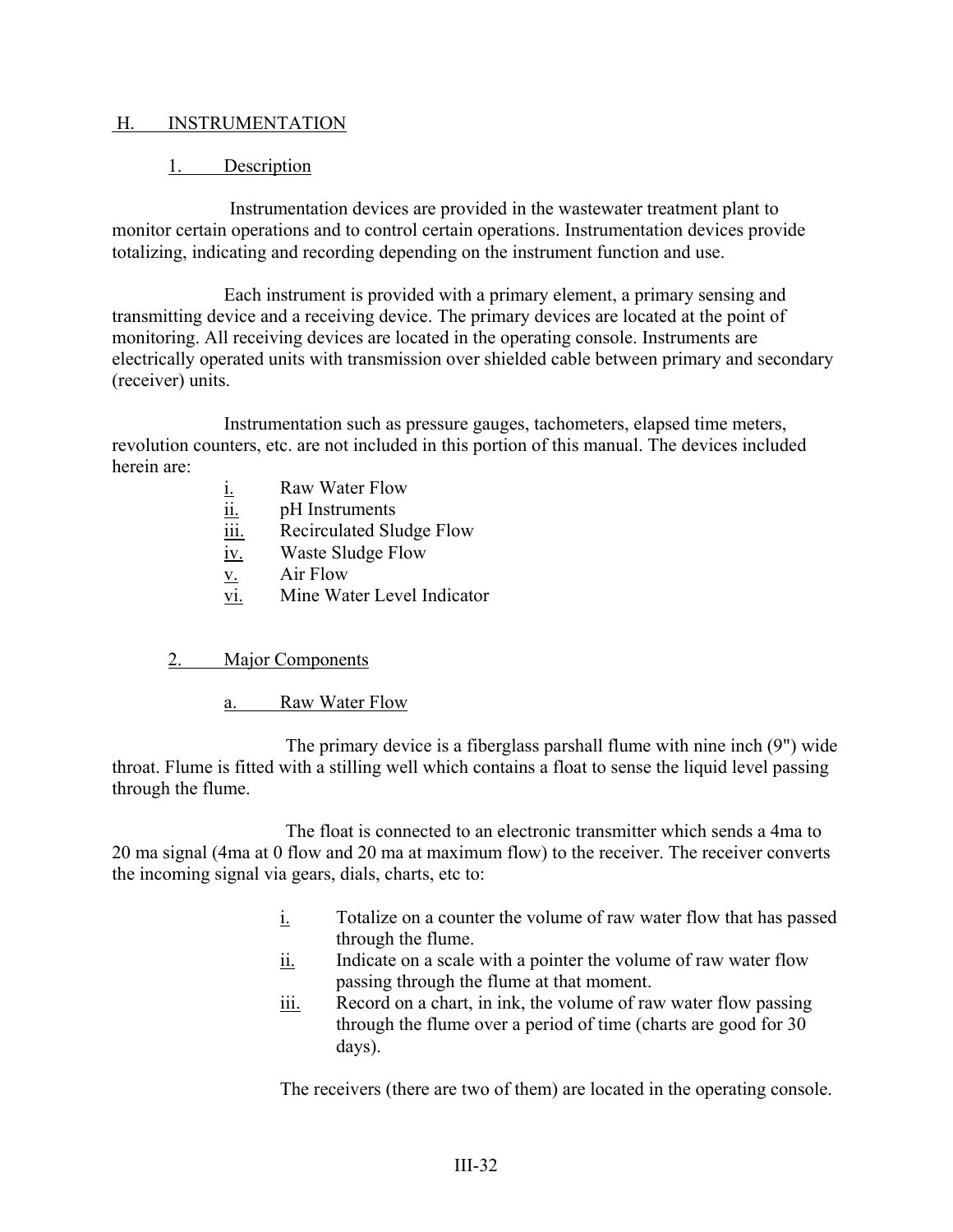#### b. pH Instruments

The primary device in the Flash Mixer Effluent Box is a submersible electrode type probe assembly which monitors the hydrogen ion concentration of the liquid leaving the Flash Mixers. The signal is transmitted to the receiver located in the operating console. The receiver converts the incoming signal via gears, dials, charts, etc. to:

> i. Record on a chart, in ink, the pH of the liquid passing the probe assembly over a period of time. (Charts are good for 30 days).

The pH instruments are used to pace the lime slurry feeders (Roto Dips) located on the second floor of the Control Building.

#### c. Recirculated Sludge Flow

The primary device is a fiberglass parshall flume with six inch (6") wide throat. Flume is fitted with s stilling well which contains a float to sense the liquid level passing through the flume.

The float is connected to an electronic transmitter which sends a 4ma to 20 ma signal to the receiver. The receivers (two located in the operating console) convert the incoming signal via gears, dials, charts, etc to:

- i. Totalize on a counter the volume of sludge that has passed through the flume (sludge recirculated to the Flash Mixer or diverted to the Aeration Tank).
- $i$  Indicate on a scale with a pointer the volume of sludge passing through the flume at that moment.
- iii. Record on a chart, in ink, the volume of sludge flow passing through the flume over a period of time (charts are good for 30 days).
- d. Waste Sludge Flow

The waste sludge flow instrumentation is identical to the recirculated sludge flow instrumentation except that there are four (4) devices and the parshall flumes have a three inch (3") wide throat.

#### e. Air Flow

The primary device is a stainless steel orifice plate located in the five inch (5") air supply line to each Aeration Tank. There are two (2) devices, one for each Aeration Tank. The primary device creates a situation where a pressure drop occurs as the air moves through the orifice opening. The pressure drop is sensed with a transmitter which sends a signal to a receiver mounted in the operating console. The signal transmitted is accomplished via the square root extraction method. The transmitter has an indicator where the flow can be read.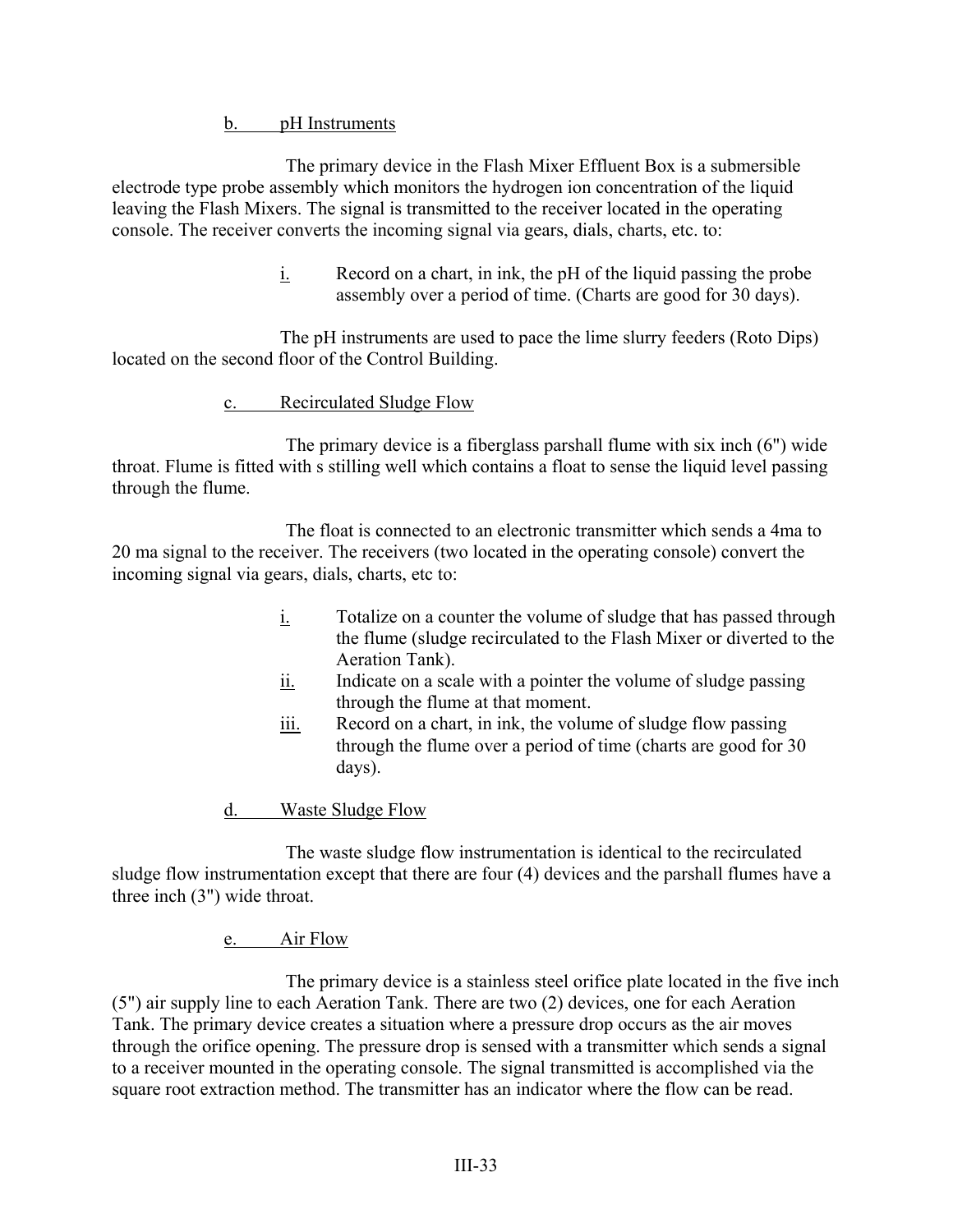The receivers are designed to:

- i. Totalize on a counter the volume of air that has passed through the orifice plate.
- ii. Indicate on a scale with a pointer the volume of air flow passing through the orifice plate at that moment.
- iii. Record on a chart, in ink, the volume of air flow passing through the orifice plate over a period of time (charts are good for 30 days).

## f. Mine Water Level Indicator

The primary device is the bubbler system which controls the raw water pumps. The backpressure on the bubbler system is sensed, the head converted to an indicating dial and the dial shows, with a pointer, the mine water level. The dial is calibrated to read in feet of water with zero feet being the low water level of the mine. The indicator is located in the operating console.

## 3. Operation

a. Normal Operation

All instruments should be in service under normal plant operation. The instrument readings are dependent upon plant performance and operational conditions. An approximate position of instrument reading should be noted and used as reference to the various plant processes.

#### b. Emergency Operation

Should the instrumentation devices fail, the overall plant operation should not be impaired. Only the pH devices are used as automatic control units. Therefore; whenever a pH instrument is inoperable, lime slurry feed rate must be adjusted manually.

# 4. Controls

The instrumentation devices are not controlled by any signals independent of the instruments. All controls are part of the instrumentation package. The instrument readings are used to establish treatment patterns and should be evaluated by the operator in adjusting the various treatment processes in the plant.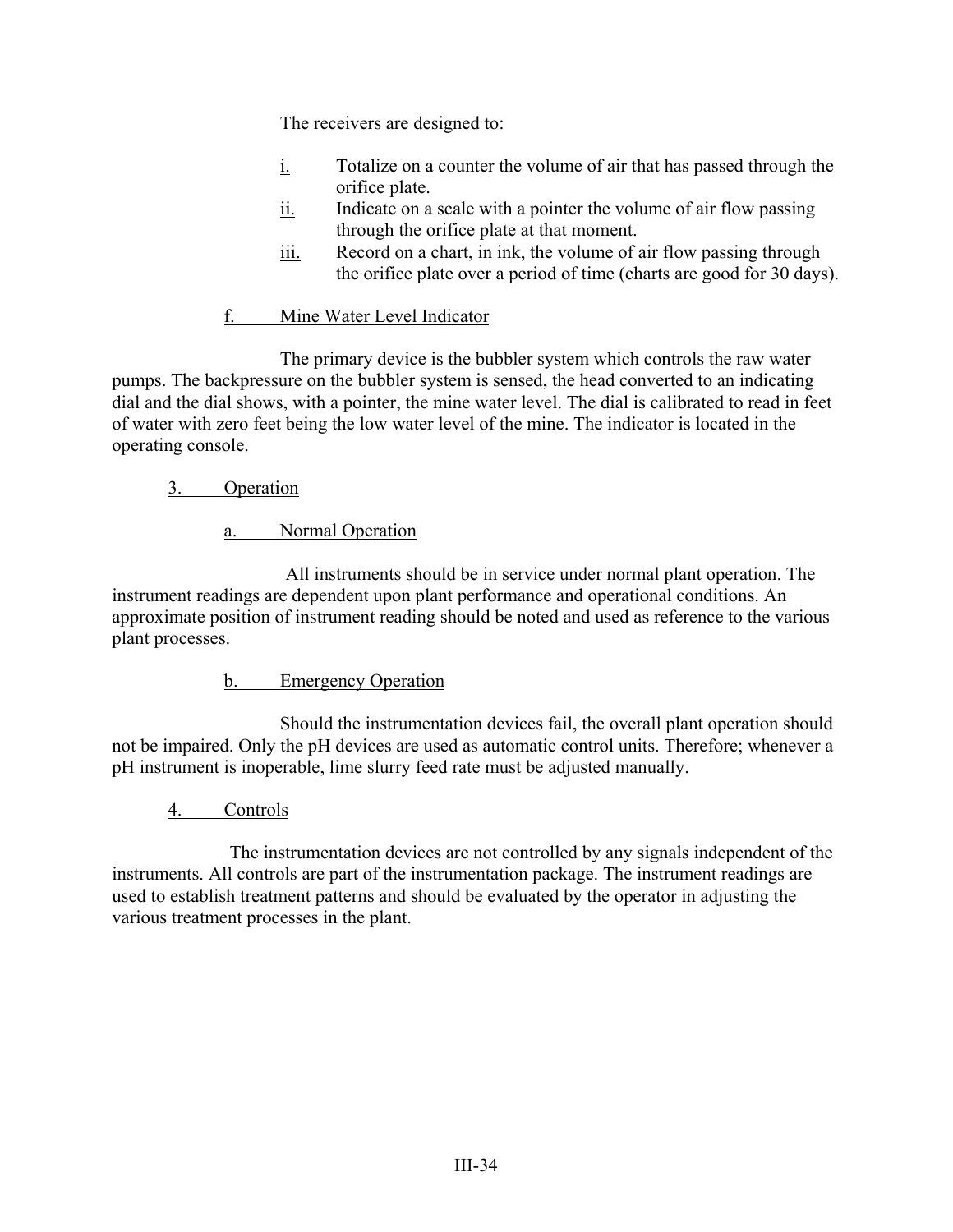#### 5. Start-Up

Start-up of the instrumentation devices are always performed by a factory trained technician. The instruments require calibration and checking with monitoring devices beyond the scope of the operators schedule of work. The adjustments, in many cases, are microscopic and the parts of the instruments are delicate.

Prior to start-up service, the operator must assure the following items are available and functioning:

- $i.$  Electrical power is available
- ii. Transmission wires between transmitter and receiver are connected.
- iii. Ink and charts are available
- iv. The various units of instrumentation are mounted correctly.
- v. The primary devices have something to measure. e.g. blowers must be operable to start-up air flow meter, etc.
- vi. Utility water is available for stilling wells.

#### I. UTILITY WATER

#### 1. Description

Utility water is described as the water that is used in all areas except where potable water is used. Utility water is water pumped from the final tank into a pressurized vessel (hydropneumatic tank), and from there water is fed to such items as:

- $i.$  Slaker Make-up Water<br>ii. Hose Bibbs
- Hose Bibbs
- iii. Yard Hydrants
- iv. Flushing Water
- v. Sludge Well Make-up Water

Since the utility water is taken from the final tank it consists of water that has been treated in the plant and is ready for discharge to the receiving stream. This being the situation, the treatment plant performance has an affect on the quality of the utility water.

2. Major Components

#### a. Final Tank

The reinforced concrete final tank of the wastewater treatment plant is a source of water for use as utility water. As a result, the utility water is not suitable for human consumption. The final tank is covered with grating to protect workmen in the area from falling into the tank. As long as the plant is operating (except during start-up) there will always be adequate utility water to fulfill the plant needs.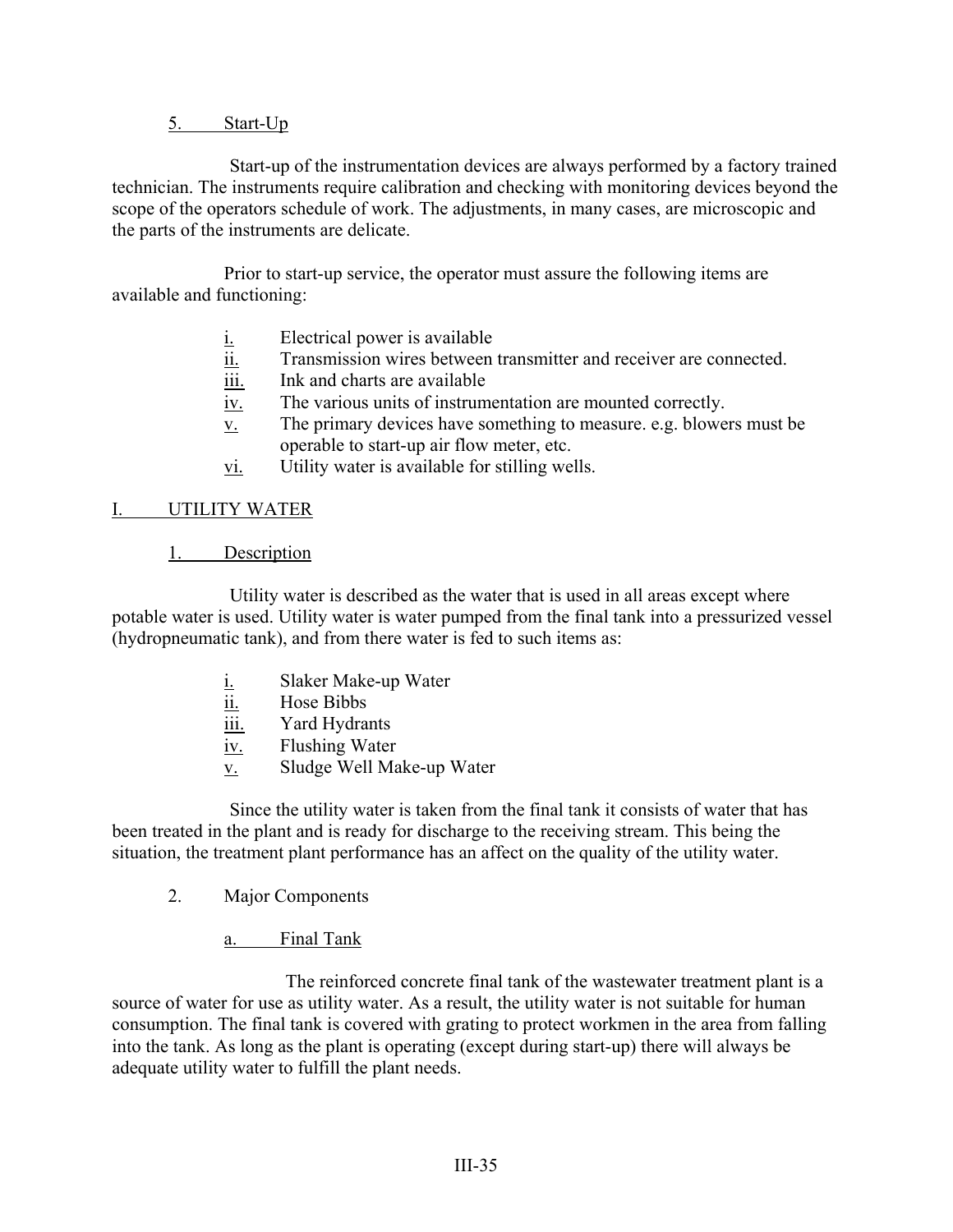b. Utility Water Pumps

Two (2) vertical turbine type pumps have been provided for use as utility water pumps. One pump is a service unit and the other a standby unit. Each pump is rated at 200 GPM @ 230' TDH which will provide 200 gallons per minute at a pressure of 100 pounds per square inch. Pump components are made of iron and steel.

## c. Utility Water Piping

Six (6) inch and four (4) inch piping is of fiberglass reinforced plastic and smaller lines are polyvinylchloride. Piping is coupled with fittings that facilitate removal of sections for maintenance.

## d. Hydropneumatic Tank

The hydropneumatic tank is constructed of steel and located on the control room floor of the Control Building. The tank is fitted with a float-air device which automatically maintains the proper water-air volume ratio in the tank. Air is received from the instrument air compressor. The tank capacity is approximately 2000 gallons. The tank is designed to have water, under pressure, available at all times for the plant needs without running the utility water pumps continuously or having these pumps come on each time utility water is needed. Piping connections are such that this tank can be taken out of service and bypassed without the loss of utility water.

# 3. Operation

#### a. Normal Operation

Normally one utility water pump will be placed in the "automatic" position and the other unit "off". Pumps will start and stop automatically with pressure being sensed at the hydropneumatic tank. A low water bubbler system cut-off in the final tank also will shut-down the utility water pumps. With both pumps in the "A" position, the pumps will alternate operation via an alternator.

Slaker water is received automatically via a solenoid operated valve which opens when. the slaker starts and closes when the slaker stops.

Flushing water is applied where required by manually operating utility water valves near equipment plumbed with flushing water. In other areas flushing water is received from hose bibbs or yard hydrants on the utility water system.

b. Emergency Operation

A standby utility water pump is provided in case of failure of the service

pump.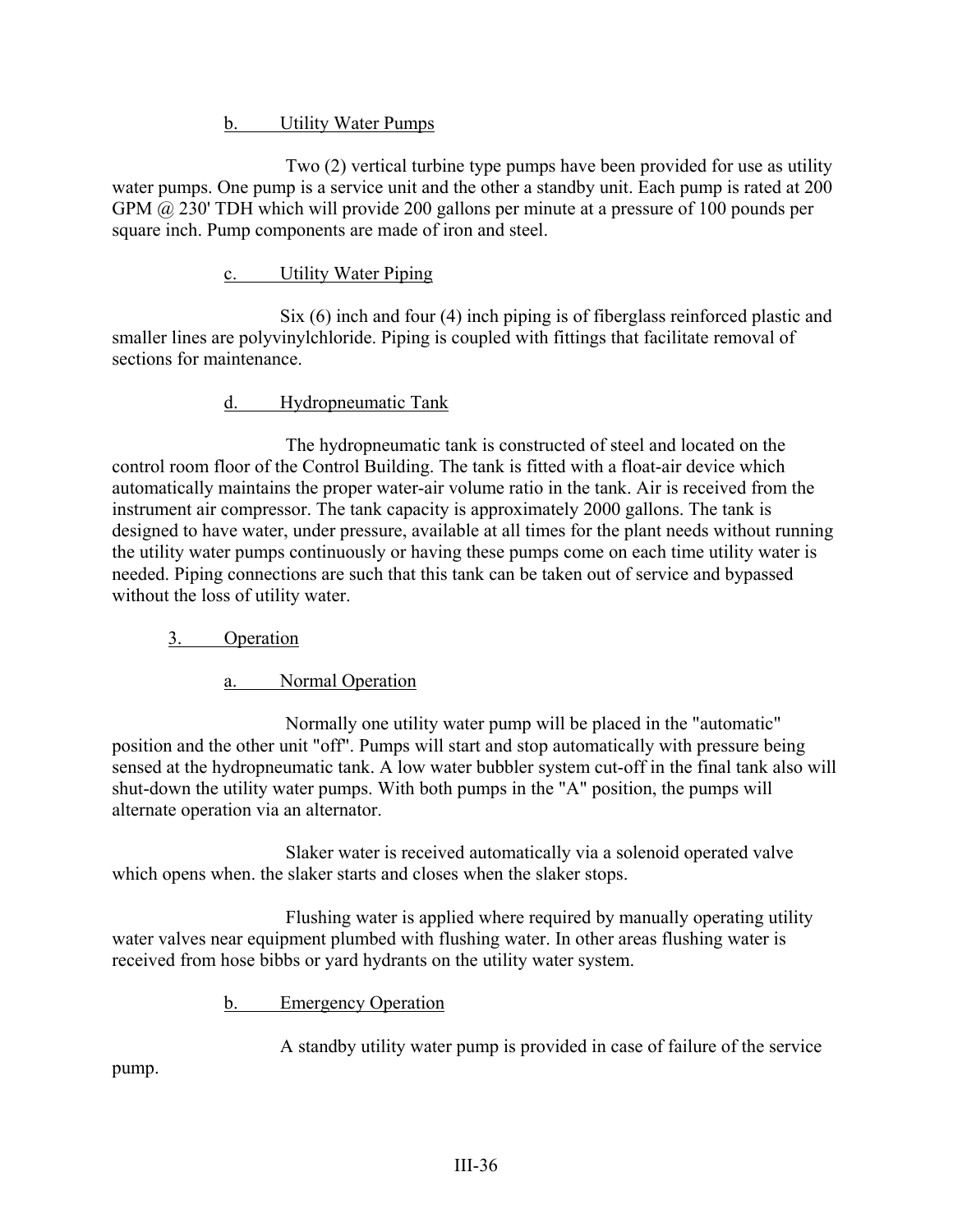Utility water pumps operate on emergency power should the utility power

be out.

A cross-connection to the city water supply may be made manually to temporarily utilize city water in lieu of plant effluent water if needed. A backflow preventer has been installed on the city water upstream of this connection to protect the city water from contamination in case of an operational difficulty of either system.

# 4. Controls

a. Manual

The operator has the option of selecting the standby pump. This is done at the motor control center by turning the standby pump to "off". The utility water pumps may be manually operated. This is usually done during start-up, testing, or when it is convenient to operate this way.

Hydropneumatic tank bypassing is accomplished by manually closing the tank inlet-outlet valve.

Flushing of lime slurry handling equipment is done by a manual manipulation of valves on the pipelines to and from the equipment.

Hosing down tanks, watering, cleanup, etc. is done via the hose bibbs and yard hydrants which are manually operated.

# b. Electrical

Pumps are started and stopped with electrical contacts in the pump control wiring which are closed and opened in accordance with the low and high pressure respectively in the hydropneumatic tank.

A low water cut-off in the final tank (bubbler system) will stop all pumps if a certain predetermined low water level is reached in the final tank.

Slaker water is received as needed through electrically operated solenoid valves on the utility water pipeline to each slaker.

c. Laboratory

Should laboratory analyses of final tank water reveal high concentrations of iron, sulfates, lime, dissolved solids, etc.; this water should not be used as slaker make-up water since it will plate-out in the slaker under the high operating temperature and chemical characteristics of the liquid in the slaker. In this case city water should be used.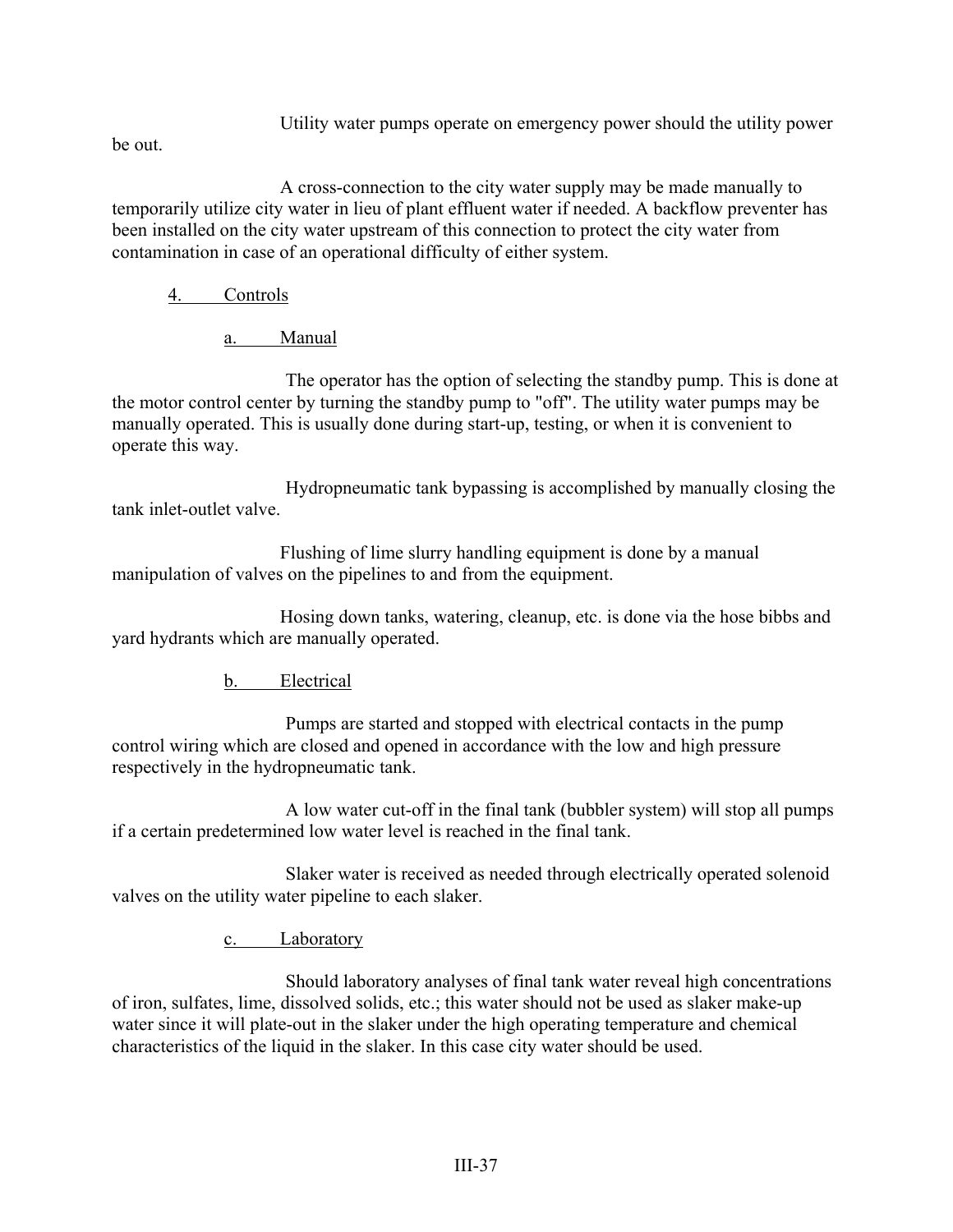#### 5. Start-Up

Start up must be preceeded by a full final tank. Either plant effluent (if it is analyzed and proven satisfactory for use), creek water or city water should be used to fill the final tank. The utility water pump should be started in the "hand" position and the following items observed:

- $i.$  Direction of rotation (initially)
- $i$ <u>ii.</u> Motor speed (visually)
- iii. Unusual sounds
- iv. Unusual smells
- v. Motor temperature
- vi. Lubrication system
- vii. Force main leakage
- viii. Pressure build-up

The manufacturer's operating instruction manual should be consulted for detailed utility water pump start-up procedures.

Bleed air out of the pipeline system by opening valves at various locations. Open valves carefully and slowly, closing whenever water begins flowing out of the pipeline.

Start air bubbler system for final tank and air make-up for hydropneumatic tank before switching utility water pump to "automatic" position.

A lack of pressure in the hydropneumatic tank will activate the telephone dialing system indicating an emergency at the plant.

#### J. POTABLE WATER

1. Description

Potable water is described as water suitable for human consumption. This is the water obtained from the city water supply. It is used in the plant for:

- i. Laboratory sink & eye wash
- ii. Toilet area
- iii. Service sinks
- iv. Drinking fountain

In addition the potable water may be interconnected to the utility water system.

- 2. Major Components
	- a. Pipelines

Water is brought to the site with a two inch (2") polyvinylchloride (pvc) pipeline. This pipeline is fitted with a shut-off valve at the plant property line.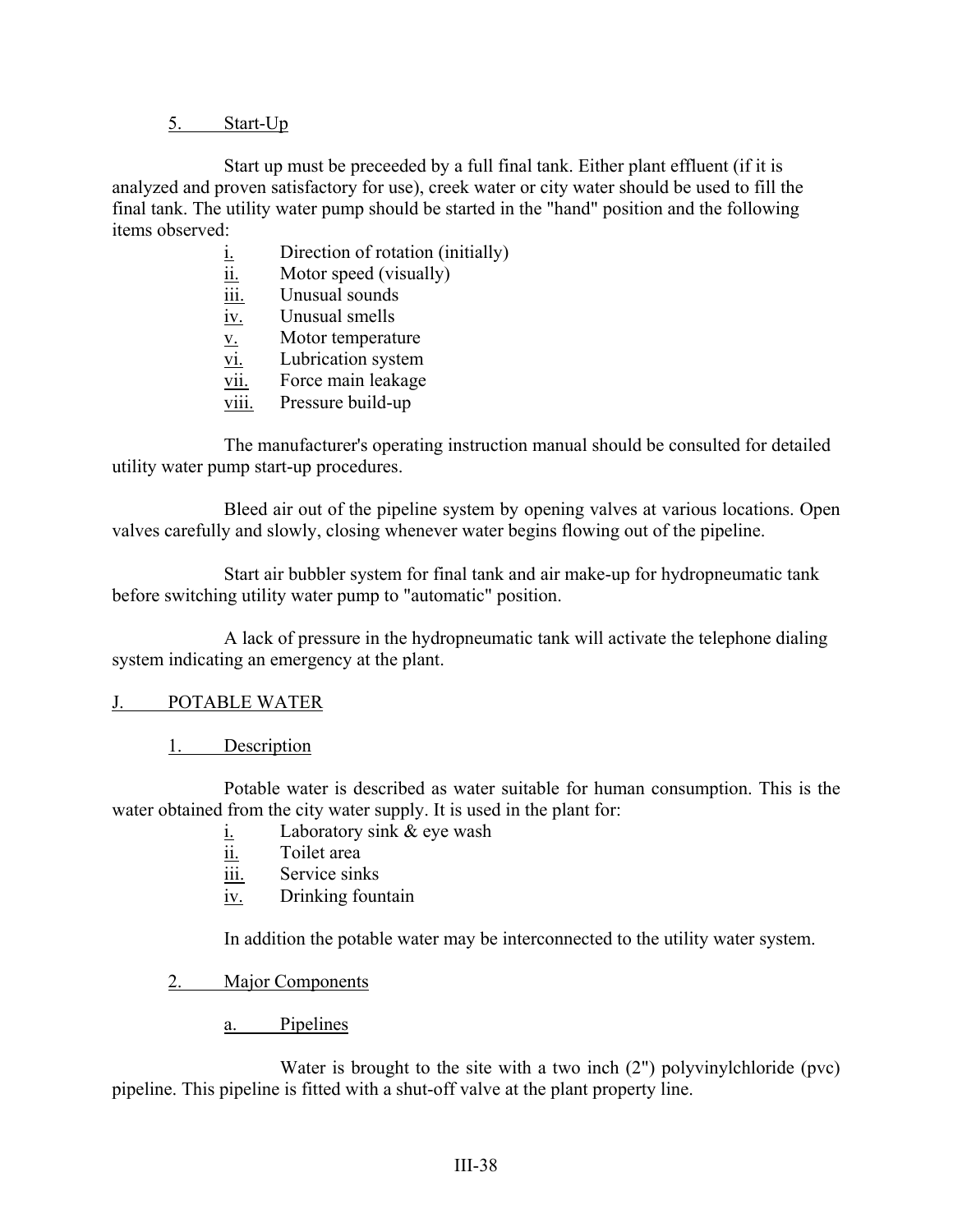Water inside the pipeline control building is carried through copper pipelines to the various areas of usage.

## b. Backflow Preventer

The backflow preventer is a combination of check valves and accessories to prevent water to flow from the plant to the city water system. The backflow preventer is located on the control room floor at the city water entrance to the Control Building.

### c. Pump and Tank

The city water supply does not have adequate pressure for the wastewater treatment plant. Therefore a booster pump and pressure tank has been provided to increase the city water pressure to a satisfactory level.

# 3. Operation

## a. Normal Operation

Normally the only usage for the potable water system is for the laboratory sink, toilet area, service sinks and drinking fountain. The system operates automatically via a set of pressure operated contacts at the pressure tank which starts and stops the booster pump as the pressure decreases and increases to a predetermined set-point respectively.

# b. Emergency Operation

During a time when no city water is available, the potable water system is out of service. There is no back-up or alternate source of potable water.

The city water system may be connected to the utility water piping in the plant and used in place of plant effluent water. This should only be done when the plant effluent quantity or quality is not adequate or appropriate for usage (such as during initial start-up and when the plant treatment efficiency is low).

# K. ELECTRICAL FACILITIES

# 1. Description

The wastewater treatment plant requires electricity for operation. Utility company power is brought to the site by the company. The company installed and must maintain a stepdown transformer located on the plant site exterior of the control building. Power enters the control building through a main disconnect switch and is distributed throughout the treatment plant complex via wiring inside steel conduit.

The plant site is also provided with security site lighting.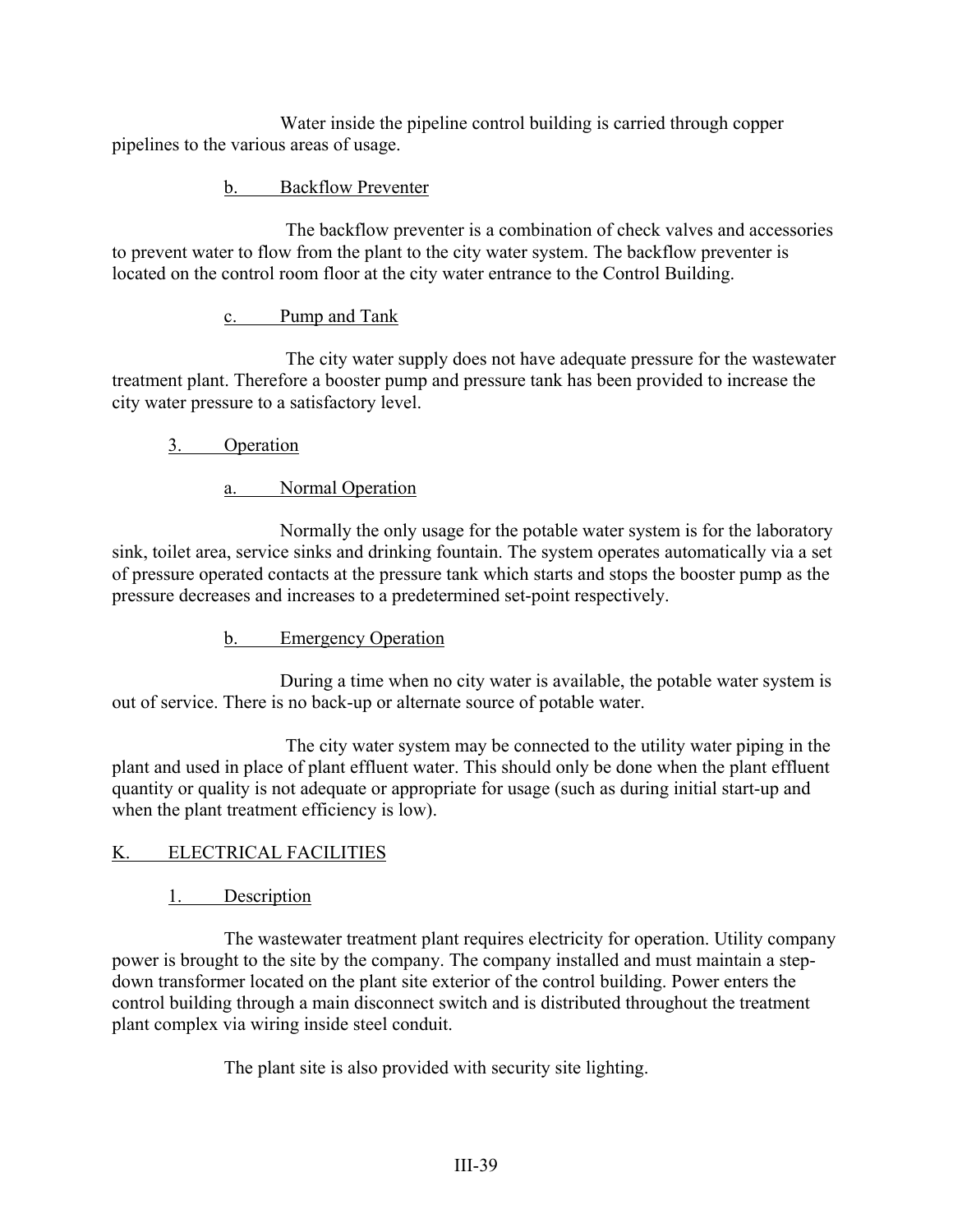# 2. Major Components

# a. Main Power Distribution Panel

Located in the electrical room, the main power distribution panel contains the main power switch, distribution of power to the various plant electrical components and the transfer switchgear for use during operation of the emergency generator.

The panel is floor mounted and contains components that are not to be serviced by the plant operator. This unit should be entered only by a certified electrician due to the electrical shock hazards present in the unit.

## b. Motor Control Center

Located adjacent to the laboratory, the motor control center provides ready access to the starters, control transformers, circuit breakers, etc. of each of the electrically operated equipment components in the wastewater treatment plant.

This unit should be serviced only by a certified electrician.

## c. Operating Console

The operating console is located in the laboratory and provides the operator with a convenient location to observe a major portion of plant performance and permits operation of most processes in the plant from one central station. Above the console is a graphic display of the plant process schematic with a registry of operating lights for various items of electrically operated equipment. Also in the console are located the receiving instruments that totalize, indicate and record many of the plant operations.

d. Emergency Generator Set

A 565 Kilowatt Emergency generator set is located in the electrical room of the control building. The generator is driven by a diesel fueled engine connected to the generator. An underground storage tank is used for the fuel supply. A remote outside radiator is used for cooling the engine. The generator set is large enough to supply all the electrical power needs of the wastewater treatment plant.

# 3. Operation

a. Normal Operation

Power is furnished by the Utility Power Company. Power is metered at the building service entrance and billed according to plant usage with rates permitted by the Public Utility Commission. All electrically operated units provided with "automatic" controls should be placed in this position. Standby equipment should be turned to the "off" position (not the emergency generator).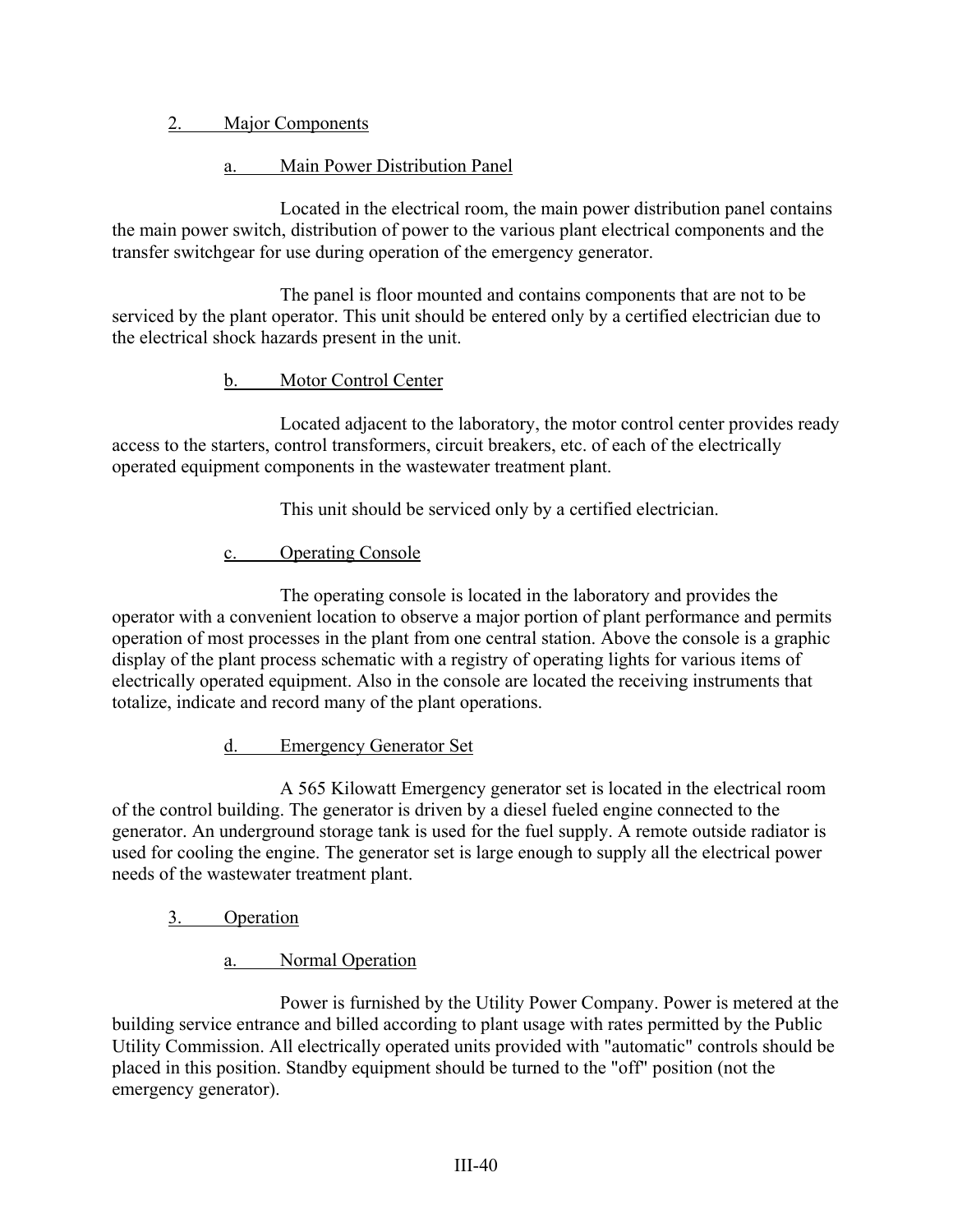For starting, stopping and testing of various plant components the "hand" position should be used on the electrical control circuits. Starting and stopping manually should always be done with the push button stations. Disconnect switches should be used to stop equipment only in emergency conditions and should never be used to start equipment.

## b. Emergency Operation

Emergency power is provided in the wastewater treatment plant by the emergency generator set. This power is automatically supplied if an outside power failure occurs. A time delay in starting emergency generator set is built into the equipment to prevent false starting in case of a power momentary outage or loss. Also a "hold-in" type feature is included to continue the operation of the emergency generator for about ten (10) minutes upon restoration of outside power to prevent cycling in case of a momentary restoration or surge.

Hand controls are furnished for electrical motors, etc. to permit operation in case of control equipment failure.

Total power failure (both outside and inside sources) means plant shut-

down.

# 4. Controls

All circuits, wiring, components are protected with breakers and grounds approved by the National Electrical Manufacturer's Association. The distribution of power requirements is accomplished by monitoring such as visual observation, bubbler systems, sampling systems, pressure systems, flow measurement systems, etc. Activation of powered equipment may be manual or automatic depending upon the process and its method of monitoring.

# 5. Start-Up

Start-up of electrical facilities should be done only by a certified electrician familiar with the electrical components in the plant. These facilities are limited to the four (4) major components discussed earlier in this section. Start-up motors and electrically powered process equipment throughout the plant may be performed by the plant operator. Since this manual is for the plant operators use, only electrical powered process equipment will be considered here.

First assure that all electrical connections are properly made and the circuit is grounded and protected with a fuse or circuit breaker. Throw circuit breaker or insert fuse to energize circuit. With control circuit turned to off, engage disconnect switch, then return to energize control circuit to "hand" position. Check out operation of push button stations first with control circuit in "hand" position. Finally engage "automatic" side of control circuit.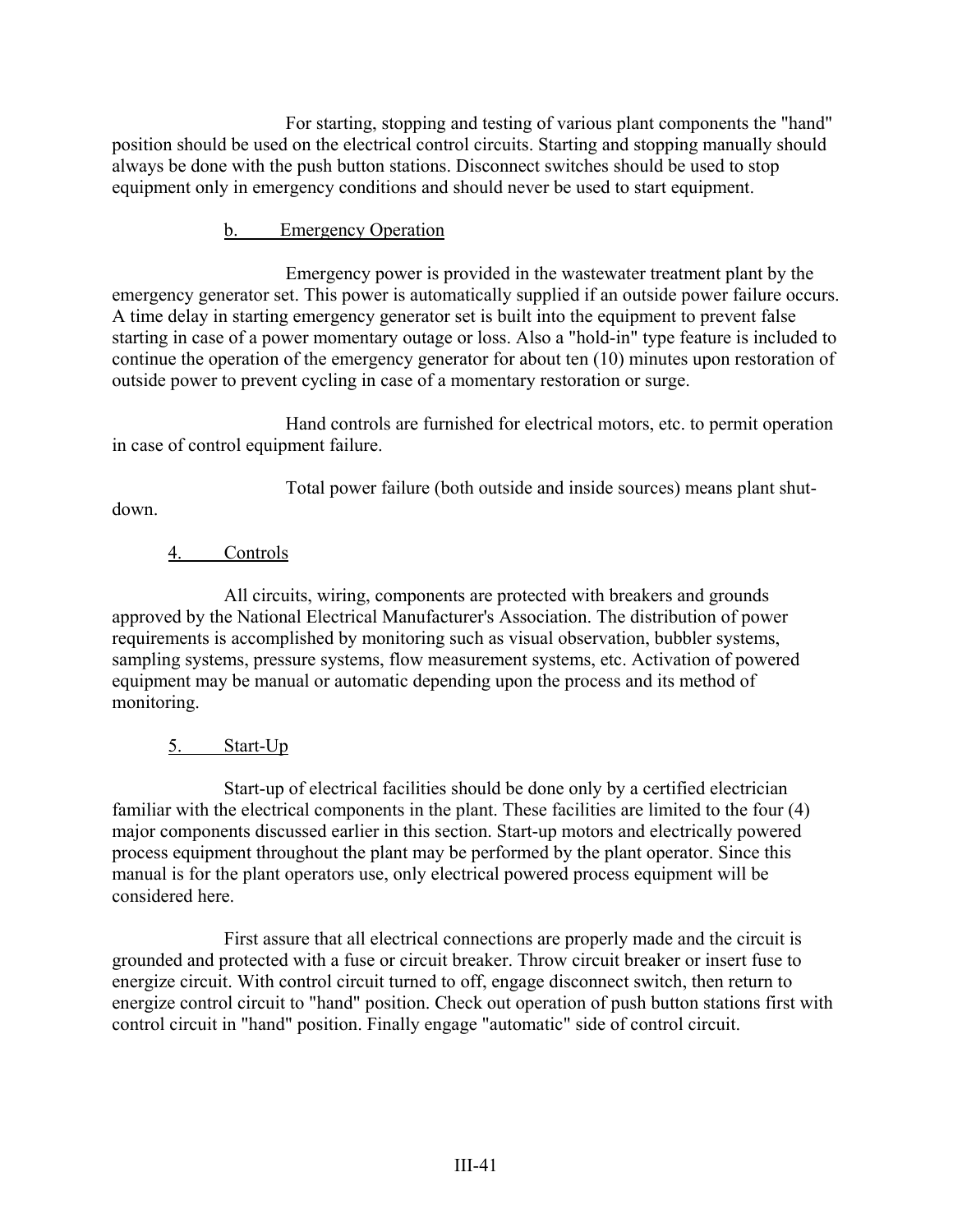Always check equipment monitoring devices such as ammeters, tachometers, etc. immediately upon start-up. Replace any burned-out running lights.

Assimilate equipment malfunctions to test failsafe features provided. In case of malfunction, investigate the cause, make correction and assure that features are operable.

### L. FAILSAFE FEATURES

## 1. Description

Failsafe features are items of equipment or accessories that will be activated by a primary device and alert the operator that an item has failed, is not functioning properly, is exceeding pre-set limits or that an emergency operation has been activated. The failsafe features considered here are those which activate the telephone dialing system. In addition to these, there are other emergency items at the plant used to assist in the protection of plant equipment such as; circuit breakers, fuses, thermal overloads, belts, shear pins, pressure contacts, running lights, etc.

#### 2. Major Components

## a. Primary Device

The primary device is a set of electrical contacts on a piece of monitoring equipment (usually part of the instrumentation). The contacts are energized when the preset limits are reached which will complete an electrical circuit.

b. Telephone Dialer

The telephone dialer is located in the motor control center in the room adjacent to the laboratory. The dialer is equipped with a switch to disengage the telephone dialing section but retain the audio portion of the instrument. This switch will allow only the buzzer to sound when the plant is attended and to allow telephone dialing when the plant is unattended. A time delay relay prevents false activiation of the dialer.

#### 3. Operation

The failsafe features are used only during a problem or potential problem at the plant. A telephone number priority must be established and up to five  $(5)$  numbers placed into the system. Upon the ringing of a telephone and no answer (after about 15 seconds) the next number is automatically dialed.

The dialer must be turned on each time the operator leaves the plant and turned off when he arrives at the plant. This will permit the dialer to function only when the plant is unattended. It also will permit the audio (buzzer) to sound when the plant is attended.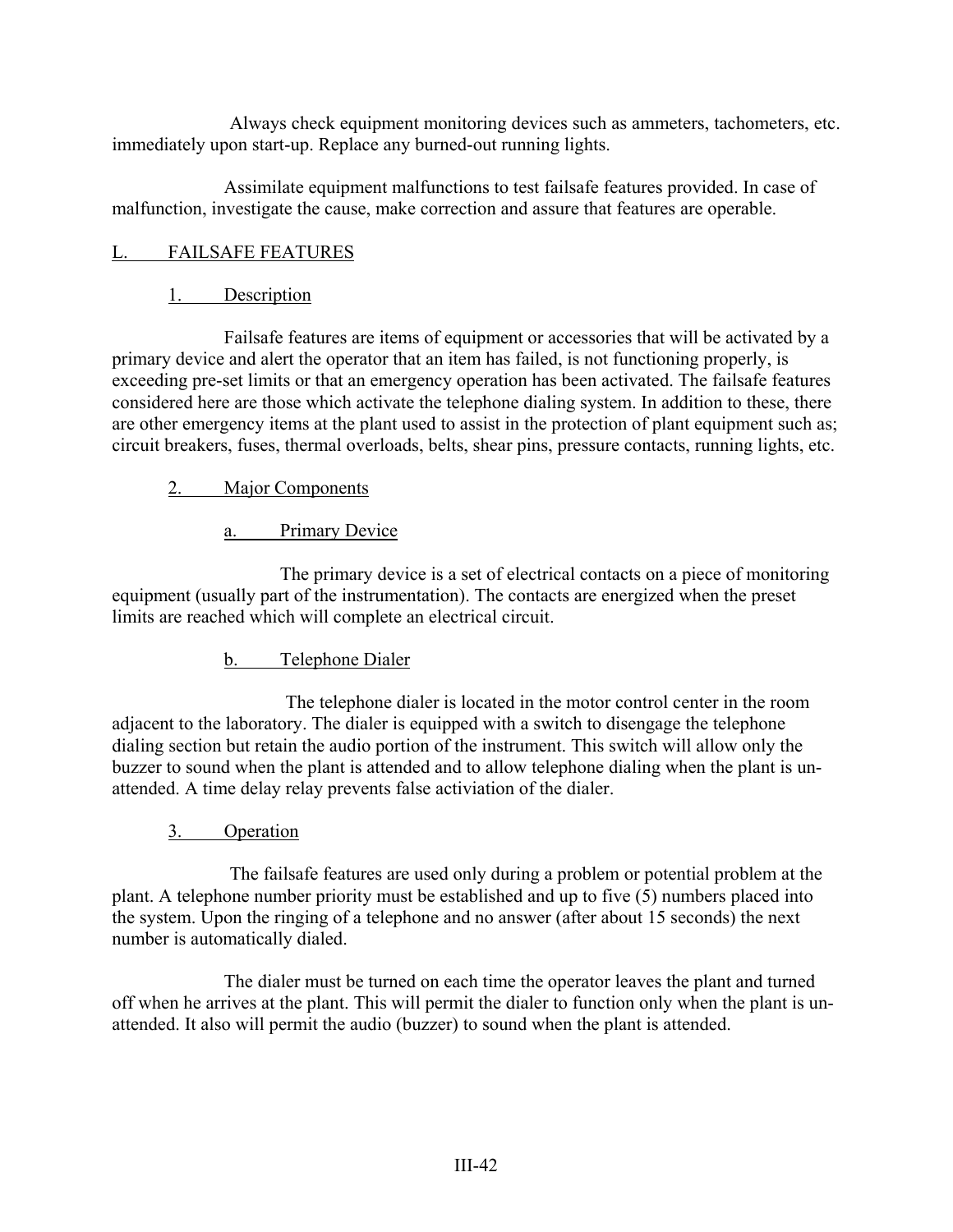The operation of the primary devices are dependent upon the instrumentation, bubbler system, etc. that monitors the item being checked. Should the primary device fail, then that failsafe feature is lost. For example; if bubbler system at waste sludge well is out of service, the failsafe feature for the "High Level" in the waste sludge well is not operable. In like fashion if a primary device for raw water flow is broken, the contacts for that device should be disconnected or the failsafe feature will be activated, since "No Flow" will be sensed in a broken flow meter.

## 4. Controls

The controls that activate the telephone dialer are listed in Appendix B, page 4 of this manual. Each of the conditions listed are designed to sound the alarm that the condition has been met.

5. Start-Up To start the dialer system is to switch the system on.

## M. STANDBY EQUIPMENT

## 1. Description

Several items of equipment have exact duplicate standby units which are not used simultaneously with the piece of equipment. In these instances, each item of equipment has the capacity of performing the plant design function on its own. In some cases the standby units are installed, hooked up and ready to be activated; in other cases the standby units are replacement items and are in inventory ready to be installed in place of the malfunctioning unit (an example of this is the spare sludge pumps). This paragraph deals only with those units that are installed, ready to operate.

#### 2. Major Components

The standby equipment generally is an exact duplicate, containing all the accessories, functions, controls, etc. as the operating unit.

The following is a list of installed standby equipment:

- i. Two Raw Water Pumps & Their Force mains
- ii. Lime Feeder
- iii. Lime Slaker
- iv. Lime Slurry Pump
- v. Lime Slurry Feeder
- vi. Plant Blower
- vii. Utility Water Pump\*
- viii. Sump Pump\*\*
- ix. Waste Sludge Force Main

\*Alternates with other pump.

\*\*Alternates with other pump plus will assist other pump at high water level.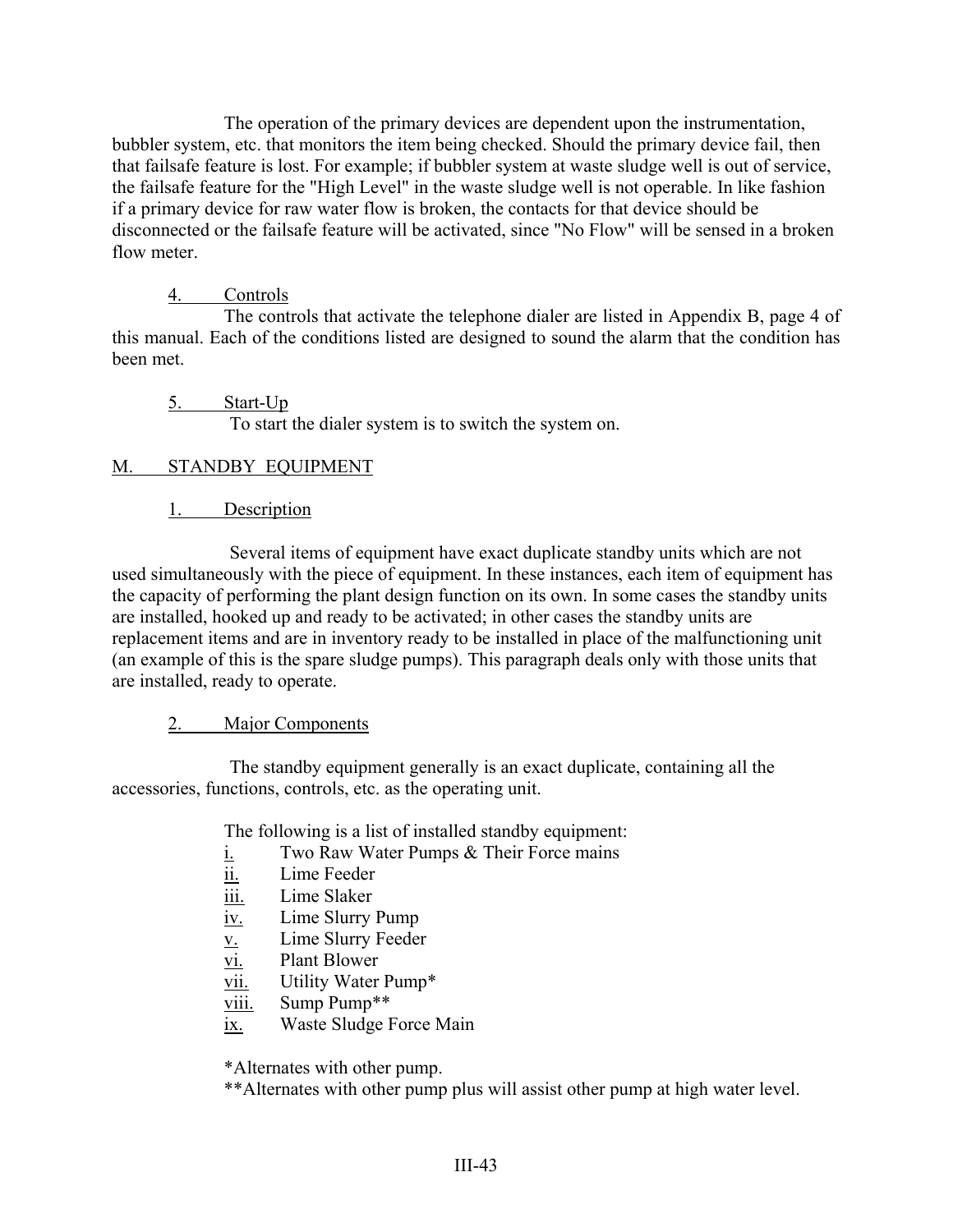### 3. Operation

All standby equipment should be operated to keep the equipment in good condition and assure operation whenever needed. In fact the standby equipment should be alternated so that at the end of a year, each piece of equipment has an equal running time. For example, the operator should alternate to the standby equipment (suggested weekly) and run it just as if it was the operating unit and the operating unit was the standby unit. Running times for the major items of equipment can be monitored with elapsed time meters connected to the electrical control circuitry.

# 4. Controls

Standby controls are the same as the controls for the operating units.

## 5. Start-Up

Start-up procedures are the same for each unit. The standby unit should never be started up while the other unit is in operation.

#### N. SUMP PUMPS 1. Description

The sump pumps are non-clog extended shaft vertical mounted centrifigal units mounted on a base plate covering the sump pit with the impeller extended to near the pit floor. The unit is a duplex unit. All the building floor drains and drainage systems discharge to the sump pit. The sump pumps discharge into either or both the flash mixing tanks.

# 2. Major Components

a. Pumps

The pumps are heavy duty type designed for long life under severe operating conditions. Pumps will pump a 2" spherical solid and are designed for non-clog service.

b. Force Main

The force main is made of fiberglass reinforced plastic with quick disconnect couplings for observing pipe condition and/or cleaning pipelines.

c. Sump

The sump is below all control building elevations so that all flows to the sump can be accomplished via gravity pipelines. The sump is large enough for human access. The sump is lined with fiberglass for long life, surrounded by concrete and covered with a steel access manway.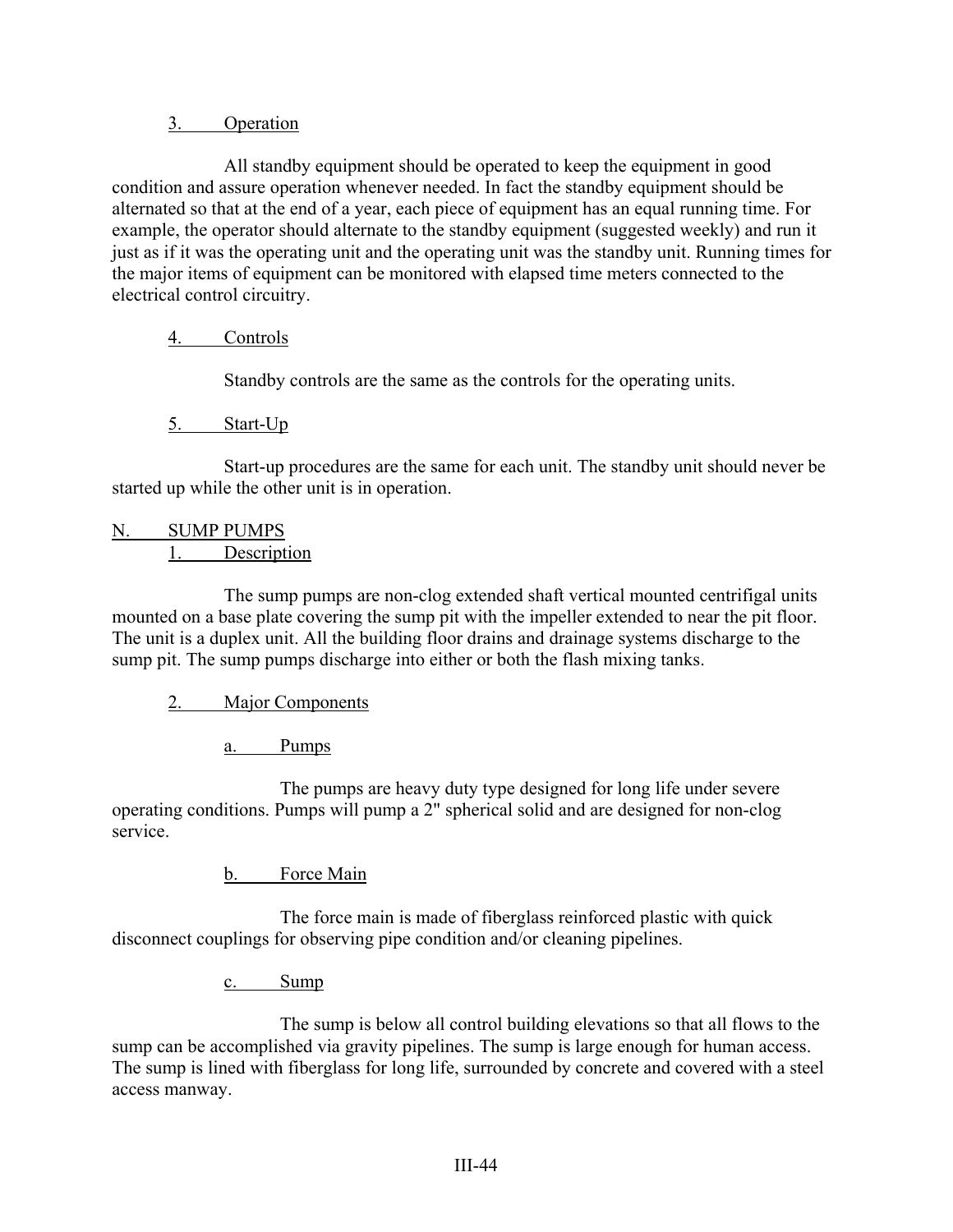#### 3. Operation

Operation is automatic based upon the sump liquid level. Pumps alternate after each operation cycle and will both operate if influent flows to the sump are greater than the capacity of one pump. An adjustable high and low level setting is available on the controls.

#### 4. Controls

Water level is controlled by a bubbler system which activates the pumps or stops the pumps. A high water alarm is installed and connected to the telephone dialer.

#### 5. Start-Up

Follow regular pump start-up procedure for the sump pump system.

#### O. ENTERING AND LEAVING PLANT

There are specific areas of concern that the operator must take into consideration whenever the plant is left unattended. A summary list of items should be compiled and posted in the office so that all operating personnel can use the list as a "punch list" to assure that certain duties are accomplished. Two lists are to be made and given a title such as:

- i. Procedures When Entering An Unattended Plant
- ii. Procedures When Leaving The Plant Unattended

Provided here are some suggested entries for these lists. These suggestions should be expanded as the operator observes certain areas that are not listed, but are an important part of immediate plant monitoring and concern.

The list of procedures when entering an unattended plant should include the following:

- i. Switch "off" telephone dialer
- ii. Check for alarm lights on console & observe instrumentation
- iii. Check bulbs on console by pushing "test" button
- iv. Observe any unusual sounds, odors, etc.
- v. Check slaker operation (control room floor)
- vi. Check Lime Slurry Pump operation (control room floor)
- vii. Check raw water troughs (operating room floor)
- viii. Check Roto dip operation (operating room floor)
- ix. Check Flash Mixer operation (operating room floor)
- x. Check Aeration Tank Operation (outside)
- xi. Check Settling Tank Operation (outside)